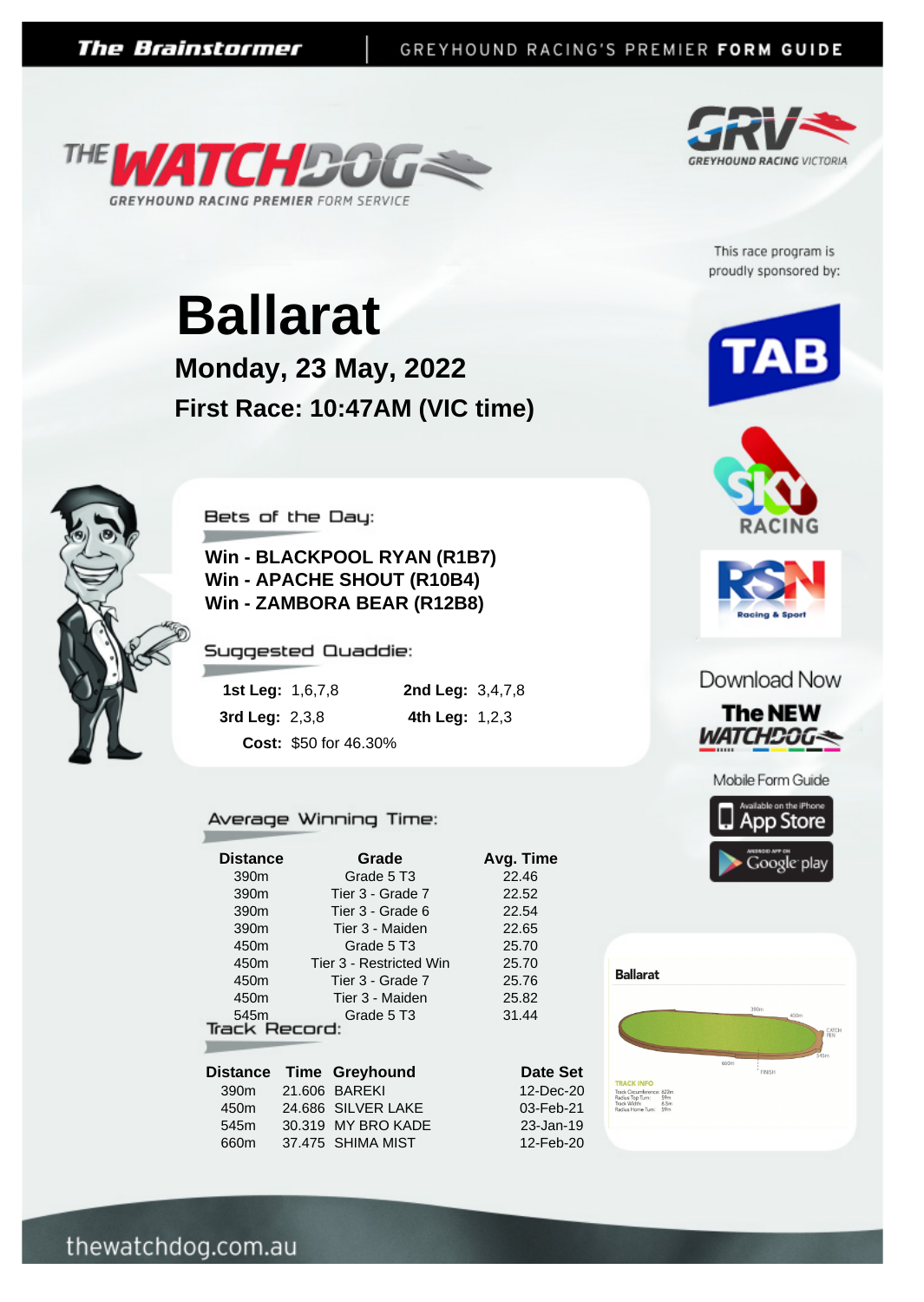|                    |                    | <b>Ballarat</b>                         |            |                                       |                      |                                                                          |                |                |                       | <b>SJC CONCRETING</b>                                                                                                                                                                                                                      |                |    |     |                                   |                    |                     | Avg. km/hr - 1st Split                       |                                                                                     |
|--------------------|--------------------|-----------------------------------------|------------|---------------------------------------|----------------------|--------------------------------------------------------------------------|----------------|----------------|-----------------------|--------------------------------------------------------------------------------------------------------------------------------------------------------------------------------------------------------------------------------------------|----------------|----|-----|-----------------------------------|--------------------|---------------------|----------------------------------------------|-------------------------------------------------------------------------------------|
|                    |                    |                                         |            |                                       |                      |                                                                          |                |                |                       | Distance: 450m, Race Type: Tier 3 - Maiden, Total Prizemoney: \$2,405                                                                                                                                                                      |                |    |     |                                   |                    |                     |                                              |                                                                                     |
|                    |                    | 10:47AM                                 |            |                                       |                      |                                                                          |                |                |                       | 1st: \$1,600, 2nd: \$460, 3rd: \$230, 4th: \$115                                                                                                                                                                                           |                |    |     |                                   |                    |                     |                                              |                                                                                     |
|                    |                    | (VIC time)                              |            |                                       |                      |                                                                          |                |                |                       | BLACKPOOL RYAN (7) has been placed in two of three to date and he has the speed to cross and<br>lead throughout. ELECTRA GLIDE (1) is better than his form reads and he is drawn to get the<br>breaks. JACK ALAN (2) is an improving type. |                |    |     |                                   |                    |                     |                                              |                                                                                     |
|                    |                    |                                         |            |                                       |                      | <b>Watchdog Tips:</b>                                                    |                |                |                       | 5<br>Bet:                                                                                                                                                                                                                                  |                |    |     | Exacta 7/1,2,5 (\$10 for 333.33%) |                    |                     |                                              |                                                                                     |
| Form<br>1          |                    |                                         |            | <b>Box Weight Dist Track</b>          |                      | Date<br><b>ELECTRA GLIDE [M]</b>                                         | Time           | <b>BON</b>     | Margin 1st/2nd (Time) | Better than form, has the good draw, danger                                                                                                                                                                                                |                |    |     | PIR Checked Comment W/R Split 1   |                    | S/P Grade           |                                              | <b>Winning Boxes</b>                                                                |
| BD                 |                    | D                                       |            | Trainer: Ronald Mccullagh (Lara)      |                      | <b>Jun-20 ASTON DEE BEE</b>                                              |                |                |                       | <b>SUMMER SKYE</b>                                                                                                                                                                                                                         |                |    |     |                                   | \$7.50             |                     | $\mathbf{2}$<br>$\mathbf{3}$<br>$\mathbf{1}$ | 5 <sup>1</sup><br>4<br>$6 \mid 7 \mid 8$                                            |
| 6th                | (6)                | 34.8                                    | 400        | GEL                                   | R1                   | 02-May-22                                                                | 23.60          | 22.25          |                       | 19.00LJOLIET BALE (22.33)                                                                                                                                                                                                                  | S/77           |    |     | 8.98                              | \$4.60             | M                   | Prize<br>Best                                | \$115.00<br>NBT                                                                     |
| 5th<br>5th         | (5)<br>(2)         | 34.4<br>34.3 450                        | 400        | GEL<br>WBL                            | R <sub>2</sub>       | R3 10-May-22<br>14-May-22                                                | 23.59<br>26.84 | 22.63<br>25.89 |                       | 13.00LWOBBLY BOOTS (22.72)<br>14.00LLEKTRA APRIL (25.89)                                                                                                                                                                                   | M/56<br>M/555  |    |     | 8.83<br>7.06                      | \$12.80<br>\$2.60  | M<br>M              | <b>Starts</b><br>Trk/Dst                     | $5 - 0 - 0 - 1$<br>1-0-0-1                                                          |
| 3rd                |                    | $(1)$ 34.2 450<br>Owner(s): R Mccullagh |            | BAL                                   |                      | R1 23-May-22                                                             | 26.15          | 25.76          |                       | 6.00LBLACKPOOL RYAN (25.76)                                                                                                                                                                                                                | M/444          |    |     | 6.89                              | \$14.60            | T3-M                | <b>APM</b>                                   | \$92                                                                                |
| 2                  |                    |                                         |            | JACK ALAN [M]                         |                      |                                                                          |                |                |                       | Improving type, solid muster, can threaten                                                                                                                                                                                                 |                |    |     |                                   |                    |                     |                                              | <b>Winning Boxes</b>                                                                |
| ΒK                 |                    | D                                       |            | Trainer: Jessica Lyons (Longlea)      |                      | Aug-20 AUSSIE INFRARED                                                   |                |                |                       | <b>STARZSA SMILING</b>                                                                                                                                                                                                                     |                |    |     |                                   | \$5.00             |                     | $\mathbf{2}$<br>3<br>$\mathbf{1}$            | $\overline{\mathbf{4}}$<br>5 <sup>5</sup><br>$6\phantom{.}6$<br>$\overline{7}$<br>8 |
| 4th                | (2)                | 35.7                                    | 425        | BEN                                   | R <sub>1</sub>       | 25-Mar-22                                                                | 24.80          | 23.78          | 8.50LARCHIE (24.21)   |                                                                                                                                                                                                                                            | M/334          | C1 |     | 6.67                              | \$5.90             | м                   | Prize<br>Best                                | \$805.00<br><b>NBT</b>                                                              |
| 3rd<br>2nd (6)     | (4)                | 35.6<br>35.6                            | 385<br>425 | SHP<br>BEN                            | R <sub>1</sub>       | 07-May-22<br>R1 15-May-22                                                | 22.38<br>24.85 | 21.71<br>23.76 | 2.75LLALISA (24.66)   | 9.00LFANTASY LEE (21.79)                                                                                                                                                                                                                   | M/23<br>M/222  |    |     | 8.39<br>6.85                      | \$8.50<br>\$5.40   | M<br>M              | <b>Starts</b><br>Trk/Dst                     | 4-0-2-1<br>1-0-1-0                                                                  |
| 2nd (2)            |                    | 35.2<br>Owner(s): J Lyons               | 450        | BAL                                   |                      | R1 23-May-22                                                             | 26.11          | 25.76          |                       | 5.00LBLACKPOOL RYAN (25.76)                                                                                                                                                                                                                | M/233          |    |     | 6.79                              | \$3.20             | T3-M                | <b>APM</b>                                   | \$782                                                                               |
| 3                  |                    |                                         |            |                                       |                      | <b>WHAT GAMBO [M]</b>                                                    |                |                |                       | Talented but very hard to follow, place best                                                                                                                                                                                               |                |    |     |                                   |                    |                     |                                              | <b>Winning Boxes</b>                                                                |
| ΒK                 |                    | D                                       |            |                                       |                      | Dec-19 MOGAMBO<br>Trainer: Korie-lee Heinrich (Anakie)                   |                |                |                       | <b>LADY DEEDEE</b>                                                                                                                                                                                                                         |                |    |     |                                   | \$4.60             |                     | 1<br>$\mathbf{2}$<br>$\mathbf{3}$            | 4<br>5 <sup>1</sup><br>$6\phantom{.0}$<br>$7 \mid 8$                                |
| 6th                | (4)                | 32.7                                    | 350        | HVL                                   |                      | R3 01-May-22                                                             | 20.01          | 19.27          |                       | 2.75LINTREPID CRUISER (19.82)                                                                                                                                                                                                              | M/5            |    |     | 6.80                              | \$33.90            | M                   | Prize<br>Best                                | \$575.00<br>NBT                                                                     |
| 4th<br>2nd (2)     | (3)                | 32.4<br>32.1                            | 350<br>390 | HVL<br><b>BAL</b>                     | R <sub>1</sub>       | R2 08-May-22<br>19-May-22                                                | 20.41<br>22.49 | 19.36<br>22.03 |                       | 7.00LAFTER HOURS (19.93)<br>1.5LBLAZIN' MASTER (22.39)                                                                                                                                                                                     | M/4<br>M/11    |    |     | 6.84<br>8.60                      | \$13.10<br>\$6.70  | M<br>MH             | <b>Starts</b><br>Trk/Dst                     | $9 - 0 - 1 - 0$<br>4-0-0-0                                                          |
| 5th (3)            |                    | 32.1                                    | 450        | BAL                                   |                      | R1 23-May-22                                                             | 26.46          | 25.76          |                       | 10.00LBLACKPOOL RYAN (25.76)                                                                                                                                                                                                               | M/666          |    |     | 6.96                              | \$15.60            | T3-M                | <b>APM</b>                                   | \$115                                                                               |
| 4                  |                    | GAL                                     |            |                                       |                      | Owner(s): Good vibes only (SYN), J Formosa, K Heinrich<br>.OONOORDOO IMI |                |                |                       | One paced to date, draw is a worry, tested                                                                                                                                                                                                 |                |    |     |                                   |                    |                     |                                              | <b>Winning Boxes</b>                                                                |
| BK                 |                    | D                                       |            |                                       |                      | Aug-20 RYSTA<br>Trainer: Kate Jackson (Bullengarook)                     |                |                |                       | <b>LITTLE BIT SWEET</b>                                                                                                                                                                                                                    |                |    |     |                                   | \$21.00            |                     | $\mathbf{2}$<br>3<br>$\mathbf{1}$            | 5 <sup>5</sup><br>$\overline{\mathbf{4}}$<br>6<br>$\overline{7}$<br>8               |
| 6th                | (7)                | 36.3                                    | 300        | HVL                                   | R <sub>1</sub>       | 26-Apr-22                                                                | 17.69          | 16.58          |                       | 10.00LJETT KABANA (17.02)                                                                                                                                                                                                                  | S/6            |    |     | 4.15                              | \$13.30            | м                   | Prize<br>Best                                | \$115.00<br>NBT                                                                     |
| 4th<br>6th         | (8)<br>(2)         | 36.1<br>36.2                            | 425<br>400 | BEN<br>GEL                            | R1<br>R1             | 29-Apr-22<br>03-May-22                                                   | 25.03<br>23.45 | 23.75<br>22.32 |                       | 11.00LMAGIC RIDE (24.26)<br>13.00LPHELAN SEEDY (22.55)                                                                                                                                                                                     | S/555<br>S/86  |    |     | 6.96<br>8.95                      | \$52.60<br>\$61.90 | M<br>M              | <b>Starts</b><br>Trk/Dst                     | $5 - 0 - 0 - 0$<br>$1 - 0 - 0 - 0$                                                  |
| 7th                | (4)                | 36.6 450                                |            | BAL                                   | R <sub>1</sub>       | 23-May-22                                                                | 26.82          | 25.76          |                       | 16.00LBLACKPOOL RYAN (25.76)                                                                                                                                                                                                               | M/887          |    |     | 7.17                              | \$77.90            | ТЗ-М                | <b>APM</b>                                   | \$115                                                                               |
| 5                  |                    | Owner(s): K Jackson<br>Αl               |            | .A QUE [M]                            |                      |                                                                          |                |                |                       | Tough draw but has shown some talent, respect                                                                                                                                                                                              |                |    |     |                                   |                    |                     |                                              | <b>Winning Boxes</b>                                                                |
| ΒK                 |                    | в                                       |            | <b>Trainer: Donna Knight (Talbot)</b> |                      | Sep-20 LAUGHIL DUKE                                                      |                |                | <b>LALA SHIM</b>      |                                                                                                                                                                                                                                            |                |    |     |                                   | \$8.00             |                     | $\mathbf{1}$<br>$\mathbf{2}$<br>$\mathbf{3}$ | 5 <sup>1</sup><br>$\overline{\mathbf{4}}$<br>6<br>7 8                               |
| 7th (4)            |                    | 28.6                                    | 425        | <b>BEN</b>                            | R1                   | 11-May-22                                                                | 25.19          | 24.02          |                       | 7.50LMORAINE JADE (24.67)                                                                                                                                                                                                                  | M/677          |    |     | 6.82                              | \$8.40             | ТЗ-М                | Prize<br>Best                                | \$750.00<br>NBT                                                                     |
| 2nd (8)            | 3rd (7)            | 28.5<br>28.1                            | 390<br>390 | BAL<br>BAL                            | R1<br>R1             | 16-May-22<br>19-May-22                                                   | 23.14<br>22.81 | 22.38<br>22.03 |                       | 0.25LHEARTS DENIED (23.13)<br>6.00LBLAZIN' MASTER (22.39)                                                                                                                                                                                  | S/65<br>M/34   |    |     | 9.04<br>8.72                      | \$2.70<br>\$13.00  | T3-M<br>МH          | <b>Starts</b><br>Trk/Dst                     | $7 - 0 - 1 - 2$<br>4-0-0-1                                                          |
| 6th                | (5)                | 27.8                                    | 450        | <b>BAL</b>                            | R <sub>1</sub>       | 23-May-22                                                                | 26.47          | 25.76          |                       | 11.00LBLACKPOOL RYAN (25.76)                                                                                                                                                                                                               | M/755          |    |     | 7.03                              | \$13.70            | $T3-M$              | <b>APM</b>                                   | \$520                                                                               |
| 6                  |                    | Owner(s): D Knight                      |            |                                       |                      | <b>SHANKHILL SHANDI [M]</b>                                              |                |                |                       | Yet to hit the scoreboard, look to others                                                                                                                                                                                                  |                |    |     |                                   |                    |                     |                                              | <b>Winning Boxes</b>                                                                |
| ΒK                 |                    | в                                       |            | Trainer: Hugh Taylor (Langwarrin)     |                      | Mar-20 OAKS ROAD                                                         |                |                |                       | <b>EMPRESS LU</b>                                                                                                                                                                                                                          |                |    |     |                                   | \$26.00            |                     | $\mathbf{1}$<br>$\mathbf{2}$<br>3            | $\overline{\mathbf{4}}$<br>5 <sub>5</sub><br>6<br>$\overline{7}$<br>8               |
|                    | 4th (7)            | 24.4                                    | 460        | WGL                                   | R <sub>1</sub>       | 12-May-22                                                                | 26.80          | 26.00          |                       | 12.00LINSIDE DART (26.01)                                                                                                                                                                                                                  | Q/223          |    |     | 6.65                              | \$44.40 T3-M       |                     | Prize<br><b>Best</b>                         | \$385.00<br>NBT                                                                     |
| 8th<br>3rd         | (3)<br>(2)         | 24.3<br>24.2                            | 395<br>400 | TRA<br>WGL                            |                      | R2 16-May-22<br>R2 19-May-22                                             | 23.36<br>23.65 | 22.25<br>22.70 | 11.00LNIBIRU (22.64)  | 2.50LSHE HAS IT (23.47)                                                                                                                                                                                                                    | M/478<br>Q/52  |    |     | 3.85<br>8.74                      | \$22.60<br>\$9.20  | <b>T3-M</b><br>T3-M | <b>Starts</b><br>Trk/Dst                     | 10-0-0-1<br>$1 - 0 - 0 - 0$                                                         |
|                    |                    | 8th (6) 24.5 450                        |            | BAL                                   | R <sub>1</sub>       | 23-May-22                                                                | 27.07          | 25.76          |                       | 19.00LBLACKPOOL RYAN (25.76)                                                                                                                                                                                                               | M/578          |    |     | 6.89                              | \$54.30            | T3-M                | <b>APM</b>                                   | \$240                                                                               |
| 7                  |                    | Owner(s): H Taylor                      |            |                                       |                      | <b>BLACKPOOL RYAN [M]</b>                                                |                |                |                       | Impressive type, can cross and lead, yes                                                                                                                                                                                                   |                |    |     |                                   |                    |                     |                                              | <b>Winning Boxes</b>                                                                |
| BK                 |                    | D                                       |            | Trainer: Renee Kenvon (Lara)          |                      | Oct-20 BERNARDO                                                          |                |                |                       | <b>LOCHINVAR ADORE</b>                                                                                                                                                                                                                     |                |    |     | $\mathcal{Q}_\mathrm{eff}$        | \$2.60             |                     | $\mathbf{1}$<br>$\mathbf{2}$<br>$\mathbf{3}$ | $5 \mid 6$<br>$\overline{4}$<br>7 8<br>$\mathbf{1}$                                 |
|                    | 2nd (3)            | 32.4 450                                |            | BAL                                   | R1                   | 25-Apr-22                                                                | 25.75          | 25.41          |                       | 1.5LOX THE MAN (25.66)                                                                                                                                                                                                                     | M/122          |    |     | 6.74                              | \$1.30             | M                   | Prize<br><b>Best</b>                         | \$690.00<br>25.76                                                                   |
| 3rd (8)            | 5th (6)            | 32.0 410<br>32.0 410                    |            | HOR<br>HOR                            |                      | R1 10-May-22<br>R2 17-May-22                                             | 24.42<br>23.95 | 22.96<br>22.95 |                       | 6.50LZIPPING NEWMAN (23.97)<br>5.50LMT. ELGIN LASS (23.60)                                                                                                                                                                                 | M/44<br>M/34   |    |     | 11.05<br>10.95                    | \$3.30<br>\$2.50   | М<br>M              | <b>Starts</b><br>Trk/Dst                     | 4-1-1-1<br>$2 - 1 - 1 - 0$                                                          |
|                    |                    | 1st (7) 32.3 450                        |            | BAL                                   |                      | R1 23-May-22                                                             | 25.76          | 25.76          |                       | 5.00LJACK ALAN (26.11)                                                                                                                                                                                                                     | M/111          |    |     | 6.74                              | \$1.80             | T3-M                | <b>APM</b>                                   | \$690                                                                               |
| 8                  |                    | Owner(s): A Kenyon                      |            |                                       |                      | <b>LEKTRA RAFFA [M]</b>                                                  |                |                |                       | Showed improvement last time, can run a drum                                                                                                                                                                                               |                |    |     |                                   |                    |                     |                                              | <b>Winning Boxes</b>                                                                |
| F                  |                    | D                                       |            | Trainer: Philip Lenehan (Toolong)     |                      | Oct-20 DYNA CHANCER                                                      |                |                |                       | <b>UPTOWN FUNK</b>                                                                                                                                                                                                                         |                |    |     |                                   | \$10.00            |                     | $\mathbf{2}$<br>3<br>$\mathbf{1}$            | 5 <sup>5</sup><br>$\overline{\mathbf{4}}$<br>6<br>$\overline{7}$<br>8               |
|                    | 6th (3)            | 31.6                                    | 450        | WBL                                   | R1                   | 28-Apr-22                                                                | 26.50          | 24.93          |                       | 20.00LSHOT OF RED (25.16)                                                                                                                                                                                                                  | M/545          |    | SW. | 7.00                              | \$10.30            | м                   | Prize<br><b>Best</b>                         | \$370.00<br><b>NBT</b>                                                              |
|                    | 5th (4)<br>2nd (6) | 31.6<br>31.8                            | 450<br>450 | WBL<br>WBL                            | R1<br>R <sub>1</sub> | 02-May-22<br>07-May-22                                                   | 26.26<br>26.22 | 25.72<br>25.73 |                       | 6.50LLEKTRA TINSEL (25.83)<br>1.75LIVERSON (26.11)                                                                                                                                                                                         | M/344<br>M/445 |    |     | 6.91<br>6.90                      | \$5.10<br>\$7.40   | M<br>M              | <b>Starts</b><br>Trk/Dst                     | 4-0-1-0<br>$1 - 0 - 0 - 0$                                                          |
|                    |                    | 4th (8) 31.5 450                        |            | <b>BAL</b>                            | R <sub>1</sub>       | 23-May-22                                                                | 26.33          | 25.76          |                       | 8.50LBLACKPOOL RYAN (25.76)                                                                                                                                                                                                                | M/322          |    |     | 6.80                              | \$12.30            | T3-M                | <b>APM</b>                                   | \$370                                                                               |
| 9                  |                    | Owner(s): P Lenehan                     |            |                                       |                      | <b>XANTHI BALE (NSW)[M]Res.</b>                                          |                |                |                       | *** SCRATCHED                                                                                                                                                                                                                              | $***$          |    |     |                                   |                    |                     |                                              | <b>Winning Boxes</b>                                                                |
| ΒK                 |                    | в                                       |            |                                       |                      | Dec-19 FLYING PENSKE<br>Trainer: Briana Robertson -leech (Bald Hills)    |                |                |                       | <b>DYNA WINTER</b>                                                                                                                                                                                                                         |                |    |     |                                   |                    | \$16.00             | $\mathbf{1}$<br>$\mathbf{2}$<br>3            | 5 6 <br>$4 \mid$<br>7 <sup>1</sup><br>8                                             |
|                    | 6th (4)            | 26.2                                    | 425        | BEN                                   |                      | R2 14-Apr-22                                                             | 25.00          | 23.90          |                       | 9.00LMR. BEAN (24.39)                                                                                                                                                                                                                      | M/776          |    |     | 6.82                              | \$20.00            | Т3-М                | Prize<br><b>Best</b>                         | \$680.00<br><b>FSTD</b>                                                             |
| 3rd (6)<br>7th (8) |                    | 26.8<br>26.8                            | 410<br>385 | HOR<br>SHP                            | R1                   | R1 19-Apr-22<br>25-Apr-22                                                | 24.13<br>22.78 | 23.08<br>21.68 | 4.75LWEIPA (23.81)    | 15.00LOPAL REEF (21.78)                                                                                                                                                                                                                    | Q/33<br>M/67   |    |     | 10.64<br>8.72                     | \$17.50<br>\$64.30 | м<br>М              | <b>Starts</b><br>Trk/Dst                     | 14-0-1-1<br>$0 - 0 - 0 - 0$                                                         |
|                    | 6th (8)            | 26.7 390                                |            | BAL                                   |                      | R9 09-May-22                                                             | 23.34          | 22.25          |                       | 8.00LHONEST THIEF (22.78)                                                                                                                                                                                                                  | M/46           |    |     | 8.85                              | \$40.00            | T3-M                | <b>APM</b>                                   | \$590<br>ENG BEN 2022-05-25                                                         |
| 10                 |                    |                                         |            | Owner(s): B Robertson -leech          |                      | <del>(NSW)[M]Res.</del>                                                  |                |                |                       | <i>SCRATCHED</i>                                                                                                                                                                                                                           | $***$          |    |     |                                   |                    |                     |                                              | <b>Winning Boxes</b>                                                                |
| RF                 |                    | в                                       |            |                                       |                      | Nov-19 FERNANDO BALE<br>Trainer: Briana Robertson -leech (Bald Hills)    |                |                |                       | <b>PARSEC BALE</b>                                                                                                                                                                                                                         |                |    |     |                                   |                    | \$26.00             | $\mathbf{1}$<br>$\overline{2}$<br>3          | 5   6  <br>$4 \mid$<br>7 8                                                          |
|                    | 7th (1)            | 22.5                                    | 410        | HOR                                   | R <sub>2</sub>       | 19-Apr-22                                                                | 24.34          | 23.08          |                       | 5.00LSHOWGIRL LEXI (24.00)                                                                                                                                                                                                                 | Q/67           |    |     | 10.74                             | \$11.70            | M                   | Prize<br><b>Best</b>                         | \$1,820.00<br>NBT                                                                   |
|                    | 5th (3)            | 22.3<br>8th (7) 22.0                    | 425<br>450 | BEN<br>BAL                            | R <sub>1</sub>       | 29-Apr-22<br>R2 05-May-22                                                | 25.11<br>26.84 | 23.75<br>25.38 |                       | 13.00LMAGIC RIDE (24.26)<br>14.00LZIPPING BONANZA (25.92)                                                                                                                                                                                  | S/766<br>M/788 |    |     | 7.00<br>6.97                      | \$10.80<br>\$40.10 | М<br>M              | <b>Starts</b><br>Trk/Dst                     | $21 - 0 - 4 - 2$<br>$4 - 0 - 0 - 0$                                                 |
|                    |                    | 6th (8) 22.0                            | 300        | <b>RAI</b>                            | P <sub>1</sub>       | $09 - M21 22$                                                            | วววว           | 22.25          |                       | 7 50LCARLETON STORY (22.83)                                                                                                                                                                                                                | S/68           |    |     | $R$ $Q$ $A$                       | 415.30             | $TA$ -M             | <b>APM</b>                                   | \$977                                                                               |

6th (8) 22.0 390 BAL R1 09-May-22 23.33 22.25 7.50LCARLETON STORY (22.83) S/68 . . . 8.94 \$15.30 T3-M

**ENG BEN 2022-05-25**

**Owner(s): B Robertson -leech**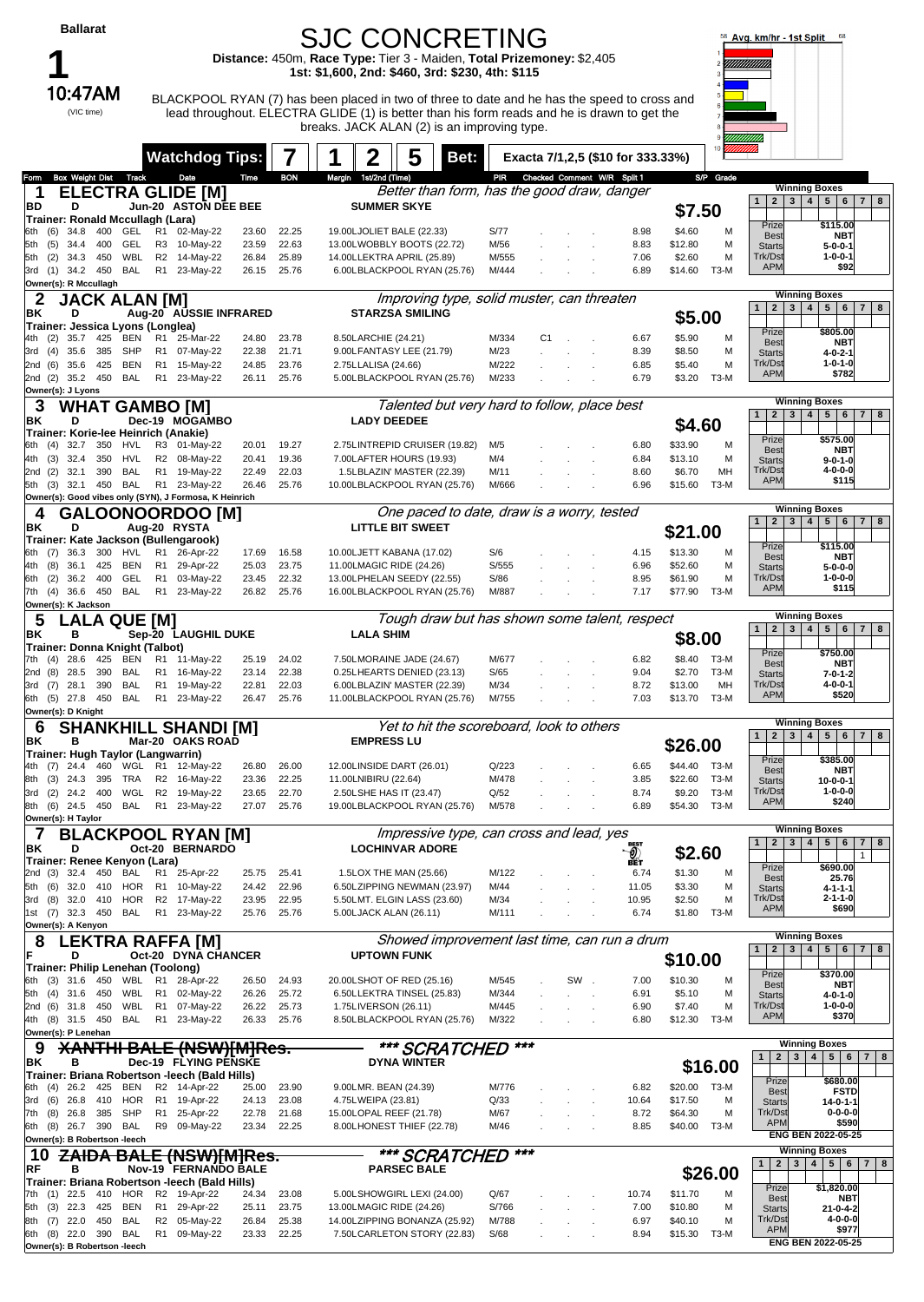| ⊿llar<br>л. |
|-------------|
|-------------|

## SHIMA SHINE AT STUD **Distance:** 390m, **Race Type:** Tier 3 - Maiden, **Total Prizemoney:** \$2,405

**1st: \$1,600, 2nd: \$460, 3rd: \$230, 4th: \$115**



11:03AM LEKTRA ARSON (2) was placed behind a good one on debut and she will find this event a little easier. DUO GLIDE (6) has been placed in six of eight to date and he can settle on the speed. SHE'S THE ONE (7) is an improving type



|                     |                                                         |                  |                          |                      | <b>Watchdog Tips:</b>                                                                            |                | 2              | 6                                                        |                                                  |              |                |                | Bet: Exacta 2,6,7/2,6,7,9 (\$10 for 111.11%) |                     |              |                                   |                                                        |
|---------------------|---------------------------------------------------------|------------------|--------------------------|----------------------|--------------------------------------------------------------------------------------------------|----------------|----------------|----------------------------------------------------------|--------------------------------------------------|--------------|----------------|----------------|----------------------------------------------|---------------------|--------------|-----------------------------------|--------------------------------------------------------|
| Form                | <b>Box Weight Dist Track</b>                            |                  |                          |                      | Date                                                                                             | Time           | <b>BON</b>     | Margin<br>1st/2nd (Time)                                 |                                                  | PIR          |                |                | Checked Comment W/R Split 1                  |                     | S/P Grade    |                                   |                                                        |
| 1                   |                                                         |                  |                          |                      | <b>TEXICALI SKULL [M]</b>                                                                        |                |                |                                                          | Steady effort when resuming, needs more time     |              |                |                |                                              |                     |              | 2 <sub>1</sub><br>1               | <b>Winning Boxes</b><br>3   4   5   6   7   8          |
| <b>WBK</b>          | D                                                       |                  |                          |                      | Dec-19 MY REDEEMER                                                                               |                |                | <b>STARFACE</b>                                          |                                                  |              |                |                |                                              | \$16.00             |              |                                   |                                                        |
| (4)<br>8th          | Trainer: Michael Davison (Talbot)<br>30.4               | 350              | HVL                      |                      | R1 12-Sep-21                                                                                     | 20.71          | 18.88          | 18.00LZIGZAG CABANG (19.45)                              |                                                  | M/6          | C6             | $V10$ .        | 6.86                                         | \$54.50             | MH           | Prize                             | \$145.00                                               |
| (8)<br>3rd          | 30.4                                                    | 390              | WBL                      | R3                   | 13-Dec-21                                                                                        | 23.43          | 22.32          |                                                          | 7.50LBLAZING ROCKS (22.92)                       | M/33         |                |                | W<br>9.04                                    | \$7.40              | M            | Best<br><b>Starts</b>             | <b>FSH</b><br>$3 - 0 - 0 - 1$                          |
| (6)<br>7th          | 29.6                                                    | 385              | SHP                      |                      | R2 19-May-22                                                                                     | 22.98          | 22.03          |                                                          | 8.00LJENNY'S CHANCES (22.44)                     | M/56         |                |                | 8.89                                         | \$8.00              | <b>T3-M</b>  | Trk/Dst                           | $0 - 0 - 0 - 0$<br>\$58                                |
|                     | Owner(s): M Davison                                     |                  |                          |                      |                                                                                                  |                |                |                                                          |                                                  |              |                |                |                                              |                     |              | <b>APM</b>                        |                                                        |
| 2                   |                                                         |                  |                          |                      | <b>LEKTRA ARSON [M]</b>                                                                          |                |                |                                                          | Far from disgraced on debut, hard to hold out    |              |                |                |                                              |                     |              |                                   | <b>Winning Boxes</b>                                   |
|                     | в                                                       |                  |                          |                      | Oct-20 DYNA CHANCER                                                                              |                |                | <b>UPTOWN FUNK</b>                                       |                                                  |              |                |                |                                              | \$3.00              |              | 2 <br>1                           | 3 <br>4   5   6   7   8                                |
|                     | Trainer: Philip Lenehan (Toolong)<br>2nd (4) 28.7 450   |                  | WBL                      |                      | R1 28-Apr-22                                                                                     |                | 24.93          | 13.00LSHOT OF RED (25.16)                                |                                                  | M/322        |                |                | 6.93                                         | \$15.30             | м            | Prize                             | \$575.00                                               |
|                     | 4th (5) 28.5 450                                        |                  |                          |                      | WBL R1 04-May-22                                                                                 | 26.02<br>26.19 | 25.02          |                                                          | 9.00LSPARTAN LEGEND (25.58)                      | Q/444        |                |                | 6.93                                         | \$14.50             | M            | <b>Best</b><br><b>Starts</b>      | <b>FSH</b><br>$2 - 0 - 1 - 0$                          |
|                     | Owner(s): P Lenehan                                     |                  |                          |                      |                                                                                                  |                |                |                                                          |                                                  |              |                |                |                                              |                     |              | Trk/Dst                           | $0 - 0 - 0 - 0$                                        |
|                     |                                                         |                  |                          |                      |                                                                                                  |                |                |                                                          |                                                  |              |                |                |                                              |                     |              | <b>APM</b>                        | \$575                                                  |
| 3                   | <b>DOUBLE TOP [M]</b>                                   |                  |                          |                      |                                                                                                  |                |                |                                                          | Long time maiden, unlikely to get into the mix   |              |                |                |                                              |                     |              |                                   | <b>Winning Boxes</b>                                   |
| ΒK                  | D                                                       |                  |                          |                      | Mar-20 RAW ABILITY                                                                               |                |                | <b>RUBY RADS</b>                                         |                                                  |              |                |                |                                              | \$21.00             |              | 2 <sup>1</sup><br>1               | 4   5   6   7   8<br>3                                 |
|                     | Trainer: William Donlon (Burnbank)                      |                  |                          |                      |                                                                                                  |                |                |                                                          |                                                  |              |                |                |                                              |                     |              | Prize                             | \$1,205.00                                             |
| (4)<br>(5)<br>6th   | 30.2<br>30.5                                            | 460<br>350       | GEL<br>HVL               | R <sub>1</sub>       | 29-Mar-22<br>R1 12-Apr-22                                                                        | 27.06<br>20.42 | 26.00<br>19.42 | 6.00LDR. RONALD (26.67)                                  | 4.75LMAYBE A BLAZER (20.10)                      | M/364<br>M/4 | C4             |                | 6.84<br>6.86                                 | \$30.10<br>\$34.80  | M<br>M       | <b>Best</b>                       | <b>FSTD</b>                                            |
| (8)<br>3rd          | 30.7                                                    | 450              | BAL                      | R <sub>1</sub>       | 18-Apr-22                                                                                        | 26.35          | 25.68          |                                                          | 7.50LFABRIOLA YANIS (25.83)                      | Q/233        |                |                | 6.77                                         | \$45.00             | ТЗ-М         | <b>Starts</b><br>Trk/Dst          | $25 - 0 - 1 - 3$<br>$0 - 0 - 0 - 0$                    |
| 5th (7)             | 30.3 500                                                |                  | BEN                      |                      | R1 04-May-22                                                                                     | 29.36          | 28.43          | 7.00LASTON ESME (28.89)                                  |                                                  | M/544        |                |                | 6.98                                         | \$43.00             | M            | <b>APM</b>                        | \$601                                                  |
|                     | Owner(s): S Donlon                                      |                  |                          |                      |                                                                                                  |                |                |                                                          |                                                  |              |                |                |                                              |                     |              |                                   |                                                        |
| 4                   | <b>ORSON GIFT [M]</b>                                   |                  |                          |                      |                                                                                                  |                |                |                                                          | No luck to date, can improve, place claims       |              |                |                |                                              |                     |              | 1                                 | <b>Winning Boxes</b><br>2 3 4 5 6 7 8                  |
| ΒK                  | D<br>Trainer: Kevin Finn (Warrnambool)                  |                  |                          |                      | Feb-20 ORSON ALLEN                                                                               |                |                | <b>MEPUNGA FAME</b>                                      |                                                  |              |                |                |                                              | \$10.00             |              |                                   |                                                        |
| (6)                 | 28.6                                                    | 400              | GEL                      | R <sub>2</sub>       | 05-Dec-21                                                                                        | 23.48          | 22.44          | 13.00LLOVE SO PURE (22.60)                               |                                                  | S/77         | C5             | SW.            | 8.60                                         | \$26.00             | м            | Prize<br><b>Best</b>              | \$115.00<br><b>FSH</b>                                 |
| (6)<br>4th          | 28.6                                                    | 410              | HOR                      |                      | R1 09-Dec-21                                                                                     | 24.12          | 23.36          | 7.50LLILY ST. REGIS (23.60)                              |                                                  | S/33         | C <sub>1</sub> |                | 10.76<br>$\overline{\phantom{a}}$            | \$5.80              | M            | <b>Starts</b>                     | $3 - 0 - 0 - 0$                                        |
| (4)                 |                                                         |                  |                          |                      | 28.7 390 WBL R3 13-Dec-21<br>Owner(s): THE THREE GEN (SYN), L Finn, M Byron, A Laing-smith       | 0.00           | 22.32          |                                                          | .BLAZING ROCKS (22.92)                           |              | C <sub>4</sub> | $V28$ .        |                                              | \$8.00              | M            | Trk/Dst<br><b>APM</b>             | $0 - 0 - 0 - 0$<br>\$46                                |
|                     |                                                         |                  |                          |                      |                                                                                                  |                |                |                                                          |                                                  |              |                |                |                                              |                     |              |                                   |                                                        |
| 5                   |                                                         |                  |                          |                      | <b>MUMMA'S MEATBALL [M]</b>                                                                      |                |                |                                                          | Improving type, has early speed, place claims    |              |                |                |                                              |                     |              | 1 <sup>1</sup><br>$2 \mid 3 \mid$ | <b>Winning Boxes</b><br>4   5   6   7   8              |
| BD                  | в<br>Trainer: Scott Millard (Kyneton)                   |                  |                          |                      | Nov-19 MY REDEEMER                                                                               |                |                |                                                          | <b>MUMMA'S MEATLOAF</b>                          |              |                |                |                                              | \$7.00              |              |                                   |                                                        |
| 3rd<br>(8)          | 26.8                                                    | 400              |                          |                      | WGL R2 03-Feb-22                                                                                 | 23.63          | 22.78          | 4.25LRUBY RUNNER (23.35)                                 |                                                  | M/21         | C6             | V14 W          | 8.46                                         | \$8.60              | <b>T3-M</b>  | Prize<br><b>Best</b>              | \$1,290.00                                             |
| IST<br>$(\text{-})$ | 27.3                                                    | 425              | BEN                      |                      | 04-May-22                                                                                        | 25.18          |                | 9.50LTrial Cleared                                       |                                                  | M/22         |                | $20f4$ .       | 6.47                                         | \$.                 | ST           | <b>Starts</b>                     | <b>NBT</b><br>13-0-1-6                                 |
| (5)<br>3rd          | 26.7                                                    | 425              | <b>BEN</b>               |                      | R2 11-May-22                                                                                     | 24.72          | 24.02          |                                                          | 5.50LTWELVE CARAT (24.36)                        | M/543        |                |                | 6.81                                         | \$7.20              | ТЗ-М         | Trk/Dst<br><b>APM</b>             | $1 - 0 - 0 - 1$<br>\$664                               |
|                     | 3rd (7) 27.1 390 BAL                                    |                  |                          |                      | R1 16-May-22<br>Owner(s): Millard Racing Group (SYN), S Millard, J Millard, C Millard, D Millard | 23.19          | 22.38          |                                                          | 1.00LHEARTS DENIED (23.13)                       | M/22         |                |                | 8.71                                         | \$5.90              | $T3-M$       |                                   |                                                        |
|                     |                                                         |                  |                          |                      |                                                                                                  |                |                |                                                          |                                                  |              |                |                |                                              |                     |              |                                   |                                                        |
|                     |                                                         |                  |                          |                      |                                                                                                  |                |                |                                                          |                                                  |              |                |                |                                              |                     |              |                                   | <b>Winning Boxes</b>                                   |
| 6<br>ΒK             | <b>DUO</b><br>D                                         | <b>GLIDE IMI</b> |                          |                      | Jun-20 ASTON DEE BEE                                                                             |                |                | <b>SUMMER SKYE</b>                                       | Placed in six of eight to date, main danger      |              |                |                |                                              |                     |              | 1 <sup>1</sup><br>2 <sup>1</sup>  | 3   4   5   6   7   8                                  |
|                     | Trainer: Judith Mccullagh (Lara)                        |                  |                          |                      |                                                                                                  |                |                |                                                          |                                                  |              |                |                |                                              | \$3.20              |              |                                   |                                                        |
| 3rd<br>(4)          | 33.6                                                    | 390              | BAL                      | R3                   | 25-Apr-22                                                                                        | 22.71          | 22.04          |                                                          | 4.00LMASTER SPENCER (22.45)                      | M/32         |                |                | 8.65                                         | \$13.30             | M            | Prize<br><b>Best</b>              | \$1,700.00<br><b>NBT</b>                               |
| (4)<br>3rd<br>7th   | 33.8                                                    | 400              | GEL<br>GEL               | R <sub>1</sub>       | 03-May-22                                                                                        | 23.25          | 22.32          | 11.00LPHELAN SEEDY (22.55)<br>11.00LZIPPING BEAR (22.90) |                                                  | M/22<br>M/47 |                |                | 8.68<br>8.71                                 | \$5.40              | M<br>M       | <b>Starts</b><br>Trk/Dst          | $8 - 0 - 2 - 4$<br>$3 - 0 - 1 - 1$                     |
| (5)                 | 33.6<br>2nd (1) 33.6 390                                | 400              |                          | R <sub>2</sub>       | 10-May-22<br>WBL R1 14-May-22                                                                    | 23.64<br>22.51 | 22.63<br>22.32 | 3.00LHYDRO GLIDE (22.32)                                 |                                                  | M/32         |                |                | 8.88                                         | \$4.40<br>\$6.80    | M            | <b>APM</b>                        | \$1527                                                 |
|                     | Owner(s): R Mccullagh                                   |                  |                          |                      |                                                                                                  |                |                |                                                          |                                                  |              |                |                |                                              |                     |              |                                   |                                                        |
|                     |                                                         |                  |                          |                      | <b>SHE'S THE ONE [M]</b>                                                                         |                |                |                                                          | Improving type, solid muster, can threaten       |              |                |                |                                              |                     |              | 1 <sup>1</sup>                    | <b>Winning Boxes</b>                                   |
| F                   | в                                                       |                  |                          |                      | Nov-19 KNOCKA NORRIS                                                                             |                |                | <b>LOCH FREDDIE</b>                                      |                                                  |              |                |                |                                              | \$6.50              |              |                                   | 2   3   4   5   6   7   8                              |
|                     | Trainer: Laurie Mallia (Anakie)<br>2nd (7) 26.9 300 HVL |                  |                          |                      | R2 17-Dec-21                                                                                     | 17.05          | 16.73          | 1.25LAQUA'S HOPE (16.97)                                 |                                                  | M/4          |                |                | 4.12                                         | \$10.90             | T3-M         | Prize                             | \$1,620.00                                             |
| 2nd (1)             | 27.0                                                    | 350              | HVL                      | R <sub>9</sub>       | 24-Dec-21                                                                                        | 19.90          | 19.37          |                                                          | 0.75LFORGOT TO TAP (19.85)                       | M/3          | C <sub>2</sub> |                | 6.85                                         | \$4.40              | T3-M         | <b>Best</b><br><b>Starts</b>      | NBT<br>$18 - 0 - 4 - 3$                                |
| 3rd (4)             | 26.9                                                    | 350              | <b>HVL</b>               | R <sub>3</sub>       | 30-Dec-21                                                                                        | 20.00          | 19.42          | 1.5LSASSY BOO (19.90)                                    |                                                  | M/1          | C6             | V <sub>5</sub> | 6.59                                         | \$1.50              | T3-M         | Trk/Dst<br><b>APM</b>             | $1 - 0 - 0 - 0$<br>\$701                               |
|                     | 2nd (2) 26.3 350 HVL<br>Owner(s): S Mallia              |                  |                          | R <sub>9</sub>       | 10-May-22                                                                                        | 20.27          | 19.68          | 0.025LJESSE'S SHOUT (20.26)                              |                                                  | S/3          |                |                | 6.89                                         | \$2.20              | M            |                                   |                                                        |
| 8                   |                                                         |                  |                          |                      |                                                                                                  |                |                |                                                          |                                                  |              | ***            |                |                                              |                     |              |                                   | <b>Winning Boxes</b>                                   |
| RF                  | в                                                       |                  |                          |                      | <del>\Y'S CHANCES [M]</del><br>Aug-19 RAW ABILITY                                                |                |                |                                                          | *** SCRATCHED<br><b>SILVERDUST</b>               |              |                |                |                                              |                     |              | $\overline{2}$<br>$\mathbf{1}$    | 3 <br>4   5   6   7  <br>8                             |
|                     | Trainer: Neil Mason (Euroa)                             |                  |                          |                      |                                                                                                  |                |                |                                                          |                                                  |              |                |                |                                              |                     | \$99.00      | Prize                             | $\mathbf{1}$<br>\$1,450.00                             |
| 4th (5)             | 31.2<br>31.0                                            | 300<br>390       | HVL<br>BAL               | R1<br>R <sub>1</sub> | 06-May-22<br>09-May-22                                                                           | 17.70<br>23.24 | 16.90<br>22.25 | 4.50LDESTINI ROSE (17.40)                                |                                                  | M/5<br>M/45  |                |                | 4.16<br>8.80                                 | \$11.20<br>\$48.80  | T3-M<br>T3-M | <b>Best</b>                       | <b>NBT</b>                                             |
| 5th (7)<br>2nd (8)  | 30.8                                                    | 300              | <b>HVL</b>               | R <sub>1</sub>       | 13-May-22                                                                                        | 17.36          | 16.93          | 1.75LHANGE ZOE (17.24)                                   | 6.00LCARLETON STORY (22.83)                      | Q/3          |                |                | 4.04                                         | \$26.40             | T3-M         | <b>Starts</b><br>Trk/Dst          | 9-1-1-0<br>$2 - 0 - 0 - 0$                             |
|                     | 1st (4) 30.9 385 SHP                                    |                  |                          |                      | R2 19-May-22                                                                                     | 22.44          | 22.03          | 1.00LCRUCIAL (22.50)                                     |                                                  | Q/23         |                |                | 8.37                                         | \$14.90 T3-M        |              | <b>APM</b>                        | \$434                                                  |
|                     |                                                         |                  |                          |                      | Owner(s): CROWS FLY (SYN), N Mason, J Mason                                                      |                |                |                                                          |                                                  |              |                |                |                                              |                     |              |                                   |                                                        |
| 9                   |                                                         |                  |                          |                      | <b>HEY TOOTLE [M](8)</b>                                                                         |                |                |                                                          | Far from disgraced two runs back, must keep safe |              |                |                |                                              |                     |              | $2 \mid 3 \mid$<br>1              | <b>Winning Boxes</b><br>4   5   6   7   8              |
| ΒK                  | в                                                       |                  |                          |                      | Dec-19 MY REDEEMER<br>Trainer: Elizabeth Steel (Nullawarre North)                                |                |                |                                                          | <b>MIRACLES HAPPEN</b>                           |              |                |                |                                              | \$4.80              |              |                                   |                                                        |
| 4th (3)             | 28.6                                                    | 390              | WBL                      | R <sub>1</sub>       | 21-Apr-22                                                                                        |                | 23.12 21.95    | 8.50LZULU ANGEL (22.54)                                  |                                                  | S/44         |                |                | 9.09                                         | \$8.20              | M            | Prize<br><b>Best</b>              | \$260.00<br><b>FSH</b>                                 |
| 3rd                 | $(6)$ 28.3 390                                          |                  | WBL                      | R <sub>3</sub>       | 02-May-22                                                                                        | 22.75          | 22.22          | 3.75LPENNY REIKO (22.49)                                 |                                                  | M/33         |                |                | 8.98                                         | \$14.50             | M            | <b>Starts</b>                     | $3 - 0 - 0 - 1$                                        |
|                     | 7th (6) 28.4 390<br>Owner(s): E Steel                   |                  | WBL                      | R <sub>1</sub>       | 09-May-22                                                                                        | 23.06          | 21.67          | 13.00LORSON LEIGH (22.17)                                |                                                  | M/56         |                |                | 9.02                                         | \$21.60             | M            | Trk/Dst<br><b>APM</b>             | $0 - 0 - 0 - 0$<br>\$260                               |
|                     |                                                         |                  |                          |                      |                                                                                                  |                |                |                                                          |                                                  |              |                |                |                                              |                     |              |                                   |                                                        |
| 10                  |                                                         |                  |                          |                      | <b>FIRE THE PAGE [M]Res.</b>                                                                     |                |                |                                                          | *** SCRATCHED                                    |              | ***            |                |                                              |                     |              | $\mathbf{1}$<br>2                 | <b>Winning Boxes</b><br>3 <br>4 <br>5 6 <br>$7 \mid 8$ |
| ΒK                  | в                                                       |                  |                          |                      | May-20 ORSON ALLEN                                                                               |                |                |                                                          | <b>LILLY AN' PAGE</b>                            |              |                |                |                                              |                     | \$16.00      |                                   |                                                        |
| 6th (2)             | Trainer: Joshua Mcdonald (Murtoa)<br>24.5               | 390              | WBL                      | R1                   | 14-Apr-22                                                                                        | 23.29          | 22.00          | 12.00LINDIAN FILE (22.47)                                |                                                  | Q/56         |                |                | 8.95                                         | \$64.90             | M            | Prize<br><b>Best</b>              | \$250.00<br>NBT                                        |
|                     | 7th (8) 24.2 390                                        |                  | BAL                      | R9                   | 25-Apr-22                                                                                        | 23.09          | 22.04          | 9.00LKAYLEE ONYX (22.47)                                 |                                                  | M/86         |                |                | 9.08                                         | \$35.40             | M            | <b>Starts</b>                     | $9 - 0 - 0 - 2$                                        |
| 6th (3)             | 24.5<br>7th (3) 24.6                                    | 410<br>390       | <b>HOR</b><br><b>BAL</b> | R <sub>1</sub>       | 03-May-22<br>R1 11-May-22                                                                        | 24.45<br>23.26 | 23.17<br>21.97 | 16.00LCRACKERJACK BEN (23.38)<br>13.00LKORDA (22.41)     |                                                  | M/66<br>Q/77 |                | V0             | 11.11<br>8.94<br>$\ddot{\phantom{a}}$        | \$145.10<br>\$47.60 | MН<br>м      | Trk/Dst<br><b>APM</b>             | $2 - 0 - 0 - 0$<br>\$150                               |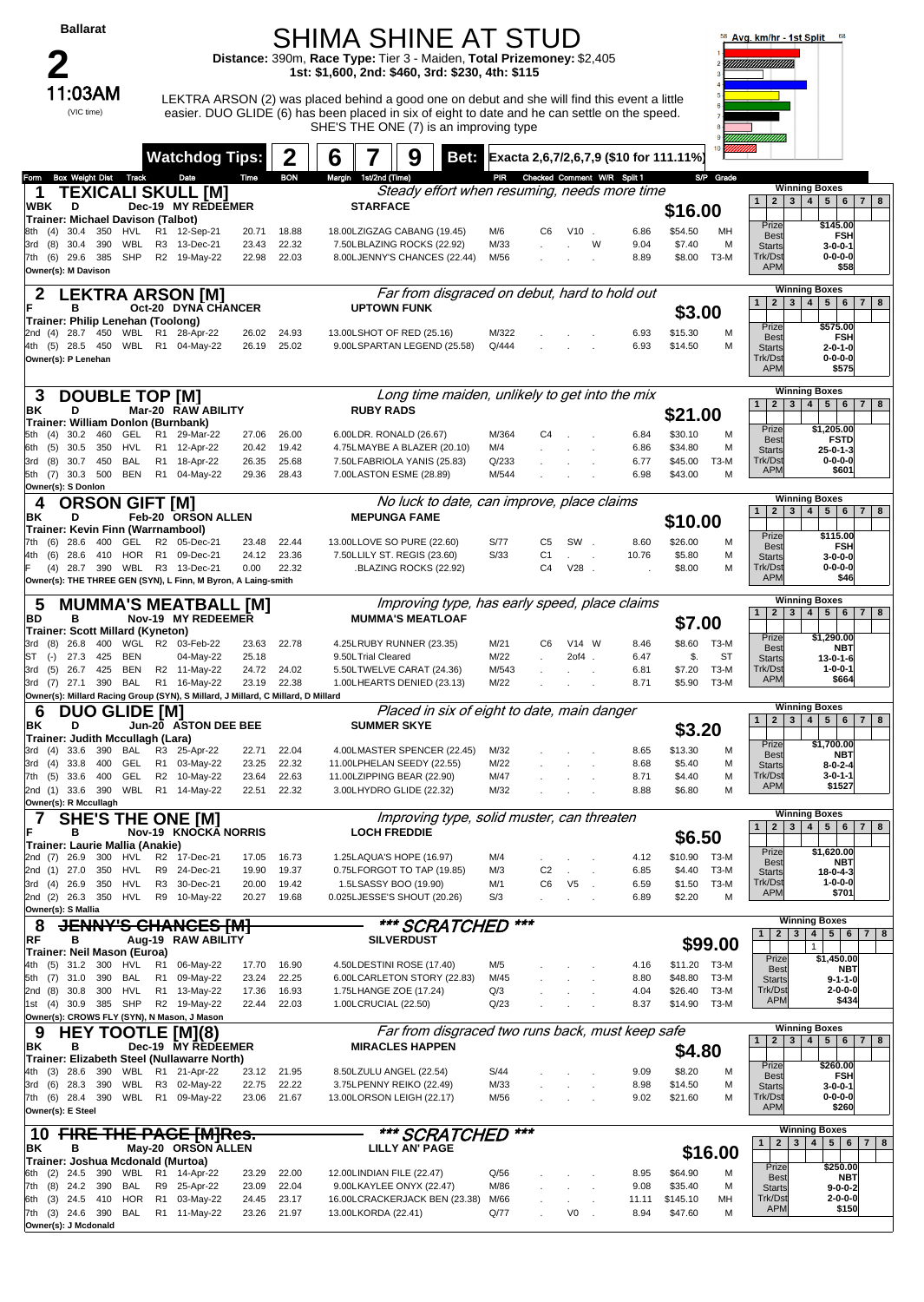|                    |            | <b>Ballarat</b>          |                                          |                                              |                |                                                     |                |                | <b>GREYHOUND ADOPTION PROGRAM</b><br>Distance: 390m, Race Type: Tier 3 - Maiden, Total Prizemoney: \$2,405<br>1st: \$1,600, 2nd: \$460, 3rd: \$230, 4th: \$115                               |               |                      |                |                                      |               |                    |                     | 58 Avg. km/hr - 1st Split<br>unnun. | 68                                                            |
|--------------------|------------|--------------------------|------------------------------------------|----------------------------------------------|----------------|-----------------------------------------------------|----------------|----------------|----------------------------------------------------------------------------------------------------------------------------------------------------------------------------------------------|---------------|----------------------|----------------|--------------------------------------|---------------|--------------------|---------------------|-------------------------------------|---------------------------------------------------------------|
|                    |            | (VIC time)               | 11:22AM                                  |                                              |                |                                                     |                |                | WHO TOLD SARAH (3) has led for a long way in her past two and she can go one better today.<br>JUPITER TOWN (2) was far from disgraced here last week and she can work into the mix mid race. |               |                      |                |                                      |               |                    |                     |                                     |                                                               |
|                    |            |                          |                                          |                                              |                |                                                     |                |                | BEEP BOP (6) is an improving type.                                                                                                                                                           |               |                      |                |                                      |               |                    |                     |                                     |                                                               |
|                    |            |                          |                                          |                                              |                | <b>Watchdog Tips:</b>                               |                | 3              | 2<br>6<br>Bet:                                                                                                                                                                               |               |                      |                | Exacta 2,3/2,3,5,6,7 (\$10 for 125%) |               |                    |                     |                                     |                                                               |
| Form               |            |                          | <b>Box Weight Dist</b>                   | Track                                        |                | Date                                                | Time           | <b>BON</b>     | 1st/2nd (Time)<br>Margin                                                                                                                                                                     | PR            |                      |                | Checked Comment W/R Split 1          |               |                    | S/P Grade           |                                     | <b>Winning Boxes</b>                                          |
| 1<br>BK            |            | D                        |                                          | <b>ODIE MAC [M]</b>                          |                | Aug-20 ANDO'S MAC                                   |                |                | Steadily placed in all three runs, needs it easier<br><b>GOLDEN ROMANCE</b>                                                                                                                  |               |                      |                |                                      |               | \$12.00            |                     | 2 <br>$\mathbf{1}$                  | 3   4   5   6   7<br>8                                        |
| 3rd                | (4)        | 29.2                     | 400                                      | Trainer: Shaun Baulch (Mortlake)<br>MTG      | R1             | 05-May-22                                           | 24.24          | 23.03          | 4.25LCADILLAC PATCH (23.95)                                                                                                                                                                  |               |                      |                |                                      | 11.30         | \$3.90             | м                   | Prize                               | \$510.00                                                      |
| 2nd<br>3rd         | (4)<br>(8) | 29.3                     | 305<br>29.1 400                          | MTG<br>MTG                                   | R <sub>2</sub> | 08-May-22<br>R1 12-May-22                           | 18.70<br>24.18 | 18.05<br>23.06 | 5.50LCELTIC LORE (18.31)<br>5.50LMOCAMBORA BELLA (23.81)                                                                                                                                     |               |                      |                |                                      | 5.96<br>11.49 | \$3.10<br>\$4.20   | м<br>м              | Best<br><b>Starts</b>               | <b>FSH</b><br>$3 - 0 - 1 - 2$                                 |
|                    |            | Owner(s): S Baulch       |                                          |                                              |                |                                                     |                |                |                                                                                                                                                                                              |               |                      |                |                                      |               |                    |                     | Trk/Dst<br><b>APM</b>               | 0-0-0-0<br>\$510                                              |
| $\boldsymbol{2}$   |            |                          |                                          |                                              |                | <b>JUPITER TOWN [M]</b>                             |                |                | Far from disgraced here last week, danger                                                                                                                                                    |               |                      |                |                                      |               |                    |                     |                                     | <b>Winning Boxes</b>                                          |
| BD                 |            | в                        |                                          |                                              |                | Apr-20 BARCIA BALE                                  |                |                | <b>TEAR TOWN</b>                                                                                                                                                                             |               |                      |                |                                      |               | \$4.60             |                     | $\mathbf{2}$<br>$\mathbf{1}$        | $3 \mid 4 \mid$<br>5 <sup>1</sup><br>6<br>$\overline{7}$<br>8 |
| 7th                | (8)        | 26.5                     | 450                                      | Trainer: Donna Knight (Talbot)<br><b>BAL</b> | R <sub>1</sub> | 27-Apr-22                                           | 26.47          | 25.30          | 14.00LSHER BURGUNDY (25.56)                                                                                                                                                                  | M/546         |                      |                |                                      | 6.92          | \$4.80             | м                   | Prize<br>Best                       | \$915.00<br><b>NBT</b>                                        |
| 4th<br>3rd         | (2)<br>(7) | 26.3<br>25.9             | 425<br>390                               | <b>BEN</b><br><b>BAL</b>                     |                | R1 11-May-22<br>R2 16-May-22                        | 24.71<br>23.09 | 24.02<br>22.38 | 0.50LMORAINE JADE (24.67)<br>6.50LLET'S PLAY HOOKY (22.64)                                                                                                                                   | Q/323<br>M/23 |                      |                |                                      | 6.73<br>8.72  | \$3.30<br>\$3.00   | T3-M<br><b>T3-M</b> | <b>Starts</b><br>Trk/Dst            | $9 - 0 - 1 - 2$<br>$2 - 0 - 0 - 1$                            |
| 8th (3)            |            |                          | 25.5 390                                 | BAL                                          |                | R3 19-May-22                                        | 23.18          | 22.03          | 11.00LBLACKPOOL BRUCE (22.47) M/57                                                                                                                                                           |               |                      |                |                                      | 8.75          | \$5.50             | MH                  | <b>APM</b>                          | \$869                                                         |
|                    |            | Owner(s): D Knight       |                                          |                                              |                |                                                     |                |                | Led for a long way in her past two, looks good                                                                                                                                               |               |                      |                |                                      |               |                    |                     |                                     | <b>Winning Boxes</b>                                          |
| 3<br>ΒK            |            | в                        |                                          | Trainer: Ronald Fisher (Lara)                |                | <b>WHO TOLD SARAH [M]</b><br>Jun-20 RAW ABILITY     |                |                | <b>WHO TOLD LINDYLU</b>                                                                                                                                                                      |               |                      |                |                                      |               | \$2.50             |                     | $\mathbf{1}$                        | 2   3   4   5   6<br> 7 <br>8                                 |
|                    | (8)        | 26.2                     | 390                                      | BAL                                          | R <sub>1</sub> | 04-Apr-22                                           | 23.01          | 21.90          | 4.50LMAN OF POWER (22.70)                                                                                                                                                                    | M/44          |                      |                |                                      | 8.77          | \$6.60             | м                   | Prize<br><b>Best</b>                | \$660.00<br><b>NBT</b>                                        |
| 5th                | (5)        | 25.8                     | 390                                      | WBL                                          |                | R1 14-Apr-22                                        | 22.80          | 22.00          | 4.75LINDIAN FILE (22.47)                                                                                                                                                                     | Q/44          |                      |                |                                      | 8.88          | \$9.60             | м                   | <b>Starts</b><br>Trk/Dst            | 4-0-2-0<br>1-0-0-0                                            |
| 2nd (1)<br>2nd (3) |            | 25.9<br>25.7             | 390<br>390                               | WBL<br>WBL                                   | R <sub>1</sub> | 25-Apr-22<br>R3 02-May-22                           | 22.63<br>22.50 | 22.18<br>22.22 | 0.05LCRUSOE KID (22.63)<br>0.25LPENNY REIKO (22.49)                                                                                                                                          | Q/11<br>Q/11  |                      | V <sub>7</sub> |                                      | 8.68<br>8.80  | \$2.80<br>\$2.80   | м<br>M              | <b>APM</b>                          | \$644                                                         |
|                    |            |                          |                                          |                                              |                |                                                     |                |                | Owner(s): EMMA'S BOYS (SYN), B Parsons, M Carroll, S Crowley, J O'toole, P Douglas                                                                                                           |               |                      |                |                                      |               |                    |                     |                                     | <b>Winning Boxes</b>                                          |
| 4                  |            | в                        |                                          |                                              |                | <b>SHIMMER SPARKLE [M]</b><br>May-20 ASTON DEE BEE  |                |                | Well down the track to date, needs to show more<br><b>IMA FAIRYTALE</b>                                                                                                                      |               |                      |                |                                      |               |                    |                     | 2   3   4  <br>$\mathbf{1}$         | $5 \mid 6 \mid 7$<br>8                                        |
|                    |            |                          |                                          |                                              |                | Trainer: Darrell Leathan (Maryborough)              |                |                |                                                                                                                                                                                              |               |                      |                |                                      |               | \$21.00            |                     | Prize                               | \$80.00                                                       |
| 5th<br>7th         | (8)<br>(2) | 27.6<br>27.2             | 390<br>400                               | BAL<br>GEL                                   | R2             | 15-Mar-22<br>R2 29-Mar-22                           | 23.12<br>23.88 | 22.03<br>22.82 | 12.00LNO ONION THANKS (22.31)<br>9.00LNANA JANN (23.27)                                                                                                                                      | M/36<br>Q/46  | C1<br>C <sub>4</sub> | V <sub>0</sub> |                                      | 8.74<br>8.81  | \$4.20<br>\$3.70   | м<br>М              | <b>Best</b>                         | <b>NBT</b>                                                    |
| 6th (7)            |            | 27.2                     | 390                                      | WBL                                          |                | R3 11-Apr-22                                        | 23.59          | 22.36          | 17.00LDR. CARLSON (22.42)                                                                                                                                                                    | M/46          |                      |                |                                      | 9.08          | \$21.70            | M                   | <b>Starts</b><br>Trk/Dst            | 5-0-0-0<br>2-0-0-0                                            |
|                    |            | 7th (2) 27.7             | 385                                      | SHP                                          |                | R1 21-Apr-22                                        | 23.11          | 21.99          | 12.00LCHASING THUNDER (22.33)                                                                                                                                                                | M/87          |                      | V <sub>0</sub> |                                      | 9.14          | \$12.00            | <b>T3-M</b>         | <b>APM</b>                          | \$64                                                          |
| 5<br>ВE            |            | Owner(s): J Leathan<br>в |                                          |                                              |                | ETTERFRACK LADY [M].<br>Mar-20 RAW ABILITY          |                |                | Showed improvement last time, can run a drum<br><b>RUBY RADS</b>                                                                                                                             |               |                      |                |                                      |               |                    |                     | 1                                   | <b>Winning Boxes</b><br>2 3 4 5 6 7 <br>8                     |
|                    |            |                          |                                          |                                              |                | Trainer: Paul Radstock (Burnbank)                   |                |                |                                                                                                                                                                                              |               |                      |                |                                      |               | \$10.00            |                     | Prize                               | \$1,135.00                                                    |
| 4th -<br>4th       | (7)<br>(2) | 27.2<br>27.7             | 300<br>390                               | HVL<br><b>BAL</b>                            | R9             | R2 12-Apr-22<br>09-May-22                           | 17.59<br>23.28 | 16.99<br>22.25 | 4.25LASTON BONNER (17.30)<br>7.50LHONEST THIEF (22.78)                                                                                                                                       | M/6<br>S/74   |                      |                |                                      | 4.19<br>9.02  | \$13.20<br>\$38.40 | M<br>T3-M           | <b>Best</b>                         | NBT                                                           |
| 5th                | (3)        | 27.5                     | 425                                      | <b>BEN</b>                                   |                | R1 11-May-22                                        | 24.95          | 24.02          | 4.25LMORAINE JADE (24.67)                                                                                                                                                                    | M/745         |                      |                |                                      | 6.88          | \$43.50            | <b>T3-M</b>         | <b>Starts</b><br>Trk/Dst            | $12 - 0 - 2 - 1$<br>4-0-1-0                                   |
| 2nd (6)            |            | 27.3                     | 390                                      | <b>BAL</b>                                   |                | R2 16-May-22                                        | 23.04          | 22.38          | 6.00LLET'S PLAY HOOKY (22.64)                                                                                                                                                                | M/32          |                      |                |                                      | 8.79          | \$21.30            | $T3-M$              | <b>APM</b>                          | \$753                                                         |
| 6                  |            | Owner(s): S Donlon       |                                          | <b>BEEP BOP [M]</b>                          |                |                                                     |                |                | Solidly placed at Healesville, can threaten                                                                                                                                                  |               |                      |                |                                      |               |                    |                     |                                     | <b>Winning Boxes</b>                                          |
| ΒK                 |            | D                        |                                          |                                              |                | May-20 MEPUNGA BLAZER                               |                |                | <b>MEPUNGA GAL</b>                                                                                                                                                                           |               |                      |                |                                      |               | \$6.00             |                     | $\mathbf{1}$                        | 2 3 4 5 6 7 <br>8                                             |
| 4th (3)            |            | 34.9                     | 350                                      | Trainer: Joshua Formosa (Anakie)<br>HVL      |                | R3 01-May-22                                        | 20.01          | 19.27          | 2.75LINTREPID CRUISER (19.82)                                                                                                                                                                | S/7           |                      |                |                                      | 6.92          | \$16.60            | М                   | Prize                               | \$805.00                                                      |
|                    |            |                          | 3rd (3) 34.7 450                         | BAL                                          |                | R2 05-May-22                                        | 26.22          | 25.38          | 4.50LZIPPING BONANZA (25.92)                                                                                                                                                                 | M/333         |                      |                |                                      | 6.76          | \$7.20             | M                   | <b>Best</b><br><b>Starts</b>        | NBT<br>$4 - 0 - 1 - 1$                                        |
|                    |            |                          | 2nd (1) 34.6 350<br>5th (7) 33.9 390     | HVL<br>BAL                                   |                | R2 08-May-22<br>R3 19-May-22                        | 20.04<br>22.93 | 19.36<br>22.03 | 1.75LAFTER HOURS (19.93)<br>6.50LBLACKPOOL BRUCE (22.47) S/76                                                                                                                                | M/7           |                      |                |                                      | 6.87<br>8.86  | \$3.20<br>\$4.50   | М<br>МH             | Trk/Dst<br><b>APM</b>               | $1 - 0 - 0 - 0$<br>\$805                                      |
|                    |            |                          | Owner(s): M Sheahan                      |                                              |                |                                                     |                |                |                                                                                                                                                                                              |               |                      |                |                                      |               |                    |                     |                                     |                                                               |
| 7                  |            |                          |                                          | <b>SALDORA [M]</b>                           |                |                                                     |                |                | Handy effort at Geelong, must be respected                                                                                                                                                   |               |                      |                |                                      |               |                    |                     | $\mathbf 1$                         | <b>Winning Boxes</b><br>2   3   4   5   6   7   8             |
| ΒK                 |            | в                        |                                          | Trainer: Denis Craven (Grovedale)            |                | May-20 MEPUNGA BLAZER                               |                |                | <b>BRYDEN DORA</b>                                                                                                                                                                           |               |                      |                |                                      |               | \$7.50             |                     |                                     |                                                               |
|                    |            | 7th (6) 28.5             | 390                                      | BAL                                          |                | R1 30-Mar-22                                        | 23.68          | 21.97          | 17.00LHOSEY SIDEKICK (22.53)                                                                                                                                                                 | S/67          | C7                   |                | w                                    | 8.84          | \$18.80            | м                   | Prize<br>Best                       | \$685.00<br>NBT                                               |
| 5th (3)            |            |                          | 29.5 400<br>4th (4) 29.3 400             | GEL<br>GEL                                   |                | R3 02-May-22<br>R2 10-May-22                        | 23.16<br>23.28 | 22.25<br>22.63 | 7.50LBLACKPOOL MAY (22.65)                                                                                                                                                                   | M/44          |                      |                |                                      | 8.73          | \$20.50            | M<br>M              | <b>Starts</b><br>Trk/Dst            | 6-0-1-1<br>$1 - 0 - 0 - 0$                                    |
|                    |            |                          | 3rd (1) 29.3 400                         | GEL                                          |                | R2 17-May-22                                        | 23.10          | 22.42          | 5.50LZIPPING BEAR (22.90)<br>3.25LZEA JAY (22.88)                                                                                                                                            | M/34<br>M/33  |                      |                |                                      | 8.64<br>8.67  | \$7.30<br>\$7.20   | М                   | <b>APM</b>                          | \$501                                                         |
|                    |            | Owner(s): D Craven       |                                          |                                              |                |                                                     |                |                |                                                                                                                                                                                              |               |                      |                |                                      |               |                    |                     |                                     | <b>Winning Boxes</b>                                          |
| 8<br>WBE           |            | в                        |                                          |                                              |                | <b>DIVINE CALLING [M]</b><br>Oct-19 AUSSIE INFRARED |                |                | One paced, had plenty of chances, outclassed<br><b>SALLY GARDENS</b>                                                                                                                         |               |                      |                |                                      |               |                    |                     | $\overline{2}$<br>$\mathbf{1}$      | $3 \mid 4 \mid$<br>$5 \mid 6$<br>$\vert$ 7<br>8               |
|                    |            |                          |                                          | Trainer: Sheila Donlon (Burnbank)            |                |                                                     |                |                |                                                                                                                                                                                              |               |                      |                |                                      |               | \$16.00            |                     | Prize                               | \$290.00                                                      |
| 8th (3)<br>3rd (6) |            | 27.5                     | 390<br>28.7 300                          | BAL<br>HVL                                   |                | R2 24-Jan-22<br>R2 12-Apr-22                        | 23.72<br>17.50 | 22.33<br>16.99 | 8.00LARCH SEE ALL (23.19)<br>3.00LASTON BONNER (17.30)                                                                                                                                       | S/68<br>M/4   | C8                   |                |                                      | 8.94<br>4.12  | \$95.20<br>\$23.10 | тз-м<br>м           | Best                                | NBT                                                           |
| 6th (2)            |            |                          | 28.5 350                                 | HVL                                          |                | R3 19-Apr-22                                        | 20.40          | 19.35          | 4.50LRAWHIDE HAND (20.09)                                                                                                                                                                    | S/5           |                      |                |                                      | 6.90          | \$78.20            | М                   | <b>Starts</b><br>Trk/Dst            | 22-0-0-2<br>$6 - 0 - 0 - 0$                                   |
|                    |            |                          | 8th (2) 28.6 390                         | <b>BAL</b>                                   |                | R9 25-Apr-22                                        | 23.35          | 22.04          | 13.00LKAYLEE ONYX (22.47)                                                                                                                                                                    | S/78          |                      |                |                                      | 9.07          | \$42.70            | M                   | <b>APM</b>                          | \$174                                                         |
| 9                  |            | Owner(s): S Donlon       |                                          |                                              |                | <del>TIME [M]Res.</del>                             |                |                | *** SCRATCHED                                                                                                                                                                                |               | ***                  |                |                                      |               |                    |                     |                                     | <b>Winning Boxes</b>                                          |
| ΒK                 |            | D                        |                                          |                                              |                | May-20 ZAMBORA BROCKIE                              |                |                | <b>TYCHE ONYX</b>                                                                                                                                                                            |               |                      |                |                                      |               |                    | \$4.00              | $\mathbf{1}$<br>2 <sub>1</sub>      | 5 6 7 8<br>3 <br>4 <sup>1</sup>                               |
|                    |            |                          | 3rd (3) 31.6 390                         | Trainer: Kevin Quinn (Mt Moriac)<br>BAL      |                | R9 25-Apr-22                                        | 22.62          | 22.04          | 2.25LKAYLEE ONYX (22.47)                                                                                                                                                                     | M/11          |                      |                |                                      | 8.51          | \$4.60             | M                   | Prize                               | \$365.00                                                      |
|                    |            |                          | 5th (7) 31.9 400                         | GEL                                          |                | R1 02-May-22                                        | 23.22          | 22.25          | 13.00LJOLIET BALE (22.33)                                                                                                                                                                    | S/23          |                      |                |                                      | 8.63          | \$13.00            | М                   | <b>Best</b><br><b>Starts</b>        | NBT<br>$3 - 0 - 0 - 1$                                        |
|                    |            |                          | 4th (1) 31.6 390<br>Owner(c): A Croxford | WBL                                          |                | R1 09-May-22                                        | 22.90          | 21.67          | 11.00LORSON LEIGH (22.17)                                                                                                                                                                    | M/33          |                      |                |                                      | 8.86          | \$6.50             | м                   | Trk/Dst<br><b>APM</b>               | 1-0-0-1<br>\$365                                              |

| Owner(s): A Croxford |      |                  |     |    |                                    |       |       |                            |       |                |           |      |          |             | <b>AFIVIL</b>   |                      | စု၁၀၁၊                    |    |
|----------------------|------|------------------|-----|----|------------------------------------|-------|-------|----------------------------|-------|----------------|-----------|------|----------|-------------|-----------------|----------------------|---------------------------|----|
|                      |      |                  |     |    |                                    |       |       |                            |       |                |           |      |          |             |                 |                      |                           |    |
| 10                   |      |                  |     |    | OPERATIC BLUE [M]Res.              |       |       | *** SCRATCHED ***          |       |                |           |      |          |             |                 | <b>Winning Boxes</b> |                           |    |
|                      |      |                  |     |    |                                    |       |       |                            |       |                |           |      |          |             | $2 \mid 3 \mid$ | 5<br>4 <sup>1</sup>  | 6 <sup>1</sup>            | 78 |
| <b>IBK</b>           | в    |                  |     |    | Mar-20 RAW ABILITY                 |       |       | <b>RUBY RADS</b>           |       |                |           |      |          | \$21.00     |                 |                      |                           |    |
|                      |      |                  |     |    | Trainer: William Donlon (Burnbank) |       |       |                            |       |                |           |      |          |             |                 |                      |                           |    |
|                      |      | 5th (3) 27.3 425 | BEN |    | R1 18-Mar-22                       | 25.19 | 23.76 | 4.75LIDA NANCY (24.87)     | M/632 |                | <b>SW</b> | 6.74 | \$40.30  |             | Prizel          |                      | \$320.00                  |    |
| 7th (6) 27.5 300     |      |                  | HVL | R1 | 01-Apr-22                          | 17.93 | 17.06 | 7.50LOCEAN BEAST (17.44)   | M/2   | C <sub>2</sub> |           | 4.06 | \$63.10  | $T3-M$      | <b>Best</b>     |                      | NBT                       |    |
|                      |      |                  |     |    |                                    |       |       |                            |       |                |           |      |          |             | Starts          |                      | $8 - 0 - 0 - 0$           |    |
| 7th (5)              | 27.7 | 390              | BAL |    | R2 18-Apr-22                       | 23.88 | 22.23 | 14.00LSUPERB (22.96)       | M/68  |                |           | 8.82 | \$112.00 | <b>T3-M</b> | Trk/Dst         |                      | $3 - 0 - 0 - 0$           |    |
| 4th (3) 27.5         |      | 390              | BAL | R1 | 16-Mav-22                          | 23.25 | 22.38 | 1.75LHEARTS DENIED (23.13) | Q/11  |                |           | 8.57 | \$49.00  | $T3-M$      | <b>APM</b>      |                      | \$224                     |    |
| Owner(s): S Donlon   |      |                  |     |    |                                    |       |       |                            |       |                |           |      |          |             |                 |                      | <b>ENG BEN 2022-05-25</b> |    |
|                      |      |                  |     |    |                                    |       |       |                            |       |                |           |      |          |             |                 |                      |                           |    |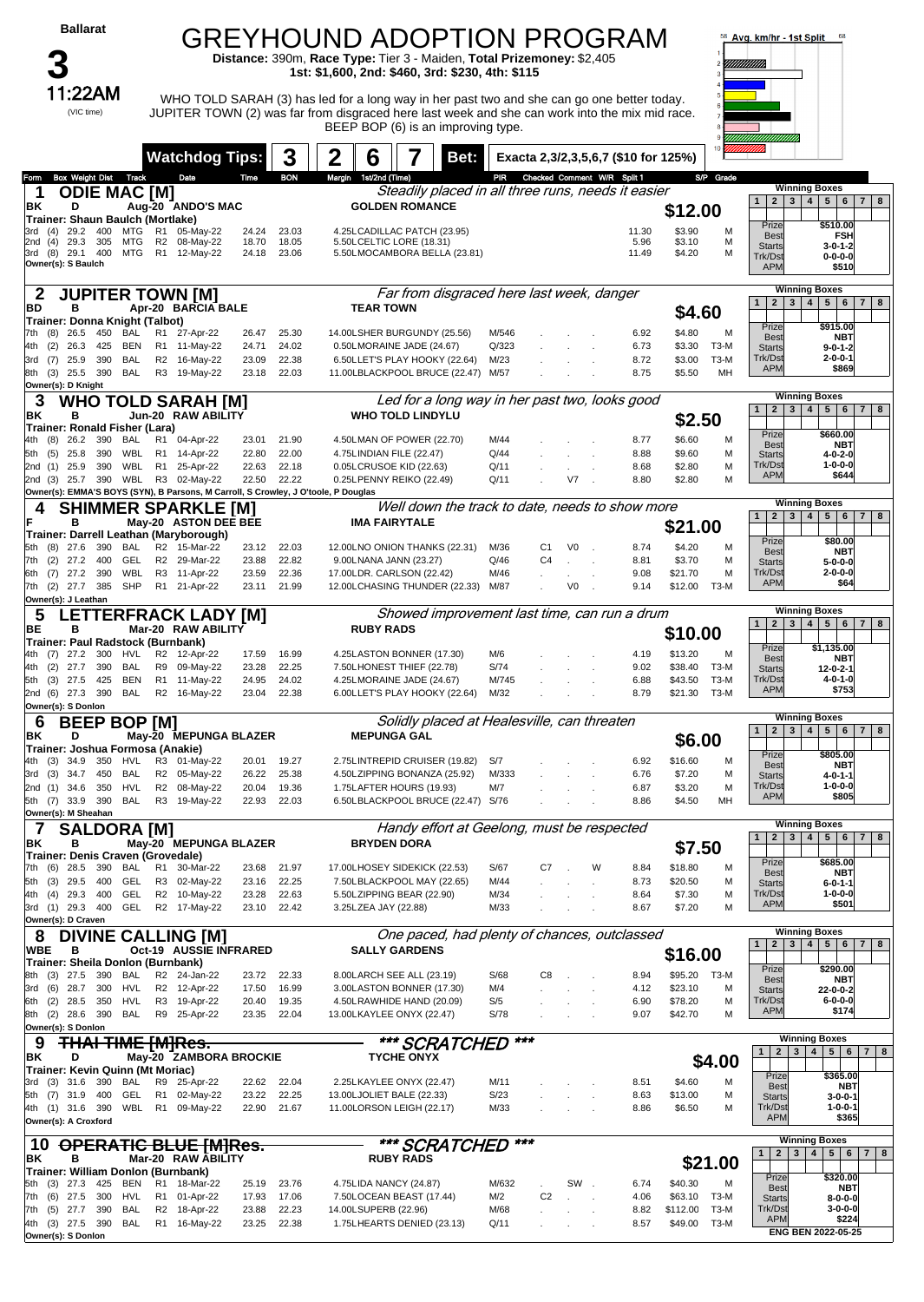| <b>Ballarat</b>                                                                        |                                                                                                  |                | DOWNLOAD THE WATCHDOG APP<br>Distance: 390m, Race Type: Tier 3 - Grade 7, Total Prizemoney: \$2,780<br>1st: \$1,850, 2nd: \$530, 3rd: \$265, 4th: \$135                     |               |                                                     |               |                                              | 68<br>58 Avg. km/hr - 1st Split                                                                                                         |
|----------------------------------------------------------------------------------------|--------------------------------------------------------------------------------------------------|----------------|-----------------------------------------------------------------------------------------------------------------------------------------------------------------------------|---------------|-----------------------------------------------------|---------------|----------------------------------------------|-----------------------------------------------------------------------------------------------------------------------------------------|
| 11:40AM                                                                                |                                                                                                  |                | BLACKPOOL OAKLEY (6) was a dominant 24.32 Bendigo winner last time and a similar                                                                                            |               |                                                     |               |                                              |                                                                                                                                         |
| (VIC time)                                                                             |                                                                                                  |                | performance today can see him score again. HAIL ZEUS (3) is armed with slick mid race pace and<br>he just needs a little room early. HEARTS DENIED (8) is an improving type |               |                                                     |               |                                              |                                                                                                                                         |
|                                                                                        | <b>Watchdog Tips:</b>                                                                            | 6              | 3<br>8<br>Bet:                                                                                                                                                              |               | Trifecta 3,6/1,3,6,8/1,3,5,6,7,8 (\$10 -<br>41.67%) |               |                                              |                                                                                                                                         |
| <b>Box Weight Dist Track</b><br>Form                                                   | Date<br>Time<br><b>FORBES DEBUT (SA)[7]</b>                                                      | <b>BON</b>     | Margin 1st/2nd (Time)<br>Led for a long way when placed here, respect                                                                                                       |               | PIR Checked Comment W/R Split 1                     |               | S/P Grade                                    | <b>Winning Boxes</b>                                                                                                                    |
| в<br>ΒK                                                                                | Jan-20 MOGAMBO                                                                                   |                | <b>AZALEA MONELLI</b>                                                                                                                                                       |               |                                                     |               | \$8.00                                       | $\overline{2}$<br>$\mathbf{3}$<br>4 <sup>1</sup><br>5 <sub>1</sub><br>6 <sup>1</sup><br>$\overline{7}$<br>1<br>8<br>$\overline{1}$      |
| Trainer: Scott Forbes (Hopetoun Park)<br>390<br>BAL<br>26.2<br>2nd                     | 31-Jan-22<br>R4<br>22.77                                                                         | 22.36          | 3.25LSILVER HARP (22.56)                                                                                                                                                    | M/22          |                                                     | 8.65          | \$2.30<br>$T3-7$                             | Prize<br>\$2,680.00<br>Best<br>NBT                                                                                                      |
| 26.2<br>390<br>BAL<br>(6)<br>7th.<br>26.5<br>450<br>BAL<br>2nd (1)                     | R9<br>07-Feb-22<br>23.00<br>R <sub>5</sub><br>14-May-22<br>26.29                                 | 22.03<br>25.67 | 5.50LCRUICKSHANK (22.64)<br>1.25LFORBES DELIGHT (26.20)                                                                                                                     | M/76<br>Q/111 | $C12$ .<br>SW.                                      | 8.90<br>6.74  | \$2.50<br>$T3-7$<br>\$16.80<br>RW            | <b>Starts</b><br>14-1-4-1<br>Trk/Dst<br>$7 - 0 - 2 - 1$                                                                                 |
| GEL<br>(2)<br>26.0<br>400<br>4th<br>Owner(s): S Forbes                                 | R1 20-May-22<br>23.44                                                                            | 22.51          | 11.00LCOWBOY BEBOP (22.70)                                                                                                                                                  | M/54          |                                                     | 8.76          | \$33.50<br>$\overline{7}$                    | <b>APM</b><br>\$1250                                                                                                                    |
| <b>CRIMSON ONYX [7]</b><br>2<br>WBK<br>D                                               | Mar-20 FERNANDO BALE                                                                             |                | Steady maiden winner, needs it easier, tested<br><b>CHAMPAGNE LUXE</b>                                                                                                      |               |                                                     |               | \$16.00                                      | <b>Winning Boxes</b><br>$2^{\circ}$<br>$\mathbf{3}$<br>$4 \mid 5 \mid$<br>$6\phantom{1}6$<br>1<br>$\overline{7}$<br>8<br>$\mathbf{1}$   |
| Trainer: Leland Medcraft (Bullengarook)<br>30.2 300 HVL<br>2nd (6)                     | R2 19-Apr-22<br>17.56                                                                            | 16.95          | 0.25LSARAH BEAUTY (17.54)                                                                                                                                                   | M/3           |                                                     | 4.13          | \$3.80<br>M                                  | Prize<br>\$2,035.00<br>Best<br>FSH                                                                                                      |
| <b>HVL</b><br>30.0<br>300<br>(7)<br>3rd<br><b>BEN</b><br>(2)<br>30.2<br>425<br>6th     | R2 26-Apr-22<br>17.36<br>R <sub>1</sub><br>29-Apr-22<br>25.23                                    | 16.58<br>23.75 | 12.00LFLYING PIE (16.58)<br>14.00LMAGIC RIDE (24.26)                                                                                                                        | M/5<br>M/234  |                                                     | 4.09<br>6.70  | \$10.50<br>M<br>\$17.50<br>M                 | <b>Starts</b><br>$4 - 1 - 1 - 1$<br>Trk/Dst<br>$0 - 0 - 0 - 0$                                                                          |
| 30.2 425 BEN<br>1st<br>(7)                                                             | R3 18-May-22<br>25.17<br>Owner(s): Whitson and Medcraft (SYN), L Medcraft, S Medcraft, A Whitson | 23.90          | 0.10LGARY'S PROJECT (25.17)                                                                                                                                                 | M/332         |                                                     | 6.70          | \$23.10<br>M                                 | <b>APM</b><br>\$2035                                                                                                                    |
| 3<br><b>ZEUS [7]</b><br>HAIL                                                           |                                                                                                  |                | Sizzles mid race, big danger with a clear run                                                                                                                               |               |                                                     |               |                                              | <b>Winning Boxes</b><br>4 <br>5 <sub>1</sub><br>6 <sup>1</sup><br>$\overline{2}$<br>$\mathbf{3}$<br>$\overline{7}$<br>8<br>$\mathbf{1}$ |
| ΒK<br>D<br>Trainer: Thomas Samantzis (Myrniong)                                        | Jan-20 WORM BURNER                                                                               |                | <b>FOREVER MERRY</b>                                                                                                                                                        |               |                                                     |               | \$3.60                                       | $\mathbf{1}$<br>Prize<br>\$1,515.00                                                                                                     |
| 34.3<br>350<br>HVL<br>1st<br><b>HVL</b><br>34.6<br>350<br>(1)<br>7th.                  | R <sub>2</sub><br>25-Jan-22<br>19.60<br>R2 30-Jan-22<br>20.45                                    | 19.30<br>19.28 | 3.00LCHOP (19.81)<br>13.00LDON'T TELL GREG (19.59)                                                                                                                          | M/1<br>S/8    | C <sub>1</sub><br>V <sub>0</sub>                    | 6.68<br>7.19  | \$2.10<br>м<br>\$2.80<br>X67                 | Best<br>NBT<br><b>Starts</b><br>$5 - 1 - 1 - 1$                                                                                         |
| GEL<br>3rd<br>33.5<br>400<br>(8)<br><b>BAL</b><br>(8)<br>33.8<br>390<br>4th            | R10 03-May-22<br>23.03<br>R2 09-May-22<br>22.72                                                  | 22.32<br>22.25 | 1.25LRUBBLE (22.95)<br>7.00LHOSEY SIDEKICK (22.25)                                                                                                                          | S/64<br>S/34  |                                                     | 8.78<br>8.66  | $\overline{7}$<br>\$3.70<br>\$8.30<br>$T3-7$ | Trk/Dst<br>$1 - 0 - 0 - 0$<br><b>APM</b><br>\$941                                                                                       |
|                                                                                        | Owner(s): TYGA RACING (SYN), T Samantzis, A Samantzis                                            |                |                                                                                                                                                                             |               |                                                     |               |                                              | <b>Winning Boxes</b>                                                                                                                    |
| 4<br>JACQUINOT JET [7]<br>D<br>ΒK                                                      | Feb-20 MOREIRA                                                                                   |                | Steady record here, draw is a worry, risky<br><b>POPPY PETE</b>                                                                                                             |               |                                                     |               | \$18.00                                      | 5 <sup>1</sup><br>$\mathbf{1}$<br>$\overline{2}$<br>$\mathbf{3}$<br>4 <sup>1</sup><br>6<br>$\overline{7}$<br>8<br>$\overline{1}$        |
| <b>Trainer: Paul Pace (Scarsdale)</b><br>BAL<br>32.6<br>390<br>(7)                     | R12 25-Apr-22<br>22.79                                                                           | 22.04          | 11.00LSMOKING SOPHIE (22.04)                                                                                                                                                | M/44          | SW.                                                 | 8.86          | \$14.00<br>7                                 | Prize<br>\$2,405.00<br>Best<br>NBT                                                                                                      |
| GEL<br>32.7<br>400<br>(6)<br>3rd<br><b>BAL</b><br>(5)<br>33.2<br>390<br>4th            | R11 03-May-22<br>23.32<br>09-May-22<br>R3<br>23.00                                               | 22.32<br>22.25 | 9.50LJETT KABANA (22.68)<br>3.75LSOLAR VICTORY (22.74)                                                                                                                      | S/53<br>M/55  | V0                                                  | 8.90<br>8.92  | \$17.60<br>7<br>\$14.60<br>$T3-7$            | <b>Starts</b><br>$18 - 1 - 1 - 4$<br>Trk/Dst<br>$7 - 0 - 1 - 1$                                                                         |
| 33.0<br>390<br><b>BAL</b><br>3rd<br>(6)                                                | R3 16-May-22<br>23.13                                                                            | 22.38          | 7.50LASTON CASSIDY (22.62)                                                                                                                                                  | M/44          |                                                     | 8.85          | \$32.40 T3-RW                                | <b>APM</b><br>\$1861                                                                                                                    |
| Owner(s): D Pace<br>5                                                                  | <b>TEXICALI MASTER [7]</b>                                                                       |                | Strong effort to score at Healesville, place                                                                                                                                |               |                                                     |               |                                              | <b>Winning Boxes</b><br>$\mathbf{2}$<br>3 <br>4   5   6<br>$\overline{7}$<br>8<br>$\mathbf{1}$                                          |
| <b>WRBD</b><br>D<br>Trainer: Michael Davison (Talbot)                                  | Dec-19 MY REDEEMER                                                                               |                | <b>STARFACE</b>                                                                                                                                                             |               |                                                     |               | \$9.00                                       | $\mathbf{1}$                                                                                                                            |
| 390<br>WBL<br>(2)<br>29.4<br>30.0<br>450<br>WBL<br>(8)<br>6th.                         | 02-May-22<br>23.31<br>R3<br>R <sub>1</sub><br>07-May-22<br>26.42                                 | 22.22<br>25.73 | 12.00LPENNY REIKO (22.49)<br>4.50LIVERSON (26.11)                                                                                                                           | M/55<br>M/677 |                                                     | 9.38<br>6.97  | \$10.70<br>м<br>\$6.10<br>м                  | Prize<br>\$2,390.00<br>Best<br>NBT                                                                                                      |
| HVL<br>(2)<br>29.7<br>300<br>1st                                                       | R <sub>1</sub><br>15-May-22<br>17.12                                                             | 16.43          | 0.75LMY SOOTY (17.17)                                                                                                                                                       | M/4           |                                                     | 3.99          | \$14.40<br>M                                 | <b>Starts</b><br>$12 - 1 - 1 - 1$<br>Trk/Dst<br>$1 - 0 - 0 - 0$<br><b>APM</b><br>\$2273                                                 |
| SHP<br>6th (8)<br>29.5<br>385<br>Owner(s): M Davison                                   | R <sub>3</sub><br>19-May-22<br>22.89                                                             | 22.03          | 4.25LALL INN VELVET (22.61)                                                                                                                                                 | M/57          |                                                     | 8.46          | \$9.70<br>$T3-7$                             |                                                                                                                                         |
| 6<br>ΒK<br>В                                                                           | <b>BLACKPOOL OAKLEY (NSW)[7]</b><br>Sep-20 ZIPPING GARTH                                         |                | Dominant display at Bendigo, hard to hold out<br><b>MIDNIGHT FRANCIS</b>                                                                                                    |               |                                                     |               | \$3.50                                       | <b>Winning Boxes</b><br>$\overline{2}$<br>$\mathbf{3}$<br>4   5   6<br>$\mathbf{1}$<br>7 8<br>$\mathbf{1}$                              |
| Trainer: Adrian Kenyon (Lara)<br>400 GEL<br>4th (8) 27.3                               | R1<br>09-Apr-22<br>23.27                                                                         | 22.23          | 7.00LMAMBA BALE (22.79)                                                                                                                                                     | S/44          | C4<br>$\mathcal{L}$                                 | 8.70          | \$7.40<br>M                                  | Prize<br>\$1,945.00<br><b>Best</b><br><b>FSH</b>                                                                                        |
| $(6)$ 27.0<br>GEL<br>400<br>3rd<br>GEL<br>(3)<br>27.0<br>400                           | R1 15-Apr-22<br>23.64<br>R <sub>3</sub><br>29-Apr-22<br>0.00                                     | 22.44<br>22.41 | 10.00LADELMO BALE (22.97)<br>BLACKPOOL KOA (22.64)                                                                                                                          | M/43<br>Q/88  | $V10$ .                                             | 8.86<br>10.77 | \$25.10<br>M<br>\$8.10<br>MН                 | <b>Starts</b><br>$4 - 1 - 0 - 1$<br>Trk/Dst<br>$0 - 0 - 0 - 0$                                                                          |
| 1st (7) 27.3 425<br>BEN                                                                | R1 13-May-22<br>24.32                                                                            | 23.74          | 2.50LZIPPING PIP (24.48)                                                                                                                                                    | Q/111         |                                                     | 6.60          | \$26.60<br>M                                 | <b>APM</b><br>\$1876                                                                                                                    |
| Owner(s): R Kenyon<br>7<br><b>CHESSMEN [7]</b>                                         |                                                                                                  |                | Far from disgraced at Warrnambool, place hope                                                                                                                               |               |                                                     |               |                                              | <b>Winning Boxes</b>                                                                                                                    |
| ΒK<br>D<br>Trainer: Elizabeth Steel (Nullawarre North)                                 | Dec-19 MY REDEEMER                                                                               |                | <b>MIRACLES HAPPEN</b>                                                                                                                                                      |               |                                                     |               | \$6.50                                       | $\overline{2}$<br>$\mathbf{3}$<br>4   5   6<br>7 8<br>$\mathbf{1}$<br>$\mathbf{1}$                                                      |
| (3)<br>33.4<br>390<br>4th (2)<br>34.1<br>390<br>WBL                                    | WBL R9 25-Nov-21<br>22.83<br>R4<br>02-Dec-21<br>22.83                                            | 22.22<br>22.09 | 2.50LZARA'S PRINCESS (22.66)<br>4.25LSLINGSHOT SUDOKU (22.55) S/44                                                                                                          | M/75          | C <sub>5</sub><br>C <sub>1</sub>                    | 8.82<br>8.96  | \$9.50<br>7<br>\$8.10<br>X67                 | Prize<br>\$3,012.14<br><b>Best</b><br><b>FSH</b>                                                                                        |
| 390<br>WBL<br>4th (7)<br>33.3                                                          | 20-Jan-22<br>R <sub>2</sub><br>23.41                                                             | 21.94          | 17.00LMY BOY CHARLOTT (22.29)                                                                                                                                               | M/44          | C4<br>$\ddot{\phantom{a}}$                          | 8.93          | X67<br>\$21.60                               | $8 - 1 - 0 - 2$<br><b>Starts</b><br>Trk/Dst<br>$0 - 0 - 0 - 0$<br><b>APM</b><br>\$1240                                                  |
| 32.6<br>390<br>WBL<br>3rd (2)<br>Owner(s): E Steel                                     | R2 09-May-22<br>22.50                                                                            | 21.67          | 3.25LSHORT FUSE (22.28)                                                                                                                                                     | M/32          |                                                     | 8.77          | X67<br>\$5.80                                |                                                                                                                                         |
| 8<br><b>HEARTS DENIED [7]</b><br>в<br>ΒK                                               | Apr-19 FERNANDO BALE                                                                             |                | Improving type, gets room early on, threat<br><b>SUFFRAGETTE</b>                                                                                                            |               |                                                     |               | \$8.00                                       | <b>Winning Boxes</b><br>4   5   6   7   8<br>$\mathbf{1}$<br>$\mathbf{2}$<br>$\mathbf{3}$                                               |
| Trainer: Scott Millard (Kyneton)<br>3rd (3)<br>27.1<br>400                             | WGL R2 05-Aug-21<br>23.27                                                                        | 22.86          | 6.00LSAY YOU WILL (22.86)                                                                                                                                                   | M/32          | C <sub>2</sub>                                      | 8.50          | \$8.10 T3-M                                  | $\mathbf{1}$<br>\$1,725.00<br>Prize<br><b>Best</b><br>23.13                                                                             |
| ST (-)<br>28.1<br>425<br>BEN                                                           | 04-May-22<br>25.25                                                                               |                | 10.00LTrial Cleared                                                                                                                                                         | M/33          | 3of4.                                               | 6.47          | \$.<br>ST                                    | <b>Starts</b><br>$6 - 1 - 2 - 1$<br>Trk/Dst<br>$2 - 1 - 1 - 0$                                                                          |
| 390<br><b>BAL</b><br>2nd (4)<br>27.5<br>1st (2) 27.5 390<br>BAL                        | 09-May-22<br>R9<br>22.83<br>R1 16-May-22<br>23.13                                                | 22.25<br>22.38 | 0.75LHONEST THIEF (22.78)<br>0.25LLALA QUE (23.14)                                                                                                                          | M/33<br>M/33  |                                                     | 8.69<br>8.75  | $T3-M$<br>\$6.40<br>\$1.80<br>T3-M           | <b>APM</b><br>\$1377                                                                                                                    |
|                                                                                        | Owner(s): Millard Racing Group (SYN), S Millard, J Millard, C Millard, D Millard                 |                | *** SCRATCHED                                                                                                                                                               |               | ***                                                 |               |                                              | <b>Winning Boxes</b>                                                                                                                    |
| в<br>ΒK<br>Trainer: Peter Inguanti (Gnotuk)                                            | Mar-20 SULZANTI                                                                                  |                | <b>MISS SHIEKA</b>                                                                                                                                                          |               |                                                     |               | \$16.00                                      | $\mathbf{3}$<br>5 <sup>1</sup><br>1<br>$\mathbf{2}$<br>4 <br>6   7   8<br>$\mathbf{1}$                                                  |
| 390<br>(2)<br>24.9<br>WBL<br>25.1<br>450<br>WBL                                        | R10 04-Apr-22<br>22.84<br>R4 14-Apr-22<br>26.10                                                  | 22.41<br>25.14 | 5.50LHAILEY LAINEY (22.49)                                                                                                                                                  | M/44<br>Q/124 | C <sub>1</sub>                                      | 9.09<br>6.65  | X67<br>\$2.90<br>\$39.70<br>X67              | Prize<br>\$3,345.00<br><b>Best</b><br><b>FSH</b>                                                                                        |
| 7th (7)<br><b>GEL</b><br>6th (1)<br>24.9<br>400                                        | R10 03-May-22<br>23.49                                                                           | 22.32          | 12.00LSLICK LASS (25.31)<br>8.00LRUBBLE (22.95)                                                                                                                             | M/36          |                                                     | 8.64          | $\overline{7}$<br>\$7.30                     | 18-1-2-5<br><b>Starts</b><br>Trk/Dst<br>$0 - 0 - 0 - 0$<br><b>APM</b><br>\$1885                                                         |
| 390<br>WBL<br>6th (6)<br>24.5<br>Owner(s): P Inguanti                                  | R2 09-May-22<br>22.78                                                                            | 21.67          | 7.50LSHORT FUSE (22.28)                                                                                                                                                     | M/45          |                                                     | 8.84          | X67<br>\$12.50                               |                                                                                                                                         |
| 10<br>WF<br>D                                                                          | <b>GOLD MATE (NSW)[7]Res.</b><br>Dec-19 ZIPPING GARTH                                            |                | *** SCRATCHED<br>PIXEL PAK                                                                                                                                                  |               | ***                                                 |               |                                              | <b>Winning Boxes</b><br>$\mathbf{1}$<br>2 <br>3 <sup>1</sup><br>4 <br>5 <sup>1</sup><br>$6 \mid$<br>$7 \mid 8$                          |
| Trainer: Mark Roberts (Terang)<br>35.4<br>400<br>GEL                                   | R9<br>15-Mar-22<br>23.18                                                                         | 22.78          |                                                                                                                                                                             | Q/12          | C4                                                  | 8.52          | \$6.00<br>X67<br>\$2.40                      | $\mathbf{1}$<br>Prize<br>\$2,590.00                                                                                                     |
| 2nd (1)<br>(8)<br>34.8<br>400<br>MTG<br>5th                                            | 07-Apr-22<br>R <sub>6</sub><br>23.72                                                             | 22.92          | 1.75LMAYFAIR RONNIE (23.07)<br>5.00LCOMPTON BANJO (23.37)                                                                                                                   |               |                                                     | 11.31         | <b>RWH</b><br>\$7.00                         | <b>Best</b><br><b>FSH</b><br><b>Starts</b><br>11-1-4-2                                                                                  |
| 2nd (4)<br>34.7<br>400<br>GEL<br>5th (8) 35.2 400<br><b>MTG</b><br>Owner(s): M Roberts | R4<br>12-Apr-22<br>22.82<br>R <sub>8</sub><br>05-May-22<br>23.63                                 | 22.50<br>23.03 | 4.50LINSIDE JOB (22.51)<br>5.50LLUBBOCK LAD (23.27)                                                                                                                         | M/12          |                                                     | 8.49<br>11.13 | \$6.70<br>X67<br>\$10.00<br><b>RWH</b>       | Trk/Dst<br>$0 - 0 - 0 - 0$<br><b>APM</b><br>\$1494                                                                                      |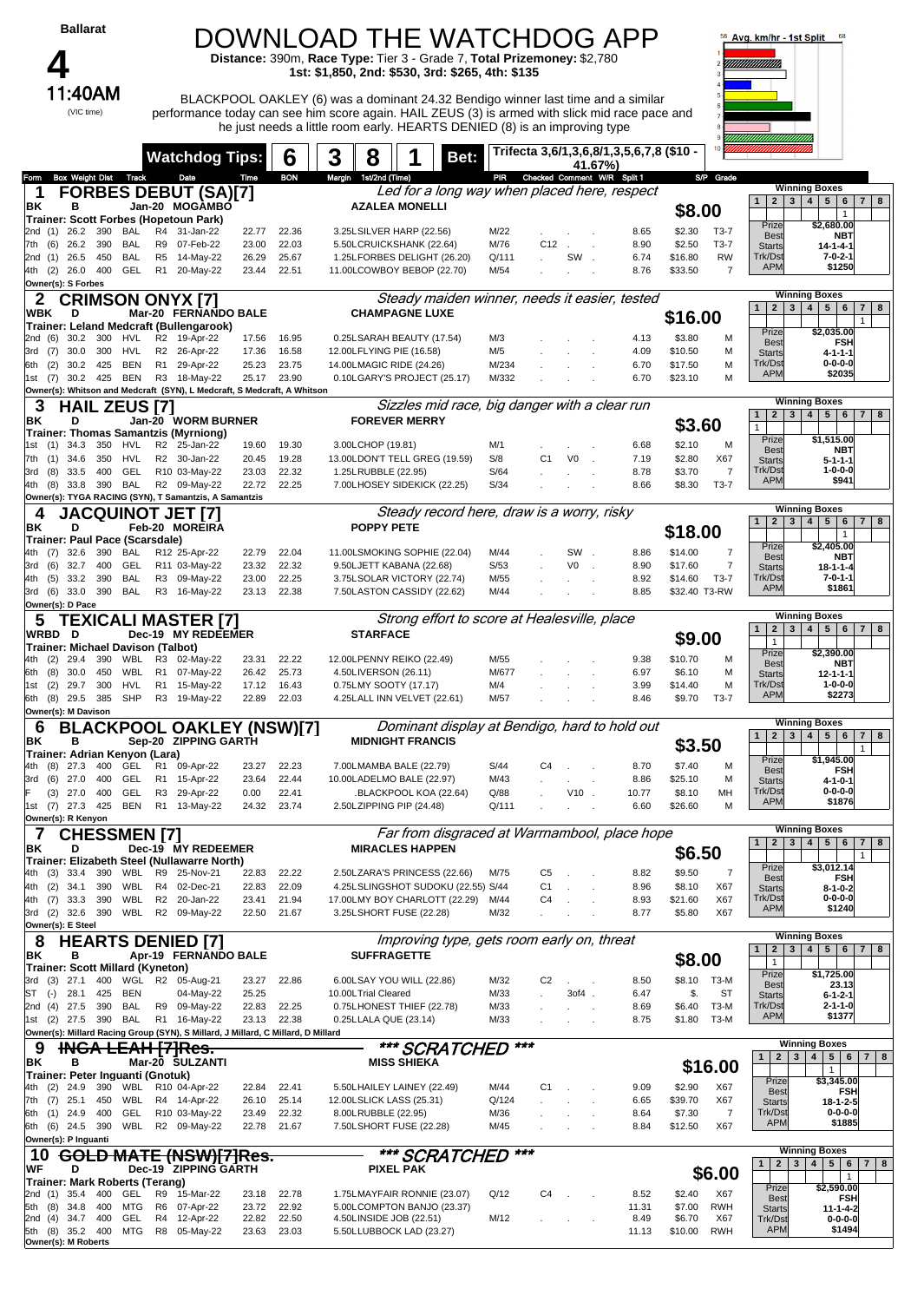#### GREYHOUND CLUBS VICTORIA

**Distance:** 390m, **Race Type:** Grade 5 T3, **Total Prizemoney:** \$2,780 **1st: \$1,850, 2nd: \$530, 3rd: \$265, 4th: \$135**

5<br>11:57AM (VIC time)

11:57AM JAGGER BALE (1) is drawn to hold the early lead and he has always been hard to reel in when on the arm. TYPHOON BOLT (6) has the class edge and he just needs a clear crack mid race. ZIPPER SHINE (7) is a more than capable type.



|                                                                                                 | <b>Watchdog Tips:</b>                          |                |                | 8<br>6<br>Bet:                                                      |              | Exacta 1,6/1,6,7,8 (\$10 for 166.67%) |                |                                            |                                                                                                                                                                      |
|-------------------------------------------------------------------------------------------------|------------------------------------------------|----------------|----------------|---------------------------------------------------------------------|--------------|---------------------------------------|----------------|--------------------------------------------|----------------------------------------------------------------------------------------------------------------------------------------------------------------------|
| <b>Box Weight Dist Track</b><br>Form                                                            | Date                                           | Time           | <b>BON</b>     | Margin 1st/2nd (Time)                                               |              | PIR Checked Comment W/R Split 1       |                | S/P Grade                                  |                                                                                                                                                                      |
| <b>JAGGER BALE (NSW)[5]</b><br>1                                                                |                                                |                |                | Drawn to lead, bold front runner, go close                          |              |                                       |                |                                            | <b>Winning Boxes</b><br>$\mathbf{2}$<br>3 <sup>1</sup><br>$5 \mid 6$<br>$7 \mid 8$                                                                                   |
| DKBD D                                                                                          | Dec-18 TURANZA BALE                            |                |                | <b>HELGA BALE</b>                                                   |              |                                       |                | \$3.60                                     | 1<br>4 <sup>1</sup><br>$\overline{1}$<br>3<br>$1 \vert$<br>$\mathbf{1}$                                                                                              |
| Trainer: Chloe Dew (Anakie)<br>32.2<br>410 HOR<br>8th (4)                                       | R4<br>03-May-22                                | 23.86          | 23.17          | 6.50LSTAY TOGETHER (23.41)                                          | M/87         | SW.                                   | 10.89          | \$28.50<br>5NP                             | Prize<br>\$14,340.00                                                                                                                                                 |
| GEL<br>(2)<br>32.8<br>400<br>3rd                                                                | 10-May-22<br>R <sub>6</sub>                    | 22.84          | 22.63          | 3.00LSUMMER SCORCHER (22.63) M/33                                   |              | SW.                                   | 8.63           | \$8.40<br>5                                | <b>Best</b><br>22.09<br><b>Starts</b><br>44-6-7-6                                                                                                                    |
| 32.8<br>390<br><b>BAL</b><br>(6)<br>3rd                                                         | 14-May-22<br>R3                                | 23.02          | 22.28          | 5.50LBIG COHUNA (22.65)                                             | M/44         |                                       | 8.86           | \$27.60<br>5                               | Trk/Dst<br>$9 - 2 - 2 - 1$                                                                                                                                           |
| 2nd (1) 32.5<br>350<br>HVL                                                                      | 20-May-22<br>R6                                | 19.94          | 19.57          | 0.10LGUTHERSON (19.93)                                              | M/4          |                                       | 6.74           | \$7.60<br>T3-5                             | <b>APM</b><br>\$3496                                                                                                                                                 |
| Owner(s): C Capuano                                                                             |                                                |                |                |                                                                     |              |                                       |                |                                            | <b>Winning Boxes</b>                                                                                                                                                 |
|                                                                                                 | AUGHING LARRY [5].                             |                |                | Showing promise but rises in class, place<br><b>PENELOPES CRUZN</b> |              |                                       |                |                                            | $2^{\circ}$<br>3 <sup>1</sup><br>5 <sup>1</sup><br>4<br>$6 \mid$<br>$7 \mid 8$<br>$\mathbf{1}$                                                                       |
| ΒK<br>D<br> Trainer: Keith Lloyd (Anakie)                                                       | May-20 MEPUNGA BLAZER                          |                |                |                                                                     |              |                                       |                | \$6.00                                     | $\mathbf{1}$<br>$\mathbf{1}$<br>$\mathbf{1}$                                                                                                                         |
| 33.7<br>400<br>GEL<br>(1)                                                                       | R10 15-Mar-22                                  | 23.34          | 22.78          | 4.25LASTON DELIGHT (23.06)                                          | M/55         | C <sub>1</sub><br>$\sim$              | 8.64           | \$24.90<br>6G                              | Prize<br>\$4,885.00<br><b>Best</b><br>22.72                                                                                                                          |
| 2nd (8)<br>33.3<br>400<br>GEL                                                                   | R11 22-Mar-22                                  | 23.00          | 22.67          | 4.75LRED SPUR FLYER (22.67)                                         | M/42         |                                       | 8.67           | \$17.20<br><b>RW</b>                       | <b>Starts</b><br>8-3-1-1                                                                                                                                             |
| GEL<br>3rd<br>32.5<br>400<br>(6)                                                                | R4<br>26-Apr-22                                | 22.84          | 22.53          | 2.75LMISS MUMBY (22.66)                                             | M/33         | $\mathbf{r}$                          | 8.47           | \$9.50<br>6G                               | Trk/Dst<br>$2 - 1 - 0 - 0$<br><b>APM</b><br>\$3787                                                                                                                   |
| 390<br>$1st$ (2)<br>32.9<br>BAL<br>Owner(s): D Burnett                                          | R9<br>05-May-22                                | 22.72          | 22.25          | 3.00LHE'S A BRUTE (22.92)                                           | Q/11         | SW                                    | 8.57           | X67<br>\$8.00                              |                                                                                                                                                                      |
| 3<br>LIL SNOOZE [5]                                                                             |                                                |                |                | Can unwind a strong finish, put in exotics                          |              |                                       |                |                                            | <b>Winning Boxes</b>                                                                                                                                                 |
| ΒK<br>D                                                                                         | Dec-17 BANJO BOY                               |                |                | <b>HOUSO DELIGHT</b>                                                |              |                                       |                | \$12.00                                    | $\overline{2}$<br>$5 \mid 6$<br>$7 \mid 8$<br>1<br>3<br>4<br>2 <sup>1</sup><br>$\overline{2}$<br>$\mathbf{1}$                                                        |
| Trainer: Glenn Campbell (Anakie)                                                                |                                                |                |                |                                                                     |              |                                       |                |                                            | 5 <sup>1</sup><br>1<br>\$25,725.00<br>Prize                                                                                                                          |
| 31.1 390<br>6th (8)                                                                             | WBL R6 25-Apr-22                               | 22.85          | 22.18          | 5.00LJOSIE'S CALL (22.52)                                           | M/54         |                                       | 8.87           | \$7.10<br><b>SH</b><br>5                   | <b>Best</b><br>21.97                                                                                                                                                 |
| GEL<br>2nd (2)<br>31.8<br>400<br>GEL<br>(5)<br>32.1<br>400<br>4th                               | 03-May-22<br>R8<br>R <sub>6</sub><br>10-Mav-22 | 22.80<br>23.01 | 22.32<br>22.63 | 0.50LGYARADOS (22.78)<br>5.50LSUMMER SCORCHER (22.63) M/54          | M/54         |                                       | 8.69<br>8.66   | \$3.60<br>5<br>\$12.00                     | 107-11-18-22<br><b>Starts</b><br>Trk/Dst<br>$21 - 4 - 2 - 5$                                                                                                         |
| 32.1 390 BAL<br>2nd (7)                                                                         | R11 16-May-22                                  | 22.83          | 22.38          | 1.00LBLUE ENTOURAGE (22.77)                                         | M/42         |                                       | 8.82           | \$5.60<br>T3-5                             | <b>APM</b><br>\$4208                                                                                                                                                 |
| Owner(s): Superannuation (SYN), L Keane, D Mackertich, D Zanic                                  |                                                |                |                |                                                                     |              |                                       |                |                                            |                                                                                                                                                                      |
| <b>BLUE ENTOURAGE [5]</b><br>4                                                                  |                                                |                |                | In form but will need to lead clearly, risky                        |              |                                       |                |                                            | <b>Winning Boxes</b><br>2 <sub>1</sub><br>4 <br>$5 \mid 6$<br>3 <sup>1</sup><br>$7 \mid 8$<br>1                                                                      |
| в<br>BE                                                                                         | Mar-19 CRY HAVOC                               |                |                | <b>EMPIRE ENTOURAGE</b>                                             |              |                                       |                | \$10.00                                    | $\mathbf{1}$<br>$\mathbf{1}$<br>$\mathbf{1}$<br>$\mathbf{1}$                                                                                                         |
| Trainer: Marcus Lloyd (Anakie)<br>2nd (5) 27.4<br>400                                           | GEL R3 26-Apr-22                               | 23.09          | 22.53          | 0.50LWHO TOLD MEL (23.07)                                           | Q/11         |                                       | 8.46           | \$34.10<br>X67                             | Prize<br>\$7,420.00                                                                                                                                                  |
| 27.4<br>400<br>GEL<br>1st (3)                                                                   | R12 03-May-22                                  | 23.04          | 22.32          | 1.75LDRAIN THE SWAMP (23.16)                                        | M/11         |                                       | 8.56           | \$5.70<br>6G                               | <b>Best</b><br>22.77<br><b>Starts</b><br>40-4-8-5                                                                                                                    |
| GEL<br>27.7<br>400<br>2nd (1)                                                                   | R12 10-May-22                                  | 22.95          | 22.63          | 0.50LRANAKO BALE (22.91)                                            | Q/11         |                                       | 8.43           | \$6.20<br>5                                | Trk/Dst<br>$9 - 2 - 2 - 1$                                                                                                                                           |
| 390<br><b>BAL</b><br>1st (4) 27.6                                                               | R11 16-May-22                                  | 22.77          | 22.38          | 1.00LLIL SNOOZE (22.83)                                             | Q/11         |                                       | 8.52           | \$5.00<br>T3-5                             | <b>APM</b><br>\$3592                                                                                                                                                 |
| Owner(s): M Gatt                                                                                |                                                |                |                | One paced, drawn to find bother, tested                             |              |                                       |                |                                            | <b>Winning Boxes</b>                                                                                                                                                 |
| <b>NYSSA'S GIRL [5]</b><br>5<br><b>WBE</b><br>в                                                 | Jan-19 OUT OF RANGE                            |                |                | <b>MEPUNGA NYSSA</b>                                                |              |                                       |                |                                            | $5 \mid 6$<br>$\overline{2}$<br>$3^{\circ}$<br>4<br>$7 \mid 8$<br>1                                                                                                  |
| Trainer: Catherine Roberts (Terang)                                                             |                                                |                |                |                                                                     |              |                                       |                | \$21.00                                    | 2 <sup>1</sup><br>2 <sup>1</sup><br>$\overline{2}$<br>$\overline{1}$                                                                                                 |
| 28.7<br>390<br>WBL<br>2nd (6)                                                                   | R12 18-Apr-22                                  | 22.66          | 22.34          | 0.50LSAINT SUNSHINE (22.64)                                         | M/12         |                                       | 8.71           | \$5.40<br>5                                | Prize<br>\$11,800.00<br><b>Best</b><br>22.50                                                                                                                         |
| <b>MTG</b><br>28.7<br>400<br>3rd<br>(4)<br>28.8<br>400<br>MTG<br>5th                            | R12 28-Apr-22<br>R9                            | 23.61<br>24.24 | 23.04<br>23.03 | 2.75LLEWIS OSTI (23.41)<br>6.00LALLINGA MAL (23.84)                 |              |                                       | 11.30<br>11.39 | \$2.00<br><b>RW</b><br>\$2.15<br><b>RW</b> | <b>Starts</b><br>81-8-11-15                                                                                                                                          |
| (1)<br>28.4 400<br>MTG<br>1st<br>(2)                                                            | 05-May-22<br>R10 19-May-22                     | 23.67          | 23.32          | 1.25LMYOLA KNIGHT (23.76)                                           |              |                                       | 11.05          | \$2.70<br>RW                               | Trk/Dst<br>14-1-1-3<br><b>APM</b><br>\$3103                                                                                                                          |
| Owner(s): C Roberts                                                                             |                                                |                |                |                                                                     |              |                                       |                |                                            |                                                                                                                                                                      |
|                                                                                                 |                                                |                |                |                                                                     |              |                                       |                |                                            |                                                                                                                                                                      |
| <b>TYPHOON BOLT [5]</b><br>6                                                                    |                                                |                |                | Class edge, major player with a clear run early                     |              |                                       |                |                                            | <b>Winning Boxes</b><br>1                                                                                                                                            |
| WBK<br>D                                                                                        | Mar-18 WALK HARD                               |                |                | <b>SAMSARA LASS</b>                                                 |              |                                       |                | \$4.50                                     | 4<br>5 <sup>1</sup><br>$2^{\circ}$<br>3 <sup>1</sup><br>6<br>$7 \mid 8$<br>2 <sup>1</sup><br>$\overline{1}$<br>$\overline{2}$<br>2 <sup>1</sup><br>3<br>$\mathbf{1}$ |
| Trainer: Ronald Fisher (Lara)<br>33.5<br>400<br>7th (3)                                         | WGL R11 15-Mar-22                              | 23.40          | 22.67          | 5.50LSIR CHAPPY (23.04)                                             | M/58         | C4                                    | 8.61           | \$36.40<br>5                               | Prize<br>\$27,090.63                                                                                                                                                 |
| <b>WBL</b><br>2nd (1)<br>33.5<br>390                                                            | R12 24-Mar-22                                  | 22.35          | 22.21          | 0.50LLOVE HEART (22.32)                                             | Q/11         | SW.<br>C <sub>1</sub>                 | 8.55           | <b>VET</b><br>\$3.20                       | <b>Best</b><br>21.97<br><b>Starts</b><br>70-11-15-11                                                                                                                 |
| <b>BAL</b><br>34.0<br>390<br>6th (7)                                                            | R12 20-Apr-22                                  | 22.85          | 22.06          | 6.00LOUR ANDO (22.44)                                               | M/16         |                                       | 8.45           | \$9.00<br><b>VET</b>                       | Trk/Dst<br>8-3-0-1                                                                                                                                                   |
| 385 SHP<br>3rd (2)<br>33.8                                                                      | R6 09-May-22                                   | 22.36          | 21.60          | 3.75LNALANI (22.11)                                                 | M/53         |                                       | 8.60           | \$2.20<br><b>VET</b>                       | <b>APM</b><br>\$2075                                                                                                                                                 |
| Owner(s): PAESANO (SYN), F Sampieri, C Sampieri, J Gallivan, A Gallivan, M Schilov              |                                                |                |                |                                                                     |              | ***                                   |                |                                            | <b>Winning Boxes</b>                                                                                                                                                 |
| <b>ZIPPER SHINE (NSW)[5]</b><br>BK<br>D                                                         | Oct-18 ASTON DEE BEE                           |                |                | *** SCRATCHED<br><b>LAY THIS</b>                                    |              |                                       |                |                                            | 2   3   4   5   6   7   8<br>$\overline{1}$                                                                                                                          |
| Trainer: Wade Green (Parwan)                                                                    |                                                |                |                |                                                                     |              |                                       |                | ა4.ŏU                                      | $\overline{2}$<br>3<br>$\mathbf{1}$                                                                                                                                  |
| 5th (5) 31.9<br>400 GEL                                                                         | R7 08-Feb-22                                   | 24.33          | 22.57          | 24.00LJAX (22.70)                                                   | M/54         | C5<br>$\sim$                          | 8.83           | \$8.60<br>5                                | \$7,750.00<br>Prize<br><b>FSH</b><br><b>Best</b>                                                                                                                     |
| 32.9<br>(5)<br>300<br>HVL<br>1st                                                                | R12 06-May-22                                  | 16.94          | 16.90          | 2.50LBLACK HEEL HIGH (17.10)                                        | M/2          |                                       | 3.93           | \$3.40<br>T3-5                             | $26 - 6 - 2 - 1$<br><b>Starts</b>                                                                                                                                    |
| 2nd (7) 32.8 300<br>HVL                                                                         | R11 13-May-22<br>R3 20-May-22                  | 17.16<br>17.12 | 16.93<br>16.84 | 1.25LBRUREE TOWN (17.08)                                            | S/7<br>S/7   |                                       | 4.05<br>4.02   | \$10.20<br>T3-5<br>\$10.40<br>T3-5         | $0 - 0 - 0 - 0$<br>Trk/Dst<br><b>APM</b><br>\$2393                                                                                                                   |
| 5th (4) 33.1 300 HVL<br>Owner(s): P Cusack                                                      |                                                |                |                | 4.25LALWAYS PRIMED (16.84)                                          |              |                                       |                |                                            |                                                                                                                                                                      |
| <b>GAZER'S LANE [5]</b><br>8                                                                    |                                                |                |                | Showed some form when placed here, keep safe                        |              |                                       |                |                                            | <b>Winning Boxes</b>                                                                                                                                                 |
| <b>BKW</b><br>D                                                                                 | Aug-19 DYNA VILLA                              |                |                | <b>GAZER BALE</b>                                                   |              |                                       |                | \$6.00                                     | 4 <br>$5 \mid 6$<br>2 <sub>1</sub><br>3 <br>1<br>7   8<br>$1 \mid 2$<br>$\mathbf{1}$<br>$\mathbf{1}$<br>$\mathbf{1}$                                                 |
| Trainer: Debbie Bewley (Pentland Hills)                                                         | R9 25-Apr-22                                   |                |                |                                                                     |              |                                       |                |                                            | Prize<br>\$11,380.00                                                                                                                                                 |
| 31.6<br>390<br>WBL<br>5th (3)<br>32.2<br>390<br>BAL<br>5th (3)                                  | R12 05-May-22                                  | 22.97<br>22.90 | 22.18<br>22.25 | 7.50LTHERE'S MY SPOT (22.47)<br>9.50LSPRING HONDO (22.26)           | M/55<br>M/66 |                                       | 8.81<br>8.94   | \$3.50<br>SH<br>\$7.50<br>5                | <b>Best</b><br>22.23                                                                                                                                                 |
| 32.2 390<br>BAL<br>(6)                                                                          | R12 11-May-22                                  | 0.00           | 21.97          | .MYSTIC ROSE (22.34)                                                | M/88         | V0                                    | 9.40           | \$16.40<br>5                               | <b>Starts</b><br>44-6-9-7<br>Trk/Dst<br>23-5-5-3                                                                                                                     |
| 2nd (2) 32.0 390<br>BAL                                                                         | R10 16-May-22                                  | 22.57          | 22.38          | 2.75LEMBASSY (22.38)                                                | Q/22         |                                       | 8.56           | \$14.70<br>T3-5                            | <b>APM</b><br>\$3722                                                                                                                                                 |
| Owner(s): D Bewley                                                                              |                                                |                |                |                                                                     |              |                                       |                |                                            | <b>Winning Boxes</b>                                                                                                                                                 |
| <b>FOOTY TRIP FUND [5]Res.</b><br>9                                                             |                                                |                |                | *** SCRATCHED                                                       |              | ***                                   |                |                                            | 3   4   5   6   7   8<br>$\mathbf{2}$<br>$\mathbf{1}$                                                                                                                |
| ΒK<br>D<br>Trainer: Jordan Formosa (Heathcote)                                                  | Jan-20 FABREGAS                                |                |                | <b>ZIPPING AMBER</b>                                                |              |                                       |                | \$10.00                                    | $\mathbf{1}$<br>$\mathbf{1}$<br>1                                                                                                                                    |
| 29.7<br>300 HVL<br>5th (1)                                                                      | R4 26-Apr-22                                   | 17.19          | 16.58          | 4.00LJAX FLASH (16.91)                                              |              |                                       |                | \$5.00<br>5                                | Prize<br>\$5,905.00<br>22.55<br><b>Best</b>                                                                                                                          |
| 29.7<br>385<br>SHP<br>6th (3)                                                                   | R7 28-Apr-22                                   | 22.28          | 21.83          | 6.50LSOUL TAKER (21.83)                                             | M/34         |                                       | 8.20           | \$16.20<br>X45                             | $22 - 3 - 4 - 3$<br><b>Starts</b>                                                                                                                                    |
| SHP<br>29.6<br>385<br>4th (4)                                                                   | R10 09-May-22                                  | 22.25          | 21.60          | 5.00LYELICH (21.91)                                                 | M/44         |                                       | 8.34           | \$20.30<br><b>RWH</b><br><b>RWF</b>        | $2 - 1 - 0 - 0$<br>Trk/Dst<br><b>APM</b><br>\$3003                                                                                                                   |
| 7th (1) 29.3 385 SHP<br>Owner(s): Coburg FC (SYN), R Exon, M Podhajski                          | R3 16-May-22                                   | 22.50          | 21.84          | 9.00LYELICH (21.87)                                                 | M/66         |                                       | 8.48           | \$29.70                                    | ENG GEL 2022-05-24                                                                                                                                                   |
| <b>JOSIE'S CALL [5](7)</b><br>10                                                                |                                                |                |                | Beaten in both runs here, place preferred                           |              |                                       |                |                                            | <b>Winning Boxes</b>                                                                                                                                                 |
| в<br>ΒK                                                                                         | May-18 MY BRO FABIO                            |                |                | <b>TRIXIE DIAMOND</b>                                               |              |                                       |                | \$12.00                                    | 2 <sub>1</sub><br>3 <br>4   5   6<br>1<br>7   8<br>$\overline{4}$<br>$2 \mid 2$<br>2 <br>$1 \mid 1 \mid 2$                                                           |
| <b>Trainer: Kevin Quinn (Mt Moriac)</b><br>25.7<br>400<br>GEL                                   |                                                | 23.08          | 22.50          | 8.00LBLACKPOOL REX (22.56)                                          | M/22         |                                       | 8.63           | 5<br>\$11.30                               | Prize<br>\$16,665.00                                                                                                                                                 |
| 2nd (8)<br>390<br>WBL<br>1st (4)<br>24.8                                                        | R7 12-Apr-22<br>R <sub>6</sub><br>25-Apr-22    | 22.52          | 22.18          | 1.00LHALO LAD (22.58)                                               | M/11         |                                       | 8.66           | \$5.90<br>SН                               | <b>Best</b><br>NBT<br>76-14-5-9<br><b>Starts</b>                                                                                                                     |
| 25.1<br>390<br>WBL<br>6th (8)                                                                   | R3<br>04-May-22                                | 22.74          | 21.79          | 8.50LDESMONDE (22.18)                                               | M/33         |                                       | 8.94           | \$9.30<br>S                                | Trk/Dst<br>2-0-0-0                                                                                                                                                   |
| 390 WBL<br>25.5<br>7th (7)<br>Owner(s): GOREY SEVEN (SYN), G Malcolm, D Gore, J Couzens, G Kent | R10 09-May-22                                  | 22.84          | 21.67          | 11.00LMARCUS MOLONEY (22.11) M/68                                   |              |                                       | 8.81           | 5<br>\$23.30                               | <b>APM</b><br>\$3791<br>ENG GEL 2022-05-24                                                                                                                           |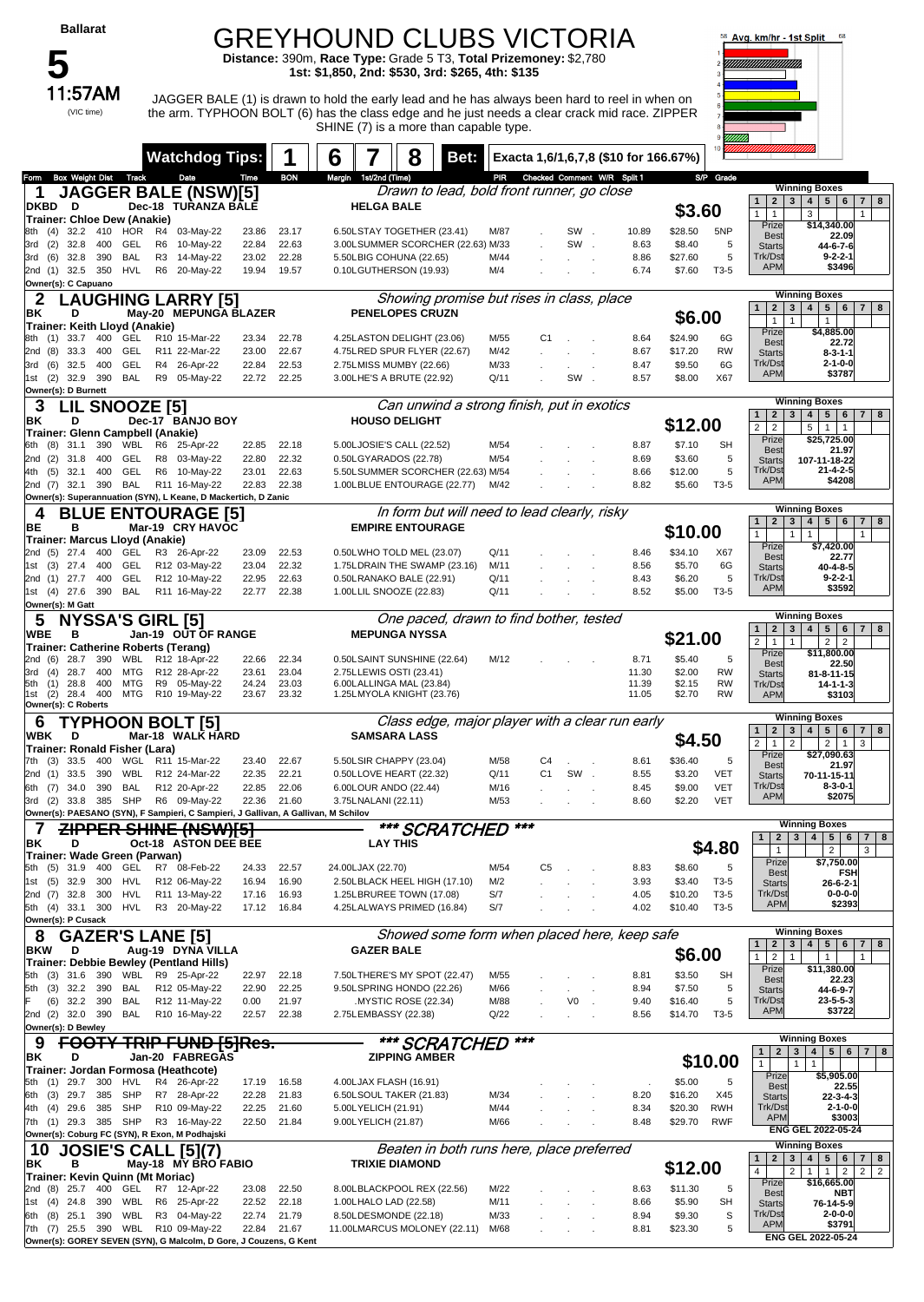| allar<br>ш<br>., |  |
|------------------|--|
|------------------|--|

# TAB - LONG MAY WE PLAY **Distance:** 450m, **Race Type:** Grade 5 T3, **Total Prizemoney:** \$2,780

**1st: \$1,850, 2nd: \$530, 3rd: \$265, 4th: \$135**

**6**<br>12:14PM (VIC time)

12:14PM FEISTY NIKITA (8) was never headed in her handy 28.60 Bendigo win and she will exit the same draw today. CONFER (7) has terrific mid race pace and he is improving all the time. SIREN HEAD (4) is nearing another win.



68

|                          |                                                         |                 |                       |                      | <b>Watchdog Tips:</b>                                    |                | 8              |                          |                                                                                       | Bet:             |                |                     | Exacta 7,8/3,4,6,7,8 (\$10 for 125%) |                    |                     |                                                          |                                                                                                        |
|--------------------------|---------------------------------------------------------|-----------------|-----------------------|----------------------|----------------------------------------------------------|----------------|----------------|--------------------------|---------------------------------------------------------------------------------------|------------------|----------------|---------------------|--------------------------------------|--------------------|---------------------|----------------------------------------------------------|--------------------------------------------------------------------------------------------------------|
| Form                     | <b>Box Weight Dist Track</b>                            |                 |                       |                      | Date                                                     | Time           | <b>BON</b>     | Margin 1st/2nd (Time)    |                                                                                       |                  |                |                     | PIR Checked Comment W/R Split 1      |                    | S/P Grade           |                                                          |                                                                                                        |
| 1                        |                                                         |                 |                       |                      | <b>ZARA'S PRINCESS [5]</b>                               |                |                |                          | Lacking confidence, may get buried back, risky                                        |                  |                |                     |                                      |                    |                     | $\mathbf{2}$<br>$\mathbf{1}$                             | <b>Winning Boxes</b><br>3 <sup>1</sup><br>5 6<br>4 <br>$7 \mid 8$                                      |
| ΒK                       | в                                                       |                 |                       |                      | Dec-19 MY REDEEMER                                       |                |                |                          | <b>MIRACLES HAPPEN</b>                                                                |                  |                |                     |                                      | \$12.00            |                     | $\mathbf{1}$                                             | $\mathbf{1}$<br>$\mathbf{1}$                                                                           |
| 6th                      | <b>Trainer: Trevor Steel (Nullawarre)</b><br>$(2)$ 27.0 | 450             | WBL                   | R5                   | 10-Mar-22                                                | 26.10          | 25.25          |                          | 13.00LMASTER AVENGER (25.25)                                                          | M/467            | C <sub>9</sub> |                     | 6.72                                 | \$29.30            | 5H                  | Prize                                                    | \$7,977.50                                                                                             |
| 6th                      | (7)<br>26.9                                             | 450             | WBL                   |                      | R10 31-Mar-22                                            | 26.40          | 25.46          | 14.00LVANCE BALE (25.48) |                                                                                       | Q/146            | C <sub>8</sub> | V7<br>$\sim$ $\sim$ | 6.64                                 | \$14.70            | 5                   | <b>Best</b><br><b>Starts</b>                             | <b>NBT</b><br>22-3-2-2                                                                                 |
| 6th                      | (7)<br>27.0                                             | 390             | <b>WBL</b>            |                      | R12 04-May-22                                            | 22.55          | 21.79          |                          | 8.50LSMOKIN' CHARLIE (21.98)                                                          | M/66             |                |                     | 8.95                                 | \$51.20            | X45                 | Trk/Dst                                                  | $1 - 0 - 0 - 0$                                                                                        |
|                          | 4th (1) 27.1 390                                        |                 | WBL                   |                      | R11 09-May-22                                            | 22.66          | 21.67          |                          | 3.5LDUSTY COUNTRY (22.42)                                                             | M/55             |                |                     | 9.16                                 | \$3.50             | 5                   | APM                                                      | \$3408                                                                                                 |
| 2                        | Owner(s): T Steel                                       |                 | <b>BLUE YAALA [5]</b> |                      |                                                          |                |                |                          | Never headed in her win here, harder today                                            |                  |                |                     |                                      |                    |                     |                                                          | <b>Winning Boxes</b>                                                                                   |
| BE                       | в                                                       |                 |                       |                      | Oct-18 KINDA CRUEL RED                                   |                |                |                          | <b>FREESIA BALE</b>                                                                   |                  |                |                     |                                      |                    |                     | $\overline{2}$<br>$\mathbf{1}$                           | 5 <sup>5</sup><br>3 <sup>1</sup><br>4<br>6<br>7   8                                                    |
|                          | Trainer: Jason Wickham (Lara)                           |                 |                       |                      |                                                          |                |                |                          |                                                                                       |                  |                |                     |                                      | \$8.00             |                     | $\mathbf{1}$<br>Prize                                    | $\overline{2}$<br>$\mathbf{1}$<br>$\overline{2}$<br>1<br>1 <sup>1</sup><br>$\mathbf{1}$<br>\$12,485.00 |
| 5th                      | (2)<br>28.3                                             | 400             | GEL                   |                      | R12 30-Mar-22                                            | 23.04          | 22.64          |                          | 5.00LBLAZING NENNA (22.70)                                                            | M/53             |                |                     | 8.54                                 | \$39.30            | 5                   | <b>Best</b>                                              | <b>NBT</b>                                                                                             |
| (8)<br>4th<br>1st        | 28.1<br>(3)<br>28.3                                     | 400<br>390      | GEL<br><b>BAL</b>     |                      | R11 10-May-22<br>R4 14-May-22                            | 23.01<br>22.63 | 22.63<br>22.28 | 0.50LIN LIGHTS (22.65)   | 4.25LCLEVER TREVOR (22.71)                                                            | M/34<br>Q/11     |                | SW.                 | 8.58<br>8.62                         | \$10.90<br>\$22.80 | 5<br>X45            | <b>Starts</b><br>Trk/Dst                                 | 48-9-4-9<br>$3 - 0 - 0 - 1$                                                                            |
| 5th (3)                  | 28.1                                                    | 400             | WGL                   | R8                   | 19-May-22                                                | 23.22          | 22.70          |                          | 7.00LWHERE'S THE BEES (22.73) Q/24                                                    |                  |                |                     | 8.44                                 | \$5.60             | T3-5                | <b>APM</b>                                               | \$3941                                                                                                 |
|                          | Owner(s): A Welsh                                       |                 |                       |                      |                                                          |                |                |                          |                                                                                       |                  |                |                     |                                      |                    |                     |                                                          |                                                                                                        |
| 3                        |                                                         |                 |                       |                      | <b>HOVEY'S BOURBON [5]</b>                               |                |                |                          | Far from disgraced at Bendigo, keep safe                                              |                  |                |                     |                                      |                    |                     | 2 <sup>2</sup><br>$\mathbf{1}$<br>$\mathbf{3}$           | <b>Winning Boxes</b><br>5 <sup>1</sup><br>$7 \mid 8$<br>4<br>6                                         |
| ΒK                       | D                                                       |                 |                       |                      | Mar-20 ASTON KIMETTO<br>Trainer: Rebecca Romyn (Seymour) |                |                |                          | <b>LONESOME JETT</b>                                                                  |                  |                |                     | 阌                                    | \$6.00             |                     | $\overline{2}$                                           | $\mathbf{1}$<br>$\mathbf{1}$<br>$1 \vert$<br>1<br>$\mathbf{1}$                                         |
| 3rd (8)                  | 29.9                                                    | 300             | HVL                   |                      | R12 19-Apr-22                                            | 17.27          | 16.95          | 4.75LJACK OUT (16.95)    |                                                                                       | M/8              |                |                     | 4.05                                 | \$3.50             | 5                   | Prize                                                    | \$6,880.00<br><b>FSH</b>                                                                               |
| (2)<br>6th               | 30.2                                                    | 300             | HVL                   |                      | R4 26-Apr-22                                             | 17.23          | 16.58          | 4.50LJAX FLASH (16.91)   |                                                                                       |                  |                |                     |                                      | \$3.90             | 5                   | <b>Best</b><br><b>Starts</b>                             | 27-7-6-4                                                                                               |
| 6th<br>2nd               | (3)<br>30.1<br>(6)<br>30.6                              | 457<br>425      | <b>TEM</b><br>BEN     | R <sub>3</sub>       | 06-May-22<br>R12 18-May-22                               | 26.92<br>24.39 | 26.24<br>23.90 |                          | 8.00LGOT A TRUMP (26.38)<br>2.50LBARCIA KHAN (24.22)                                  | M/633            |                |                     | 6.84                                 | \$21.00<br>\$9.60  | X45<br>5            | Trk/Dst<br><b>APM</b>                                    | $0 - 0 - 0 - 0$<br>\$3043                                                                              |
|                          | Owner(s): G Talarico                                    |                 |                       |                      |                                                          |                |                |                          |                                                                                       |                  |                |                     |                                      |                    |                     |                                                          | ENG BEN 2022-05-25                                                                                     |
| 4                        |                                                         |                 | <b>SIREN HEAD [5]</b> |                      |                                                          |                |                |                          | Terrific muster, quick PB here, threat if steps                                       |                  |                |                     |                                      |                    |                     |                                                          | <b>Winning Boxes</b>                                                                                   |
| <b>WBK</b>               | D                                                       |                 |                       |                      | Mar-19 FERNANDO BALE                                     |                |                |                          | <b>LADY CAPULET</b>                                                                   |                  |                |                     |                                      | \$4.00             |                     | 2 <sub>1</sub><br>1<br>$\mathbf{1}$<br>1<br>$\mathbf{1}$ | $4 \mid 5 \mid 6$<br>3 <sup>1</sup><br>$7 \mid 8$<br>$\mathbf{1}$<br>$\mathbf{1}$<br>$\mathbf{1}$      |
|                          |                                                         |                 |                       |                      | Trainer: John Bray (Smythes Creek)<br>R12 05-May-22      |                |                |                          |                                                                                       |                  |                |                     |                                      |                    |                     | Prize                                                    | \$12,075.00                                                                                            |
| 4th (5)<br>3rd           | 30.8<br>30.3<br>(4)                                     | 390<br>390      | BAL<br>BAL            |                      | R12 11-May-22                                            | 22.62<br>22.46 | 22.25<br>21.97 |                          | 5.50LSPRING HONDO (22.26)<br>1.75LMYSTIC ROSE (22.34)                                 | M/23<br>M/33     |                | SW.                 | 8.73<br>8.61                         | \$6.10<br>\$6.40   | 5<br>5              | <b>Best</b><br><b>Starts</b>                             | 25.31<br>$30-6-4-4$                                                                                    |
| 2nd (4)                  | 30.6                                                    | 390             | <b>BAL</b>            |                      | R3 14-May-22                                             | 22.77          | 22.28          |                          | 1.75LBIG COHUNA (22.65)                                                               | M/22             |                |                     | 8.79                                 | \$6.20             | 5                   | Trk/Dst                                                  | $2 - 1 - 0 - 0$                                                                                        |
|                          | 6th (6) 30.3 390                                        |                 | <b>BAL</b>            |                      | R4 19-May-22                                             | 22.92          | 22.03          |                          | 13.00LGRACE'S SHOUT (22.03)                                                           | M/78             |                |                     | 8.72                                 | \$10.20            | 5                   | <b>APM</b>                                               | \$4069                                                                                                 |
|                          | Owner(s): C Brennan                                     |                 |                       |                      |                                                          |                |                |                          | Will need to cross and lead clearly, place best                                       |                  |                |                     |                                      |                    |                     |                                                          | <b>Winning Boxes</b>                                                                                   |
| 5<br>ΒK                  | MS.<br>в                                                |                 |                       |                      | <b>.UCKY LEAVES [5]</b><br>Feb-19 BANJO BOY              |                |                |                          | <b>LEAVE ME OUT</b>                                                                   |                  |                |                     |                                      |                    |                     | 1<br>$\mathbf{2}$                                        | 3 <sup>1</sup><br>4 <sup>1</sup><br>5 <sup>1</sup><br>6<br>$7 \mid 8$                                  |
|                          |                                                         |                 |                       |                      | Trainer: Donald Jarvis (Sydenham)                        |                |                |                          |                                                                                       |                  |                |                     |                                      | \$10.00            |                     | $\overline{2}$<br>$\mathbf{1}$                           | $\overline{2}$<br>1<br>$\mathbf{1}$                                                                    |
| 7th                      | (3)<br>27.0                                             | 385             | <b>SHP</b>            | R9                   | 23-Apr-22                                                | 22.74          | 21.80          |                          | 12.00LALL INN SCOOBY (21.92)                                                          | M/67             |                | SW                  | 8.84                                 | \$6.30             | X45                 | Prize<br><b>Best</b>                                     | \$12,052.50<br>NBT                                                                                     |
| (2)<br>3rd<br>(7)<br>1st | 26.4<br>26.5                                            | 390<br>350      | WBL<br><b>HVL</b>     | R7<br>R <sub>6</sub> | 07-May-22<br>10-May-22                                   | 22.87<br>19.99 | 22.38<br>19.68 |                          | 4.75LSPRING EMPIRE (22.54)<br>0.10LGO FORWARD TINK (20.00)                            | M/54<br>S/1      |                |                     | 9.03<br>6.61                         | \$5.10<br>\$4.00   | 5<br>5              | <b>Starts</b><br>Trk/Dst                                 | 49-7-10-7<br>$4 - 0 - 2 - 1$                                                                           |
|                          | 3rd (8) 26.5 450                                        |                 | <b>BAL</b>            | R6                   | 16-May-22                                                | 26.40          | 26.00          |                          | 3.25LCOCO LILLY (26.18)                                                               | M/222            |                |                     | 6.71                                 | \$6.00             | T3-5                | <b>APM</b>                                               | \$3957                                                                                                 |
|                          | Owner(s): D Jarvis                                      |                 |                       |                      |                                                          |                |                |                          |                                                                                       |                  |                |                     |                                      |                    |                     |                                                          |                                                                                                        |
| 6                        |                                                         |                 |                       |                      | <b>YAALA EXPRESS [5]</b>                                 |                |                |                          | Better than form, can sneak into a place at odds                                      |                  |                |                     |                                      |                    |                     | 1                                                        | <b>Winning Boxes</b><br>2   3   4   5  <br>6<br>$7 \mid 8$                                             |
| WBK                      | в                                                       |                 |                       |                      | Nov-19 FERNANDO BALE                                     |                |                | <b>PANDAKEN</b>          |                                                                                       |                  |                |                     |                                      | \$12.00            |                     | 1                                                        | $\mathbf{1}$<br>$\mathbf{1}$                                                                           |
| 2nd (6)                  | Trainer: Jason Wickham (Lara)<br>26.9                   | 460             | GEL                   | R8                   | 05-Apr-22                                                | 26.33          | 25.80          |                          | 8.00LMISS MOLLY LEE (25.80)                                                           | S/633            |                |                     | 6.87                                 | \$3.70             | 5                   | Prize                                                    | \$7,960.00                                                                                             |
| (7)<br>4th               | 26.4                                                    | 385             | <b>SHP</b>            |                      | R12 28-Apr-22                                            | 22.32          | 21.83          | 5.00LDIVA DOT (21.98)    |                                                                                       | S/64             |                |                     | 8.39                                 | \$4.10             | 5                   | <b>Best</b><br><b>Starts</b>                             | NBT<br>$26 - 3 - 5 - 5$                                                                                |
| 7th (5)                  | 26.8                                                    | 450             | WBL                   | R <sub>5</sub>       | 09-May-22                                                | 25.97          | 25.03          |                          | 11.00LASTON KHAN (25.22)                                                              | M/665            |                |                     | 6.95                                 | \$21.40            | <b>RW</b>           | Trk/Dst<br><b>APM</b>                                    | $3 - 0 - 0 - 1$<br>\$3231                                                                              |
|                          | 6th (3) 26.9 400<br>Owner(s): A Welsh                   |                 | GEL                   |                      | R2 12-May-22                                             | 23.21          | 22.48          |                          | 8.50LJOLIET BALE (22.62)                                                              | M/66             |                |                     | W<br>9.07                            | \$25.80            | <b>RW</b>           |                                                          |                                                                                                        |
| 7                        |                                                         |                 |                       |                      | <b>CONFER (NSW)[5]</b>                                   |                |                |                          | Impressive type, can burn mid race, danger                                            |                  |                |                     |                                      |                    |                     |                                                          | <b>Winning Boxes</b>                                                                                   |
| ιBΚ.                     | D                                                       |                 |                       |                      | Mar-20 FERNANDO BALE                                     |                |                | FLYRIIE                  |                                                                                       |                  |                |                     |                                      | \$3.60             |                     |                                                          | $1 \mid 2 \mid 3 \mid 4 \mid 5 \mid 6 \mid 7 \mid 8$<br>$\mathbf{1}$                                   |
|                          |                                                         |                 |                       |                      | Trainer: Geoffrey Mitchell (Spotswood)                   |                |                |                          |                                                                                       |                  |                |                     |                                      |                    |                     | Prize                                                    | $1 \mid 1$<br>\$6,550.00                                                                               |
|                          | 5th (6) 31.8 525<br>4th (8) 31.7 525                    |                 | MEP<br>MEP            | R3                   | R2 04-May-22<br>11-May-22                                | 30.83<br>30.85 | 30.06<br>29.76 |                          | 12.00LBENALLA BANDIT (30.06)<br>5.50LDARK MILLINER (30.47)                            | M/2234<br>M/3444 |                |                     | 5.24<br>5.27                         | \$3.30             | \$16.70 X67H<br>X67 | <b>Best</b><br><b>Starts</b>                             | 26.32<br>$16 - 3 - 3 - 2$                                                                              |
|                          | 1st (7) 31.7 450                                        |                 | <b>BAL</b>            | R <sub>5</sub>       | 16-May-22                                                | 26.32          | 26.00          |                          | 7.00LKNIGHT'S CROSS (26.78)                                                           | M/411            |                |                     | 6.86                                 |                    | \$1.40 T3-RW        | Trk/Dst                                                  | $1 - 1 - 0 - 0$                                                                                        |
|                          | 3rd (3) 31.9 450                                        |                 | <b>SHP</b>            |                      | R7 19-May-22                                             | 26.15          | 25.70          |                          | 6.50LMAGIC TO BURN (25.70)                                                            | M/223            |                | SW                  | 6.76                                 | \$1.50             | T3-6                | <b>APM</b>                                               | \$5206                                                                                                 |
|                          | Owner(s): M Scholes                                     |                 |                       |                      |                                                          |                |                |                          |                                                                                       |                  |                |                     |                                      |                    |                     |                                                          | <b>Winning Boxes</b>                                                                                   |
| 8<br>ΒK                  | в                                                       |                 |                       |                      | <b>FEISTY NIKITA [5]</b><br>Sep-19 MEPUNGA BLAZER        |                |                | <b>SNOOKY</b>            | Never headed at Bendigo, same draw, yes                                               |                  |                |                     |                                      |                    |                     | 2 <sub>1</sub><br>1                                      | 3 <sup>1</sup><br>4   5   6  <br>7 8                                                                   |
|                          | Trainer: Katrina Evans (Kyneton)                        |                 |                       |                      |                                                          |                |                |                          |                                                                                       |                  |                |                     |                                      | \$4.80             |                     | 1<br>$\overline{1}$                                      | $\overline{c}$<br>1                                                                                    |
| 5th                      | 25.8<br>(6)                                             | 350             | HVL                   |                      | R5 20-Feb-22                                             | 19.92          | 19.04          |                          | 6.00LMAVERICK SANDY (19.52)                                                           | M/2              | C <sub>1</sub> |                     | 6.64                                 | \$5.70             | 5                   | Prize<br><b>Best</b>                                     | \$6,140.00<br><b>FSTD</b>                                                                              |
| 6th                      | 25.8<br>(5)                                             | 390             | BAL                   |                      | R11 11-Apr-22                                            | 23.04          | 22.16          |                          | 9.00LCLEVER TREVOR (22.41)                                                            | M/36             |                |                     | 8.58                                 | \$3.40             | T3-5                | <b>Starts</b><br>Trk/Dst                                 | $19 - 5 - 3 - 0$<br>$0 - 0 - 0 - 0$                                                                    |
| 2nd (5)                  | 1st (8) 26.3 500 BEN                                    | 26.0 500        | <b>BEN</b>            |                      | R7 27-Apr-22<br>R8 04-May-22                             | 28.87<br>28.60 | 28.67<br>28.43 |                          | 2.00LMCIVOR JILL (28.74)<br>0.25LMCIVOR JILL (28.61)                                  | M/111<br>M/111   |                |                     | 6.60<br>6.54                         | \$4.00<br>\$6.80   | T3-5<br>5           | <b>APM</b>                                               | \$2886                                                                                                 |
|                          |                                                         |                 |                       |                      | Owner(s): JimKat Racing (SYN), J Holt, K Evans           |                |                |                          |                                                                                       |                  |                |                     |                                      |                    |                     |                                                          |                                                                                                        |
| 9                        |                                                         |                 |                       |                      | PACIFIC EXPRESS (NSW)[5]Res.                             |                |                |                          | *** SCRATCHED                                                                         | $***$            |                |                     |                                      |                    |                     | $\overline{2}$<br>$\mathbf{1}$                           | <b>Winning Boxes</b><br>5 6 <br>$\mathbf{3}$<br>4 <br>7 <sup>1</sup><br>8                              |
| ΒK                       | D                                                       |                 |                       |                      | Nov-18 PACIFIC SKY                                       |                |                |                          | <b>ONE TREE VOGUE</b>                                                                 |                  |                |                     |                                      |                    | \$10.00             | $\overline{2}$                                           | $\mathbf{1}$<br>$\mathbf{1}$                                                                           |
|                          | <b>Trainer: Chris Stanton (Clunes)</b><br>6th (3) 32.8  | 450             | <b>BAL</b>            | R6                   | 22-Apr-22                                                | 25.96          | 25.24          |                          | 7.50LFOUR PILLARS (25.46)                                                             | S/886            |                |                     | 6.94                                 | \$39.50            | 5                   | Prize                                                    | \$8,822.50                                                                                             |
| 2nd (1)                  | 32.7                                                    | 500             | <b>BEN</b>            | R <sub>8</sub>       | 27-Apr-22                                                | 28.68          | 28.67          | 0.25LNOTORIETY (28.67)   |                                                                                       | M/111            |                |                     | 6.71                                 | \$8.70             | T3-5                | <b>Best</b><br><b>Starts</b>                             | 26.11<br>55-4-5-11                                                                                     |
| 4th                      | (3)<br>32.5                                             | 500             | <b>BEN</b>            | R6                   | 04-May-22                                                | 28.79          | 28.43          |                          | 5.00LDOUBLE TACTIC (28.45)                                                            | M/334            |                |                     | 6.77                                 | \$16.20            | 5                   | Trk/Dst<br><b>APM</b>                                    | $15 - 1 - 1 - 4$<br>\$2687                                                                             |
|                          | 6th (6) 32.3 500<br>Owner(s): C Stanton                 |                 | <b>BEN</b>            | R <sub>6</sub>       | 11-May-22                                                | 28.89          | 28.24          |                          | 5.50LWAY TO STAND (28.52)                                                             | M/666            |                |                     | 6.96                                 | \$9.80             | T3-5                |                                                          | <b>ENG BEN 2022-05-25</b>                                                                              |
|                          |                                                         |                 |                       |                      | 10 HUNCA MUNCA (NSW)[5]Res.                              |                |                |                          | *** SCRATCHED                                                                         | ***              |                |                     |                                      |                    |                     |                                                          | <b>Winning Boxes</b>                                                                                   |
| WBK                      | в                                                       |                 |                       |                      | Oct-19 MY REDEEMER                                       |                |                |                          | <b>SPARE CASH</b>                                                                     |                  |                |                     |                                      |                    | \$5.00              | $\mathbf{1}$<br>$\mathbf{2}$                             | 5 6 <br>8<br>$\mathbf{3}$<br>4 <br>7 <sup>1</sup>                                                      |
|                          |                                                         |                 |                       |                      |                                                          |                |                |                          |                                                                                       |                  |                |                     |                                      |                    |                     | 6<br>Prize                                               | $\mathbf{1}$<br>$\mathbf{1}$<br>\$9,115.00                                                             |
|                          | Trainer: Mark Roberts (Terang)                          |                 |                       |                      |                                                          |                |                |                          |                                                                                       |                  |                |                     |                                      |                    |                     |                                                          |                                                                                                        |
| 6th (2)<br>8th           | 29.0                                                    | 400             | 29.2 512 MTG<br>GEL   | R8<br>R3             | 03-Apr-22<br>09-Apr-22                                   | 30.07<br>23.02 | 29.52<br>22.23 |                          | 6.50LQUINLAN BALE (29.60)                                                             | M/77             | C4             |                     | 4.44<br>8.80                         | \$17.00<br>\$7.50  | SH<br>5             | <b>Best</b>                                              | 25.35                                                                                                  |
| 4th<br>6th (7)           | (3)<br>(8)<br>29.2                                      | 400<br>29.1 512 | MTG<br>MTG            |                      | R11 05-May-22<br>R10 12-May-22                           | 23.80<br>30.69 | 23.03<br>30.12 |                          | 7.50LRAVENNA BALE (22.52)<br>7.50LRECAPTURE TIME (23.28)<br>8.50LDICK GRAYSON (30.12) |                  |                |                     | 11.21<br>4.45                        | \$3.50<br>\$6.00   | RW<br><b>RW</b>     | <b>Starts</b><br>Trk/Dst<br><b>APM</b>                   | $25 - 8 - 1 - 2$<br>$2 - 1 - 0 - 0$<br>\$4006                                                          |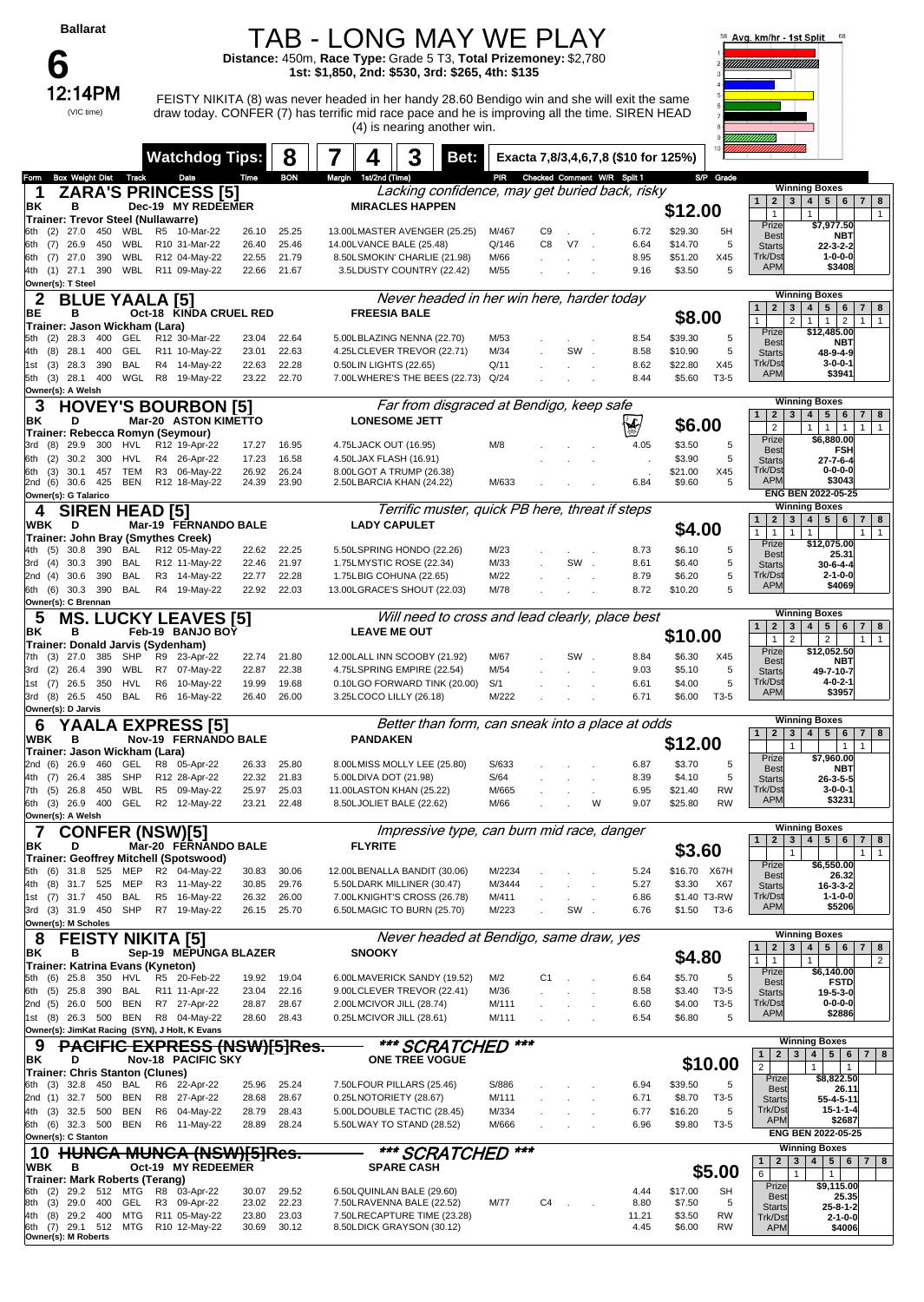### TUDOR ELECTRICAL

**Distance:** 450m, **Race Type:** Grade 5 T3, **Total Prizemoney:** \$2,780 **1st: \$1,850, 2nd: \$530, 3rd: \$265, 4th: \$135**

**7**<br>12:34PM (VIC time)

12:34PM NO GOOD DEED (8) has been solidly placed in her past two and she has the speed to cross at the bend. MAX ANONYMOUS (2) was a strong 26.00 winner here last time and he should be in the mix again. CINDY FUSO (3) is back in form.



|                                                                                 | <b>Watchdog Tips:</b>                     |                      | 8              | 3<br>2                                                   | Bet:                                             |                 |          | Win 8                       |              |                    |                   |                                                              |                                                                                                                                         |
|---------------------------------------------------------------------------------|-------------------------------------------|----------------------|----------------|----------------------------------------------------------|--------------------------------------------------|-----------------|----------|-----------------------------|--------------|--------------------|-------------------|--------------------------------------------------------------|-----------------------------------------------------------------------------------------------------------------------------------------|
| <b>Box Weight Dist</b><br><b>Track</b><br>Form                                  | Date                                      | Time                 | <b>BON</b>     | Margin 1st/2nd (Time)                                    |                                                  | PIR             |          | Checked Comment W/R Split 1 |              |                    | S/P Grade         |                                                              |                                                                                                                                         |
| -1                                                                              | <b>PRETTY MOUSE [5]</b>                   |                      |                |                                                          | Better than form, handles this draw, respect     |                 |          |                             |              |                    |                   | 1                                                            | <b>Winning Boxes</b><br>2 3 4 5 6<br>$7 \mid 8$                                                                                         |
| BD<br>в<br>Trainer: Debbie Burley (Wattle Glen)                                 | Mar-18 BLAZIN' BOMBER                     |                      |                | <b>BLACK AND PRETTY</b>                                  |                                                  |                 |          |                             |              | \$8.00             |                   | $\overline{2}$<br>$\mathbf{1}$                               | $\mathbf{1}$<br>1<br>$\overline{1}$                                                                                                     |
| 26.1<br>525<br>MEP<br>(5)<br>6th                                                | R9<br>16-Mar-22                           | 30.92                | 30.03          | 9.00LRAPH CITY (30.32)                                   |                                                  | M/4566          | C4       |                             | 5.27         | \$19.80            | 5                 | Prize<br>Best                                                | \$9,796.25<br><b>NBT</b>                                                                                                                |
| <b>BAL</b><br>4th<br>(2)<br>25.9<br>450                                         | R7 28-Mar-22                              | 26.06                | 25.57          | 3.00LLITTLE YAALA (25.86)                                |                                                  | M/755           |          |                             | 6.82         | \$4.10             | T3-5              | <b>Starts</b>                                                | $52 - 6 - 3 - 5$                                                                                                                        |
| 525<br>MEP<br>25.6<br>(1)<br>3rd                                                | R11 06-Apr-22                             | 30.74                | 29.76          | 7.50LCHARANGO (30.24)                                    |                                                  | M/1122          |          |                             | 5.22         | \$3.90             | 5                 | Trk/Dst<br><b>APM</b>                                        | $2 - 0 - 0 - 0$<br>\$1838                                                                                                               |
| SHP<br>7th (7) 25.7 385<br>Owner(s): P Burley                                   | R11 19-May-22                             | 22.79                | 22.03          | 8.00LKRAKEN COUNT (22.26)                                |                                                  | M/47            |          |                             | 8.43         | \$9.70             | T3-5              |                                                              |                                                                                                                                         |
| 2                                                                               | <b>MAX ANONYMOUS [5]</b>                  |                      |                |                                                          | Strong effort to score at Ballarat, danger       |                 |          |                             |              |                    |                   |                                                              | <b>Winning Boxes</b>                                                                                                                    |
| ΒK<br>D                                                                         | Jan-19 MEPUNGA BLAZER                     |                      |                | <b>PROVEN SCARY</b>                                      |                                                  |                 |          |                             |              | \$3.60             |                   | $\mathbf{2}$<br>$\mathbf{1}$<br>$\mathbf{1}$<br>$\mathbf{1}$ | $3 \mid 4 \mid$<br>5 <sup>1</sup><br>6<br>$7 \mid 8$<br>1<br>$\overline{1}$<br>$\overline{2}$                                           |
| Trainer: Michael Bewley (Pentland Hills)<br>$(4)$ 31.3<br>425<br>BEN<br>7th     | R12 29-Apr-22                             | 24.70                | 23.75          | 8.50LLOCH (24.14)                                        |                                                  | M/677           |          |                             | 6.85         | \$7.20             | 5                 | Prize                                                        | \$13,915.00                                                                                                                             |
| 30.7<br>450<br>WBL<br>(3)<br>5th                                                | R8 02-May-22                              | 25.94                | 25.72          | 2.00LBUSH TIGER (25.81)                                  |                                                  | M/776           |          |                             | 6.99         | \$13.60            | 5                 | <b>Best</b><br><b>Starts</b>                                 | 25.71<br>37-6-5-8                                                                                                                       |
| <b>HOR</b><br>31.7<br>485<br>7th<br>(7)                                         | R12 10-May-22                             | 28.14                | 27.10          | 6.50LWHERE'S LESLEY (27.70)                              |                                                  | M/565           |          |                             | 6.93         | \$17.20            | 5NP               | Trk/Dst                                                      | $5 - 2 - 0 - 1$                                                                                                                         |
| 1st (5) 31.9<br>450<br>BAL                                                      | R7 16-May-22                              | 26.00                | 26.00          | 1.25LPEAKY PUB (26.07)                                   |                                                  | M/432           |          |                             | 6.85         | \$5.90             | T3-5              | <b>APM</b>                                                   | \$3850                                                                                                                                  |
| Owner(s): J Pinot<br>3<br><b>CINDY FUSO [5]</b>                                 |                                           |                      |                |                                                          | Back in for, settles on the speed, threat        |                 |          |                             |              |                    |                   |                                                              | <b>Winning Boxes</b>                                                                                                                    |
| BK<br>в                                                                         | Aug-19 ASTON DEE BEE                      |                      |                | <b>CLARETOWN CINDY</b>                                   |                                                  |                 |          |                             |              |                    |                   | 1 <sup>1</sup>                                               | 2 3 4 5 6<br>$7 \mid 8$                                                                                                                 |
| Trainer: Donna Knight (Talbot)                                                  |                                           |                      |                |                                                          |                                                  |                 |          |                             |              | \$4.80             |                   | $\mathbf{1}$<br>$\mathbf{1}$<br>Prize                        | $\mathbf{1}$<br>$\mathbf{1}$<br>\$10,398.33                                                                                             |
| 28.8<br>500<br>BEN<br>3rd<br>(4)                                                | R8<br>27-Apr-22                           | 28.94                | 28.67          | 4.00LNOTORIETY (28.67)                                   |                                                  | M/444           |          |                             | 6.85         | \$13.50            | T3-5              | <b>Best</b>                                                  | 25.65                                                                                                                                   |
| <b>BEN</b><br>29.0<br>500<br>(7)<br>8th<br>425<br><b>BEN</b><br>2nd (6)<br>29.2 | R5 04-May-22<br>R11 11-May-22             | 29.42<br>24.69       | 28.43<br>24.02 | 15.00LFABRIOLA YANIS (28.43)<br>2.25LCROWN JIMMY (24.55) |                                                  | M/258<br>M/343  |          |                             | 6.76<br>6.78 | \$16.60<br>\$4.10  | <b>RW</b><br>T3-5 | <b>Starts</b><br>Trk/Dst                                     | 48-4-7-8<br>22-2-5-2                                                                                                                    |
| 1st (6) 29.5 390<br>BAL                                                         | R10 14-May-22                             | 22.79                | 22.28          | 1.5LMEATBALL SOUP (22.89)                                |                                                  | M/34            |          |                             | 8.76         | \$7.50             | 5                 | <b>APM</b>                                                   | \$4384                                                                                                                                  |
| Owner(s): D Knight                                                              |                                           |                      |                |                                                          |                                                  |                 |          |                             |              |                    |                   |                                                              |                                                                                                                                         |
|                                                                                 | <b>MAHOGANY QUEEN [5]</b>                 |                      |                |                                                          | Flat patch mid race, drawn to find bother, risky |                 |          |                             |              |                    |                   | 1<br>$\mathbf{2}$<br>3                                       | <b>Winning Boxes</b><br>4 <br>$5 \mid 6$<br>7 8                                                                                         |
| в<br>Trainer: Alfred King (Sulky)                                               | Jun-18 FERNANDO BALE                      |                      |                | <b>MAHOGANY SAPHIRE</b>                                  |                                                  |                 |          |                             |              | \$21.00            |                   | $\mathbf{1}$<br>$\overline{1}$<br>$\mathbf{1}$               | $\mathbf{1}$<br>$\overline{1}$                                                                                                          |
| BAL<br>6th<br>(3)<br>25.9<br>390                                                | R11 20-Apr-22                             | 22.73                | 22.06          | 7.00LASTON GRANGE (22.24)                                |                                                  | S/74            |          |                             | 8.90         | \$17.90            | 5                 | Prize<br><b>Best</b>                                         | \$10,100.00<br>25.57                                                                                                                    |
| 25.7<br>390<br>BAL<br>4th (7)                                                   | R12 27-Apr-22                             | 22.42                | 21.97          | 3.25LSUMMER ALARM (22.21)                                |                                                  | M/34            |          |                             | 8.70         | \$23.70            | 5                 | <b>Starts</b>                                                | 74-5-7-10                                                                                                                               |
| <b>BAL</b><br>(5)<br>25.9<br>450<br>5th<br>450<br>6th (2) 26.0<br>BAL           | R7 05-May-22<br>R7 11-May-22              | 26.19<br>25.94       | 25.38<br>25.10 | 9.50LNITRO BALE (25.54)<br>4.50LINDY JUNO (25.63)        |                                                  | M/455<br>Q/123  |          |                             | 6.82<br>6.69 | \$78.10<br>\$52.10 | 5<br>5            | Trk/Dst<br><b>APM</b>                                        | $21 - 2 - 1 - 6$<br>\$2099                                                                                                              |
| Owner(s): A King                                                                |                                           |                      |                |                                                          |                                                  |                 |          |                             |              |                    |                   |                                                              |                                                                                                                                         |
| 5                                                                               | <b>FILORGA BALE (NSW)[5]</b>              |                      |                |                                                          | Struggled for some time now, must show more      |                 |          |                             |              |                    |                   | $\mathbf{2}$<br>3                                            | <b>Winning Boxes</b>                                                                                                                    |
| BE<br>в                                                                         | Dec-17 BARCIA BALE                        |                      |                | <b>KACHINA ALLEN</b>                                     |                                                  |                 |          |                             |              | \$26.00            |                   | $\mathbf{1}$<br>1<br>$\overline{1}$                          | $5 \mid 6$<br>$7 \mid 8$<br>4 <br>$1 \mid$<br>$\overline{1}$<br>1 <sup>1</sup><br>$\overline{1}$                                        |
| Trainer: Neville Bischard (Leitchville)<br>8th (1) 28.6<br>385<br>SHP           | R12 06-Apr-22                             | 23.10                | 21.89          | 13.00LSILKY ROSE (22.20)                                 |                                                  | M/68            | C5       | $\sim$                      | 8.52         | \$58.60            | T3-5              | Prize                                                        | \$9,502.50                                                                                                                              |
| SHP<br>385<br>(2)<br>28.8<br>5th                                                | R5 21-Apr-22                              | 23.04                | 21.99          | 15.00LBUGS (22.03)                                       |                                                  | M/65            |          | $V14$ .                     | 8.71         | \$21.60            | $T3-5$            | <b>Best</b><br><b>Starts</b>                                 | NBT<br>$90 - 6 - 8 - 12$                                                                                                                |
| <b>BAL</b><br>$(-)$<br>28.6<br>390<br>ST                                        | 09-May-22                                 | 22.94                |                | 1.75LTrial Cleared                                       |                                                  | Q/12            |          | 2of4.                       | 8.60         | \$.                | <b>ST</b>         | Trk/Dst<br><b>APM</b>                                        | $2 - 0 - 0 - 0$<br>\$520                                                                                                                |
| <b>BAL</b><br>4th (2) 28.8 390<br>Owner(s): N Bischard                          | R4 16-May-22                              | 23.48                | 22.38          | 6.00LCRYPTIC SIGNAL (23.07)                              |                                                  | M/44            |          |                             | 8.86         | \$44.00            | $T3-5$            |                                                              |                                                                                                                                         |
| <b>PRETTY FLY [5]</b><br>b                                                      |                                           |                      |                |                                                          | Lack of early speed is a worry, place preferred  |                 |          |                             |              |                    |                   |                                                              | <b>Winning Boxes</b>                                                                                                                    |
| WBK<br>D                                                                        | Jun-18 PETER ROCKET                       |                      |                | <b>SCANEZ JEWEL</b>                                      |                                                  |                 |          |                             |              | \$10.00            |                   | $\mathbf{2}$<br>3<br>1<br>$\mathbf{1}$<br>$\mathbf{1}$       | 4<br>5 <br>6<br>7 8<br>$\overline{2}$<br>$\mathbf{1}$<br>$\mathbf{1}$                                                                   |
| Trainer: Cassandra Rademaker (Romsey)                                           |                                           |                      |                |                                                          |                                                  |                 |          |                             |              |                    |                   | Prize                                                        | \$10,485.00                                                                                                                             |
| SHP<br>6th<br>(5)<br>31.2<br>450<br><b>SHP</b><br>31.1<br>450<br>(5)<br>5th     | R6<br>21-Apr-22<br>R7 05-May-22           | 25.99<br>25.88       | 25.25<br>25.55 | 7.50LREIKO LANGER (25.47)<br>3.75LASTON RYKER (25.63)    |                                                  | M/866<br>M/346  |          | SW.                         | 6.84<br>6.86 | \$26.20<br>\$16.30 | T3-5<br>T3-5      | <b>Best</b><br><b>Starts</b>                                 | 25.65<br>53-6-8-10                                                                                                                      |
| <b>BAL</b><br>(7)<br>31.3<br>450<br>4th                                         | R7<br>09-May-22                           | 26.01                | 25.46          | 4.25LJAGGER'S LADY (25.73)                               |                                                  | S/744           |          |                             | 6.85         | \$33.10            | $T3-5$            | Trk/Dst                                                      | $7 - 2 - 1 - 1$                                                                                                                         |
| BAL<br>3rd (7) 31.5<br>450                                                      | R7 16-May-22                              | 26.27                | 26.00          | 4.00LMAX ANONYMOUS (26.00)                               |                                                  | M/744           |          |                             | 6.95         | \$9.80             | $T3-5$            | <b>APM</b>                                                   | \$2417                                                                                                                                  |
| Owner(s): H Ivers<br>7                                                          | <b>PEAKY PUB (NSW)[5]</b>                 |                      |                |                                                          | Showed a glimpse of form here last week, place   |                 |          |                             |              |                    |                   |                                                              | <b>Winning Boxes</b>                                                                                                                    |
| D<br>ΒK                                                                         | Jun-18 KINLOCH BRAE                       |                      |                | <b>RING IN</b>                                           |                                                  |                 |          |                             |              | \$4.60             |                   |                                                              | 12345678                                                                                                                                |
| Trainer: Keith Lloyd (Anakie)                                                   |                                           |                      |                |                                                          |                                                  |                 |          |                             |              |                    |                   | $\mathbf{1}$<br>$\mathbf{1}$<br>Prize                        | $\mathbf{1}$<br>$\mathbf{1}$<br>$\overline{c}$<br>\$26,165.00                                                                           |
| 7th (3)<br>30.3<br>460<br>GEL<br>(2)<br>29.9<br>450<br>BAL<br>5th               | R7 25-Mar-22<br>R10 01-Apr-22             | 26.68<br>25.86       | 25.61<br>24.79 | 8.00LARRAN VICTORY (26.14)<br>9.50LSTRUCK GOLD (25.20)   |                                                  | M/866<br>M/456  | C5<br>C4 |                             | 6.97<br>6.79 | \$22.10<br>\$59.00 | 5<br>5H           | <b>Best</b><br><b>Starts</b>                                 | NBT<br>46-6-11-9                                                                                                                        |
| 460<br>GEL<br>8th (3) 29.7                                                      | R5 06-May-22                              | 26.41                | 25.71          | 10.00LASTON GAMBLE (25.73)                               |                                                  | M/658           |          |                             | 6.79         | \$20.30            | 5                 | Trk/Dst                                                      | 4-0-1-0                                                                                                                                 |
| 2nd (1) 29.7 450 BAL                                                            | R7 16-May-22                              | 26.07                | 26.00          | 1.25LMAX ANONYMOUS (26.00)                               |                                                  | M/111           |          |                             | 6.71         | \$1.70             | T3-5              | <b>APM</b>                                                   | \$2785                                                                                                                                  |
| Owner(s): B Canty                                                               |                                           |                      |                |                                                          |                                                  |                 |          |                             |              |                    |                   |                                                              | <b>Winning Boxes</b>                                                                                                                    |
| 8<br>в                                                                          | NO GOOD DEED (SA)[5]<br>Jan-19 ALLEN DEED |                      |                | <b>ROXY ROLLA</b>                                        | Solidly placed in her past two, hard to hold out |                 |          |                             |              |                    |                   | $\mathbf{2}$<br>3 <sup>1</sup><br>$\mathbf{1}$               | 4<br>5 <br>6<br>7 <sup>1</sup><br>8                                                                                                     |
| <b>Trainer: Simon Payne (Melton)</b>                                            |                                           |                      |                |                                                          |                                                  |                 |          |                             |              | \$4.80             |                   | $\overline{2}$<br>$\overline{2}$                             | $\mathbf{1}$<br>$\mathbf{1}$                                                                                                            |
| $(2)$ 25.6<br>525<br>MEP<br>6th                                                 | R11 13-Apr-22                             | 30.86                | 29.77          | 16.00LRUNAWAY MISS (29.77)                               |                                                  | M/7777          |          |                             | 5.32         | \$56.30            | 5H                | Prize<br><b>Best</b>                                         | \$9,865.00<br>NBT                                                                                                                       |
| 5th (6) 25.8<br>525<br>MEP<br>$(1)$ 25.1 500<br>BEN<br>3rd                      | R11 20-Apr-22<br>R7 06-May-22             | 30.98<br>28.65       | 29.73<br>28.33 | 12.00LNOAH CHARLES (30.16)<br>4.75LBALBINA BALE (28.33)  |                                                  | M/4555<br>M/122 |          |                             | 5.24<br>6.61 | \$9.20<br>\$26.10  | 5NP<br>5          | <b>Starts</b><br>Trk/Dst                                     | 25-6-5-6<br>$1 - 0 - 0 - 1$                                                                                                             |
| 3rd (3) 25.9 450<br><b>BAL</b>                                                  | R7 14-May-22                              | 26.14                | 25.67          | 0.75LTRENDY UNIVERSE (26.10)                             |                                                  | Q/333           |          |                             | 6.85         | \$7.80             | 5                 | <b>APM</b>                                                   | \$643                                                                                                                                   |
| Owner(s): W Saathoff                                                            |                                           |                      |                |                                                          |                                                  |                 |          |                             |              |                    |                   |                                                              |                                                                                                                                         |
| 9                                                                               | <b>PANDORA'S HOPE [5]Res.</b>             |                      |                |                                                          | *** SCRATCHED                                    | ***             |          |                             |              |                    |                   | $\mathbf{1}$<br>$\overline{2}$<br>3                          | <b>Winning Boxes</b><br>$5 \mid 6$<br>4 <br>$\overline{7}$<br>8                                                                         |
| ΒK<br>в<br>Trainer: Neil Mason (Euroa)                                          | Apr-18 HANGING IN THERE                   |                      |                | <b>DAISY BALE</b>                                        |                                                  |                 |          |                             |              |                    | \$26.00           | $\mathbf{1}$                                                 | $\overline{1}$<br>$\mathbf{1}$                                                                                                          |
| 450<br>BAL<br>8th (1) 27.6                                                      | R7<br>28-Mar-22                           | 26.54                | 25.57          | 10.00LLITTLE YAALA (25.86)                               |                                                  | M/278           | C4       |                             | 6.72         | \$46.10            | T3-5              | Prize<br><b>Best</b>                                         | \$3,145.00<br>NBT                                                                                                                       |
| (5)<br>28.0<br>450<br>SHP<br>8th                                                | R6<br>09-Apr-22                           | 26.32                | 25.41          | 13.00LHOLD FAST BELLA (25.41)                            |                                                  | M/588           |          |                             | 6.93         | \$63.70            | 5                 | <b>Starts</b>                                                | 44-3-2-1                                                                                                                                |
| SHP<br>7th (3) 27.3<br>450<br>6th (7) 27.1 450 SHP                              | R8<br>21-Apr-22<br>R6 05-May-22           | 26.16<br>26.32 25.55 | 25.25          | 4.75LFUNKY FELIX (25.82)<br>7.00LFASHION ICON (25.84)    |                                                  | M/777<br>S/887  |          |                             | 7.20<br>7.28 | \$73.30<br>\$37.10 | T3-5<br>$T3-5$    | Trk/Dst<br><b>APM</b>                                        | $3 - 0 - 1 - 0$<br>\$188                                                                                                                |
| Owner(s): CROWS FLY (SYN), N Mason, J Mason                                     |                                           |                      |                |                                                          |                                                  |                 |          |                             |              |                    |                   |                                                              |                                                                                                                                         |
| 10                                                                              | WAY UP NORTH [5]Res.                      |                      |                |                                                          | *** SCRATCHED                                    | $***$           |          |                             |              |                    |                   | $\mathbf{1}$<br>$\mathbf{2}$<br>3                            | <b>Winning Boxes</b>                                                                                                                    |
| ΒK<br>D                                                                         | Sep-19 SHIMA BAR                          |                      |                | <b>BETTY LA FAE</b>                                      |                                                  |                 |          |                             |              |                    | \$10.00           | $\mathbf{1}$                                                 | $\overline{\mathbf{4}}$<br>5 <sub>5</sub><br>$\overline{7}$<br>6<br>8<br>$\mathbf{1}$<br>$\mathbf{1}$<br>$\overline{2}$<br>$\mathbf{1}$ |
| <b>Trainer: Andrew Mooney (Amherst)</b><br>425<br>BEN<br>5th<br>(6)<br>37.0     | R11 27-Apr-22                             | 24.90                | 24.29          | 9.00LMCIVOR STRETCH (24.29)                              |                                                  | M/885           |          |                             | 6.84         | \$5.60             | T3-5              | Prize                                                        | \$9,580.00                                                                                                                              |
| 37.0<br>425<br>BEN<br>5th (7)                                                   | R10 04-May-22                             | 24.56                | 24.03          | 4.50LISLAND CHIEF (24.26)                                |                                                  | M/445           |          |                             | 6.83         | \$9.50             | 5                 | <b>Best</b><br><b>Starts</b>                                 | 25.61<br>42-6-4-9                                                                                                                       |
| <b>BEN</b><br>(4)<br>36.7<br>425<br>3rd                                         | R11 11-May-22                             | 24.75                | 24.02          | 3.00LCROWN JIMMY (24.55)                                 |                                                  | M/764           |          |                             | 6.87         | \$8.70             | T3-5              | Trk/Dst                                                      | $15 - 3 - 2 - 3$                                                                                                                        |
| 8th (4) 36.8<br>450<br><b>BAL</b>                                               | R7 16-May-22                              | 26.59                | 26.00          | 8.50LMAX ANONYMOUS (26.00)                               |                                                  | M/688           |          |                             | 6.92         | \$5.40             | T3-5              | <b>APM</b>                                                   | \$2753                                                                                                                                  |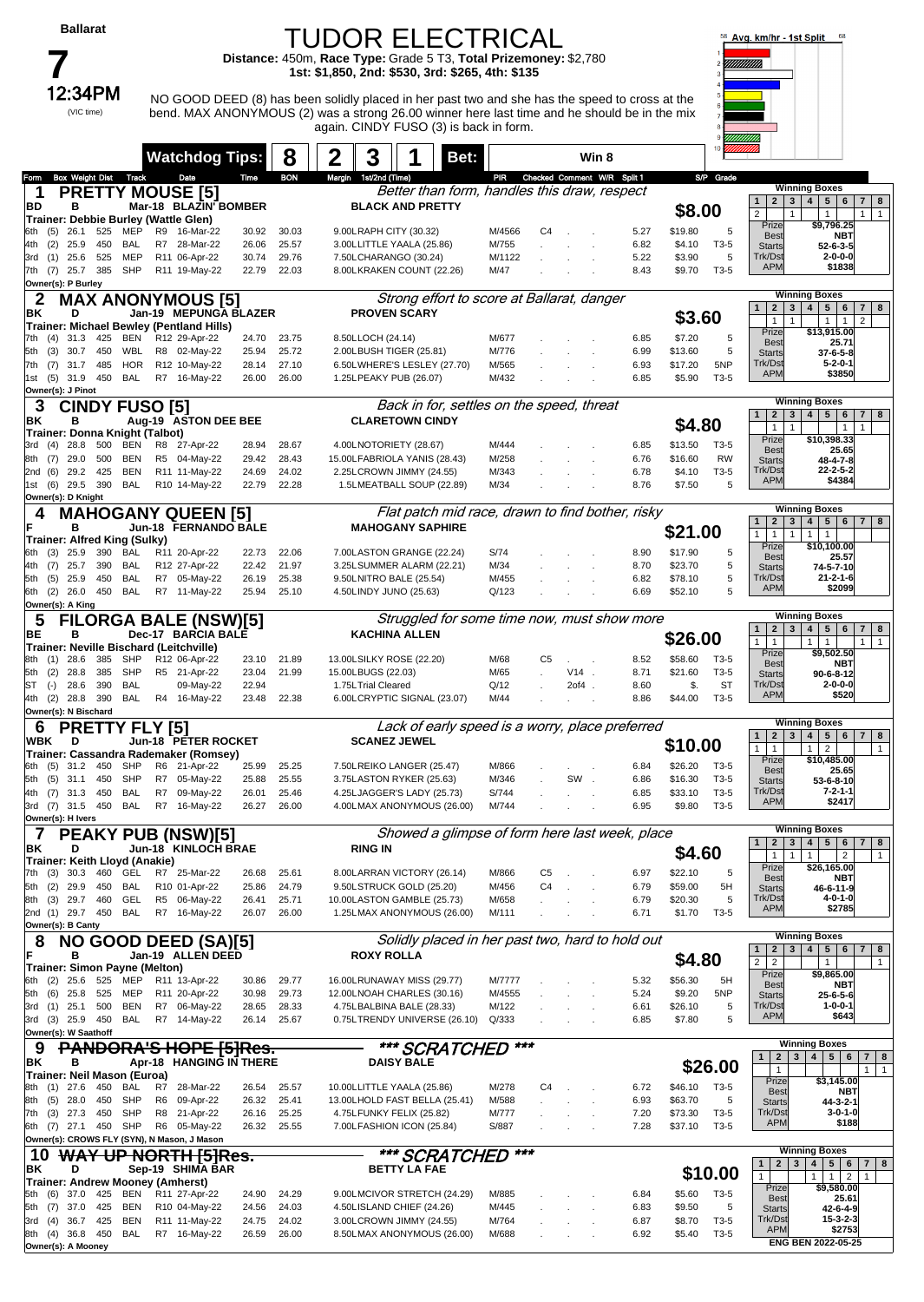| allarat |
|---------|
|---------|

### CATERING ALLSORTS

**Distance:** 545m, **Race Type:** Grade 5 T3, **Total Prizemoney:** \$3,185 **1st: \$2,100, 2nd: \$620, 3rd: \$310, 4th: \$155**

**Owner(s): J Stirling**

12:49PM SILVER COMPASS (3) should be able to pounce on the early lead and he has won here previously in a handy 31.28. TIGER BLURTON (2) was far from disgraced here last week and he should be in the mix again. CRUMB SNAGS (1) has claims.



|                                                                       | <b>Watchdog Tips:</b>                       |                | 3              | 2 |                                                            |                  |                |        |                                 |              | Bet: Box Quinella 1,2,3 (\$10 for 333.33%) |                   |                                  |                                                                                                                      |
|-----------------------------------------------------------------------|---------------------------------------------|----------------|----------------|---|------------------------------------------------------------|------------------|----------------|--------|---------------------------------|--------------|--------------------------------------------|-------------------|----------------------------------|----------------------------------------------------------------------------------------------------------------------|
| <b>Box Weight Dist Track</b><br>Form                                  | Date                                        | Time           | <b>BON</b>     |   | Margin 1st/2nd (Time)                                      |                  |                |        | PIR Checked Comment W/R Split 1 |              |                                            | S/P Grade         |                                  |                                                                                                                      |
| <b>CRUMB SNAGS [5]</b><br>1                                           |                                             |                |                |   | Solidly placed in his past two, can threaten               |                  |                |        |                                 |              |                                            |                   |                                  | <b>Winning Boxes</b>                                                                                                 |
| BK<br>D                                                               | Apr-17 MY BRO FABIO                         |                |                |   | <b>POLLY'S GIRL</b>                                        |                  |                |        |                                 |              | \$6.00                                     |                   | $\mathbf{1}$                     | 2   3   4   5   6   7   8<br>$\mathbf{1}$                                                                            |
| Trainer: Glenn Campbell (Anakie)                                      |                                             |                |                |   |                                                            |                  |                |        |                                 |              |                                            |                   | $\overline{2}$<br>Prize          | \$15,450.00                                                                                                          |
| 32.9<br>680<br>GEL<br>(4)<br>5th                                      | R2 15-Apr-22                                | 39.68          | 38.69          |   | 15.00LCOLLINDA LADY (38.69)                                | S/455            |                |        |                                 | 18.96        | \$74.00                                    | <b>RW</b>         | <b>Best</b>                      | 31.39                                                                                                                |
| (4)<br>32.7<br>650<br>WBL<br>8th                                      | R5<br>21-Apr-22                             | 38.53          | 37.66          |   | 13.00LASTON PABLO (37.66)                                  | M/888            |                |        |                                 | 18.33        | \$39.90                                    | <b>RW</b>         | <b>Starts</b><br>Trk/Dst         | 81-4-17-18                                                                                                           |
| <b>BAL</b><br>(3)<br>32.9<br>545<br>3rd<br>32.8 545<br>BAL<br>3rd (3) | R <sub>8</sub><br>09-May-22<br>R8 16-May-22 | 31.87<br>32.08 | 31.30<br>31.60 |   | 8.50LFLYING JELLY (31.30)<br>7.00LSCUFFY (31.60)           | S/8886<br>M/7664 |                |        |                                 | 7.21<br>7.10 | \$21.70<br>\$20.10                         | T3-5<br>$T3-5$    | <b>APM</b>                       | 16-1-4-7<br>\$3035                                                                                                   |
| Owner(s): D Walmsley                                                  |                                             |                |                |   |                                                            |                  |                |        |                                 |              |                                            |                   |                                  |                                                                                                                      |
| 2                                                                     | <b>TIGER BLURTON [5]</b>                    |                |                |   | Far from disgraced here last week, main danger             |                  |                |        |                                 |              |                                            |                   |                                  | <b>Winning Boxes</b>                                                                                                 |
| D<br>ΒK                                                               | May-18 MY BRO FABIO                         |                |                |   | <b>TRIXIE DIAMOND</b>                                      |                  |                |        |                                 |              |                                            |                   | $\overline{2}$<br>$\mathbf{1}$   | 4<br>$5 \mid 6 \mid 7$<br>$3^{\circ}$<br>8                                                                           |
| Trainer: Stephen Tabb (Lara)                                          |                                             |                |                |   |                                                            |                  |                |        |                                 |              | \$3.40                                     |                   | $\overline{2}$<br>$\overline{4}$ | $\mathbf{1}$                                                                                                         |
| $(4)$ 31.2<br>485<br>HOR<br>5th                                       | R11 29-Mar-22                               | 27.94          | 27.14          |   | 12.00LIVY ISOBEL (27.14)                                   | Q/345            |                |        |                                 | 6.75         | \$45.40                                    | 5                 | Prize<br><b>Best</b>             | \$14.075.71<br>31.02                                                                                                 |
| (2)<br>31.1<br>650<br>SHP<br>4th                                      | R4 11-Apr-22                                | 38.25          | 37.37          |   | 13.00LNIFTY NANGAR (37.37)                                 | M/4444           |                |        |                                 | 18.35        | \$20.40                                    | S                 | <b>Starts</b>                    | 73-7-10-9                                                                                                            |
| <b>SLE</b><br>31.9<br>440<br>6th<br>(1)                               | R7 11-May-22                                | 25.56          | 24.97          |   | 5.00LGO SAINTS GO (25.22)                                  | M/577            |                |        |                                 | 5.45         | \$29.40                                    | 5                 | Trk/Dst                          | $11 - 4 - 3 - 0$                                                                                                     |
| 2nd (6)<br>31.9 545<br>BAL                                            | R8 16-May-22                                | 31.72          | 31.60          |   | 1.75LSCUFFY (31.60)                                        | M/3222           |                |        |                                 | 6.95         | \$9.20                                     | T3-5              | <b>APM</b>                       | \$3078                                                                                                               |
| Owner(s): MRS BROWNS (SYN), M Tabb, S Tabb, B Tabb, Z Tabb            |                                             |                |                |   |                                                            |                  |                |        |                                 |              |                                            |                   |                                  | <b>Winning Boxes</b>                                                                                                 |
| 3                                                                     | <b>SILVER COMPASS [5]</b>                   |                |                |   | Handy PB here, settles on the speed, yes                   |                  |                |        |                                 |              |                                            |                   | $\mathbf{1}$                     | 2 3 4 5 6<br>$\overline{7}$<br>8                                                                                     |
| D                                                                     | Mar-18 WORM BURNER                          |                |                |   | <b>SHOUT OUT LOUD</b>                                      |                  |                |        |                                 |              | \$3.60                                     |                   | 3                                | $\overline{2}$<br>$\mathbf{1}$<br>6<br>$\overline{4}$<br>1                                                           |
| Trainer: Brian Brown (Axedale)<br>500<br>BEN<br>31.8<br>6th (7)       | R10 17-Apr-22                               | 28.74          | 27.84          |   | 11.00LZIPPING TULA (27.97)                                 | M/666            |                |        |                                 | 6.85         | \$31.20                                    | 5                 | Prize                            | \$29,985.00                                                                                                          |
| 31.2<br>485<br>HOR<br>5th<br>(1)                                      | R8 26-Apr-22                                | 27.88          | 26.83          |   | 12.00LIN A BLUE (27.05)                                    | M/454            |                |        |                                 | 6.78         | \$48.50                                    | X45               | <b>Best</b><br><b>Starts</b>     | 31.28<br>123-17-20-13                                                                                                |
| SHP<br>(3)<br>30.8<br>450<br>6th                                      | R5 02-May-22                                | 25.87          | 25.00          |   | 7.00LRETURN SERVE (25.41)                                  | M/465            |                |        |                                 | 6.70         | \$94.50                                    | 5                 | Trk/Dst                          | $5 - 1 - 0 - 1$                                                                                                      |
| 2nd (1) 30.9 450 SHP                                                  | R8 19-May-22                                | 25.86          | 25.70          |   | 0.50LANOTHER MICK (25.83)                                  | M/121            |                |        |                                 | 6.74         | \$7.50                                     | T3-5              | <b>APM</b>                       | \$4307                                                                                                               |
| Owner(s): BULLET (SYN), L Brown, B Brown                              |                                             |                |                |   |                                                            |                  |                |        |                                 |              |                                            |                   |                                  |                                                                                                                      |
| <b>MICK'S KIMMY [5]</b>                                               |                                             |                |                |   | Can take a while to wind up, needs a mix up                |                  |                |        |                                 |              |                                            |                   |                                  | <b>Winning Boxes</b>                                                                                                 |
| в                                                                     | Jul-18 BARCIA BALE                          |                |                |   | <b>MICK'S ANGEL</b>                                        |                  |                |        |                                 |              | \$10.00                                    |                   | $\mathbf{1}$<br>2 <sup>1</sup>   | $5 \mid 6 \mid 7$<br>3 <sup>1</sup><br>4 <sup>1</sup><br>8                                                           |
| Trainer: Peter Crawley (Mortlake)                                     |                                             |                |                |   |                                                            |                  |                |        |                                 |              |                                            |                   | $\overline{2}$<br>Prize          | $\mathbf{1}$<br>$\mathbf{1}$<br>\$17,185.00                                                                          |
| 27.6<br>512<br>MTG<br>2nd<br>(5)                                      | R9<br>01-May-22                             | 30.18          | 29.74          |   | 6.50LMINNIE BANJO (29.74)                                  |                  |                |        |                                 | 4.50         | \$14.00                                    | 5H                | <b>Best</b>                      | NBT                                                                                                                  |
| (7)<br>27.4<br>650<br>WBL<br>2nd<br>27.3<br>MTG                       | R7 04-May-22<br>R10 08-May-22               | 38.03          | 37.86<br>29.98 |   | 2.50LASTON PABLO (37.86)                                   | S/566            |                |        |                                 | 17.88        | \$47.40<br>\$21.00                         | <b>RW</b><br>5F   | <b>Starts</b>                    | 92-4-9-22                                                                                                            |
| 512<br>(5)<br>4th<br>(7) 27.4 512 MTG<br>4th                          | R11 15-May-22                               | 30.37<br>30.38 | 29.59          |   | 5.50LMARIE'S ANGEL (29.98)<br>1.75LGALACTIC ANUBIS (30.26) |                  |                |        |                                 | 4.58<br>4.63 | \$34.00                                    | X345              | Trk/Dst<br><b>APM</b>            | $6 - 0 - 0 - 0$<br>\$5077                                                                                            |
| Owner(s): F Craig                                                     |                                             |                |                |   |                                                            |                  |                |        |                                 |              |                                            |                   |                                  |                                                                                                                      |
| 5                                                                     | <b>OUR GIRL BAILEE [5]</b>                  |                |                |   | One paced, may get crowded, tough ask                      |                  |                |        |                                 |              |                                            |                   |                                  | <b>Winning Boxes</b>                                                                                                 |
| в<br>ΒK                                                               | Dec-17 WILD SEASON                          |                |                |   | <b>PLEASANT ANNIE</b>                                      |                  |                |        |                                 |              | \$12.00                                    |                   | $\mathbf{2}$<br>$\mathbf{1}$     | $5 \mid 6 \mid 7$<br>$3^{\circ}$<br>$4 \mid$                                                                         |
| Trainer: Michael Said (Diggers Rest)                                  |                                             |                |                |   |                                                            |                  |                |        |                                 |              |                                            |                   | 3                                | $\overline{2}$<br>$\mathbf{1}$                                                                                       |
| BAL<br>4th<br>(7)<br>26.7<br>545                                      | 09-May-22<br>R8                             | 31.91          | 31.30          |   | 9.00LFLYING JELLY (31.30)                                  | M/4455           |                |        |                                 | 6.89         | \$54.70                                    | T3-5              | Prize<br><b>Best</b>             | \$11,355.00<br>31.35                                                                                                 |
| 26.7<br>350<br>HVL<br>(1)                                             | 13-May-22<br>R6                             | 0.00           | 19.62          |   | .TRUST I SEEK (20.20)                                      | M/3              |                | V0     |                                 | 6.78         | \$31.30                                    | $T3-5$            | <b>Starts</b>                    | 93-7-9-12                                                                                                            |
| BAL<br>6th (4)<br>26.7<br>545                                         | R8 16-May-22                                | 32.43          | 31.60          |   | 12.00LSCUFFY (31.60)                                       | M/5775           |                |        |                                 | 6.99         | \$35.40                                    | $T3-5$            | Trk/Dst<br><b>APM</b>            | $20 - 3 - 4 - 2$<br>\$1614                                                                                           |
| 6th (2) 27.2 525<br>MEP                                               | R12 18-May-22                               | 31.84          | 30.06          |   | 14.00LNINO'S GIRL (30.89)                                  | M/6566           |                | V0     |                                 | 5.36         | \$40.70                                    | 5NP               |                                  |                                                                                                                      |
| Owner(s): M Said                                                      |                                             |                |                |   |                                                            |                  |                |        |                                 |              |                                            |                   |                                  | <b>Winning Boxes</b>                                                                                                 |
| 6<br><b>ARBY'S LUCY [5]</b>                                           |                                             |                |                |   | Struggled for a while now, look to others                  |                  |                |        |                                 |              |                                            |                   | 1<br>2 <sup>1</sup>              | $5 \mid 6$<br>$\overline{7}$<br>$3^{\circ}$<br>4 <br>8                                                               |
| ΒK<br>в                                                               | Aug-19 COSMIC RUMBLE                        |                |                |   | <b>ERELDA BALE</b>                                         |                  |                |        |                                 |              | \$21.00                                    |                   | $\mathbf{1}$                     | $\mathbf{1}$<br>$\overline{1}$                                                                                       |
| Trainer: Nicole Cachia (Anakie)<br>460<br>GEL<br>7th<br>(3)<br>27.6   | R8<br>12-Apr-22                             | 26.62          | 25.72          |   | 13.00LJIMMY REIKO (25.72)                                  | M/888            |                |        |                                 | 7.04         | \$90.50                                    | 5                 | Prize                            | \$14,005.00                                                                                                          |
| WBL<br>27.3<br>450<br>7th<br>(7)                                      | 18-Apr-22<br>R8                             | 26.17          | 25.57          |   | 6.00LWHY NOT LILAH (25.75)                                 | M/677            |                |        |                                 | 6.95         | \$15.40                                    | 5                 | <b>Best</b><br><b>Starts</b>     | NBT<br>$35 - 3 - 5 - 5$                                                                                              |
| 485<br><b>HOR</b><br>6th (3) 27.1                                     | R10 03-May-22                               | 28.19          | 26.95          |   | 9.00LSUGAR SHANE (27.59)                                   | M/676            |                |        |                                 | 6.93         | \$82.10                                    | <b>RW</b>         | Trk/Dst                          | $2 - 0 - 1 - 0$                                                                                                      |
| 7th (6) 27.3 520<br>GEL                                               | R7 10-May-22                                | 30.92          | 30.02          |   | 13.00LMELISSA KEEPING (30.02)                              | M/7777           |                |        |                                 | 5.89         | \$83.00                                    | <b>RW</b>         | <b>APM</b>                       | \$2861                                                                                                               |
| Owner(s): C Capuano                                                   |                                             |                |                |   |                                                            |                  |                |        |                                 |              |                                            |                   |                                  |                                                                                                                      |
| <b>REDZIN</b> [5]                                                     |                                             |                |                |   | Showed improvement at The Meadows, respect                 |                  |                |        |                                 |              |                                            |                   |                                  | <b>Winning Boxes</b>                                                                                                 |
| вυ<br>υ                                                               | Mar-18 BLAZIN' BOMBER                       |                |                |   | <b>BLACK AND PRETTY</b>                                    |                  |                |        |                                 |              | \$8.00                                     |                   | $\mathbf{1}$                     | $1 \mid 2 \mid 3 \mid 4 \mid 5 \mid 6 \mid 7 \mid 8$<br>$\overline{2}$<br>$\mathbf{1}$<br>$1 \mid 1$<br>$\mathbf{1}$ |
| Trainer: Patrick Burley (Wattle Glen)                                 |                                             |                |                |   |                                                            |                  |                |        |                                 |              |                                            |                   | Prize                            | \$19,115.00                                                                                                          |
| 5th (7) 32.9 545<br>BAL<br>5th (1) 32.6 515<br>SAP                    | R8 11-Apr-22<br>R11 17-Apr-22               | 31.92          | 31.44<br>29.24 |   | 7.00LOUR WATTO (31.44)<br>4.00LSOMERTON ROSE (29.90)       | M/7666<br>M/3555 |                |        |                                 | 7.08         | \$16.90<br>\$5.20                          | T3-5<br><b>SH</b> | <b>Best</b>                      | NBT                                                                                                                  |
| 4th (1) 32.8 515<br>SAP                                               | R5 24-Apr-22                                | 30.18<br>30.52 | 29.65          |   | 6.00LALWAYS HO HO (30.13)                                  | M/7888           |                |        |                                 | 5.36<br>5.45 | \$5.20                                     | S                 | <b>Starts</b><br>Trk/Dst         | 62-7-9-9<br>$5 - 0 - 2 - 0$                                                                                          |
| 3rd (4) 32.2 525<br>MEP                                               | R11 18-May-22                               | 30.91          | 30.06          |   | 6.00LVAN QUIBBLE (30.51)                                   | S/5565           |                |        |                                 | 5.37         | \$16.50                                    | 5NP               | <b>APM</b>                       | \$3340                                                                                                               |
| Owner(s): P Burley                                                    |                                             |                |                |   |                                                            |                  |                |        |                                 |              |                                            |                   |                                  |                                                                                                                      |
| 8<br>OLLIE [5]                                                        |                                             |                |                |   | Better than form, can charge late, place                   |                  |                |        |                                 |              |                                            |                   |                                  | <b>Winning Boxes</b>                                                                                                 |
| BD<br>D                                                               | Jul-18 KINLOCH BRAE                         |                |                |   | <b>LOLLIPOP BLING</b>                                      |                  |                |        |                                 |              |                                            |                   | 2 <sup>1</sup><br>$\mathbf{1}$   | $3^{\circ}$<br>5   6   7   8<br>4                                                                                    |
| Trainer: Kevin Quinn (Mt Moriac)                                      |                                             |                |                |   |                                                            |                  |                |        |                                 |              | \$12.00                                    |                   | $\overline{2}$<br>3<br>Prize     | $2 \mid 1$<br>\$23,675.00                                                                                            |
| 33.7 525<br>MEP<br>5th<br>(6)                                         | R7 02-Feb-22                                | 31.07          | 30.07          |   | 15.00LPURPLE STORM (30.08)                                 | S/8866           | C <sub>1</sub> | $\sim$ |                                 | 5.42         | \$17.80                                    | 5                 | <b>Best</b>                      | NBT                                                                                                                  |
| (3)<br>32.0<br>460<br>GEL<br>5th                                      | R6 06-Apr-22                                | 26.34          | 25.66          |   | 4.75LSNOWY'S BROTHER (26.02)                               | M/567            |                |        |                                 | 6.72         | \$20.70                                    | 5                 | <b>Starts</b>                    | $81 - 8 - 11 - 4$                                                                                                    |
| 8th (7) 30.5 425<br>BEN                                               | R2 06-May-22                                | 24.59          | 23.69          |   | 12.00LSILVER BRUTE (23.75)                                 | M/888            |                |        |                                 | 6.88         | \$38.50                                    | 5H                | Trk/Dst<br><b>APM</b>            | $5 - 0 - 0 - 0$<br>\$2556                                                                                            |
| 7th (3) 30.9 500 BEN                                                  | R6 13-May-22                                | 28.79          | 27.90          |   | 3.25LLARKIN BALE (28.57)                                   | M/567            |                |        |                                 | 6.81         | \$39.70                                    | 5                 |                                  |                                                                                                                      |
| Owner(s): WINDY PLAINS (SYN), K Quinn, C Gason                        |                                             |                |                |   |                                                            | ***              |                |        |                                 |              |                                            |                   |                                  | <b>Winning Boxes</b>                                                                                                 |
| 9<br>F<br>D                                                           | <b>MY GOLDEN EAGLE [5]Res.</b>              |                |                |   | *** SCRATCHED                                              |                  |                |        |                                 |              |                                            |                   | $\overline{2}$<br>1              | 5 <sub>1</sub><br>3<br>4 <br>6 <sup>1</sup><br>7 <sup>1</sup><br>8                                                   |
| Trainer: John Pizanis (Mildura)                                       | Oct-18 MOREIRA                              |                |                |   | <b>MRS. THURSDAY</b>                                       |                  |                |        |                                 |              |                                            | \$4.00            |                                  | $\overline{2}$<br>$\overline{2}$<br>$\mathbf{1}$                                                                     |
| 32.4<br>500<br>BEN<br>5th<br>(7)                                      | R8 29-Apr-22                                | 28.63          | 28.24          |   | 6.00LRATHER (28.24)                                        | M/664            |                |        |                                 | 6.80         | \$34.20                                    | 5                 | Prize                            | \$10,305.00                                                                                                          |
| (6)<br>32.6<br>500<br>BEN                                             | R7 06-May-22                                | 0.00           | 28.33          |   | BALBINA BALE (28.33).                                      | M/647            |                | V0     |                                 | 6.90         | \$23.40                                    | 5                 | <b>Best</b><br><b>Starts</b>     | 31.09<br>52-5-6-7                                                                                                    |
| 485<br>HOR<br>32.6<br>6th (4)                                         | R12 10-May-22                               | 28.07          | 27.10          |   | 5.50LWHERE'S LESLEY (27.70)                                | M/687            |                |        |                                 | 6.94         | \$43.50                                    | 5NP               | Trk/Dst                          | $8 - 1 - 3 - 0$                                                                                                      |
| 4th (2) 32.6 545<br>BAL                                               | R8 16-May-22                                | 32.10          | 31.60          |   | 7.50LSCUFFY (31.60)                                        | M/6433           |                |        |                                 | 7.01         | \$3.80                                     | T3-5              | <b>APM</b>                       | \$2813                                                                                                               |
| Owner(s): N Mckay                                                     |                                             |                |                |   |                                                            |                  |                |        |                                 |              |                                            |                   |                                  |                                                                                                                      |
| 10                                                                    | <del>GOLDEN AVATAR [5]Res.</del>            |                |                |   | *** SCRATCHED                                              | ***              |                |        |                                 |              |                                            |                   | $\mathbf{1}$<br>$\mathbf{2}$     | <b>Winning Boxes</b><br>5 <br>3<br>4 <br>6 <sup>1</sup><br>7 <br>8                                                   |
| F<br>в                                                                | Mar-18 SH AVATAR                            |                |                |   | <b>BUNGA BUNGA</b>                                         |                  |                |        |                                 |              |                                            | \$10.00           | $\mathbf{1}$                     | $\overline{c}$<br>$\mathbf{1}$                                                                                       |
| Trainer: Bruce Stirling (Lethbridge)                                  |                                             |                |                |   |                                                            |                  |                |        |                                 |              |                                            |                   | Prize                            | \$8,790.00                                                                                                           |
| 6th (6)<br>28.7<br>460<br>GEL<br>6th (2) 28.7<br>450<br>BAL           | 19-Apr-22<br>R8<br>R7 27-Apr-22             | 27.02<br>25.80 | 25.69<br>25.30 |   | 16.00LWHITE FLOWER (25.93)<br>3.00LSURELLA BALE (25.60)    | M/776<br>M/566   |                | V5     |                                 | 6.97<br>6.72 | \$41.00<br>\$28.10                         | X45<br>5          | <b>Best</b>                      | <b>FSTD</b>                                                                                                          |
| 5th (1) 28.5<br>400<br>GEL                                            | R12 06-May-22                               | 23.06          | 22.39          |   | 7.50LHAZEY ROY (22.54)                                     | M/55             |                |        |                                 | 8.84         | \$42.80                                    | <b>VET</b>        | <b>Starts</b><br>Trk/Dst         | 43-4-8-4<br>$0 - 0 - 0 - 0$                                                                                          |
| 4th (5) 28.3 450<br>BAL                                               | R6 16-May-22                                | 26.42          | 26.00          |   | 3.5LCOCO LILLY (26.18)                                     | M/333            |                |        |                                 | 6.79         | \$5.10                                     | T3-5              | <b>APM</b>                       | \$1859                                                                                                               |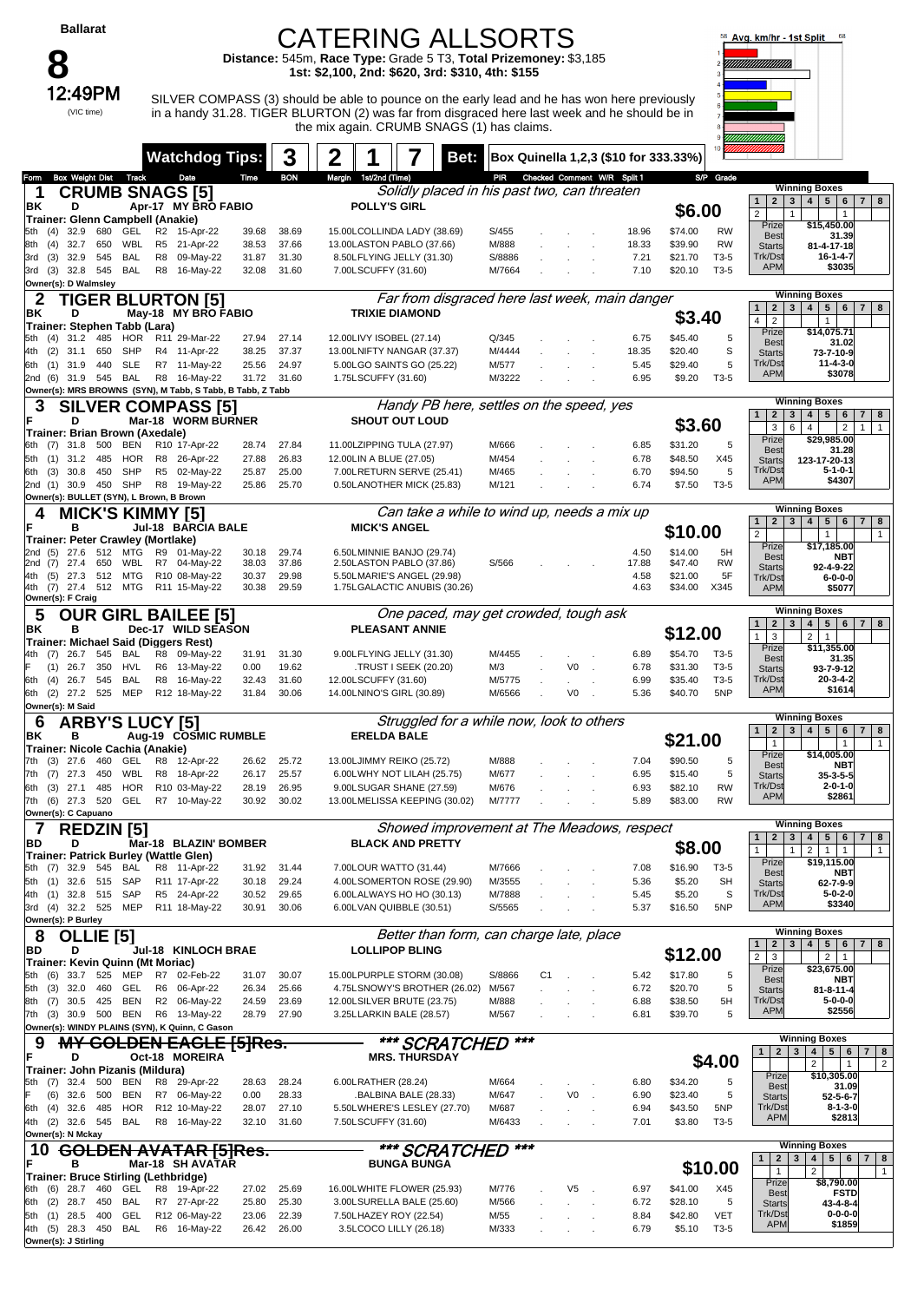| <b>Ballarat</b>                                                                    | <b>TAB VENUE MODE</b>                                                                                                      |                                  |                                                                                                                                                                                                                                                                 |                                                                   |                |     |                             |                                   |                                | Avg. km/hr - 1st Split |                                                      |                                                   |
|------------------------------------------------------------------------------------|----------------------------------------------------------------------------------------------------------------------------|----------------------------------|-----------------------------------------------------------------------------------------------------------------------------------------------------------------------------------------------------------------------------------------------------------------|-------------------------------------------------------------------|----------------|-----|-----------------------------|-----------------------------------|--------------------------------|------------------------|------------------------------------------------------|---------------------------------------------------|
|                                                                                    | Distance: 450m, Race Type: Tier 3 - Grade 7, Total Prizemoney: \$2,780<br>1st: \$1,850, 2nd: \$530, 3rd: \$265, 4th: \$135 |                                  |                                                                                                                                                                                                                                                                 |                                                                   |                |     |                             |                                   |                                |                        | <u>William</u>                                       |                                                   |
| 1:09PM                                                                             |                                                                                                                            |                                  |                                                                                                                                                                                                                                                                 |                                                                   |                |     |                             |                                   |                                |                        |                                                      |                                                   |
| (VIC time)                                                                         |                                                                                                                            |                                  | LEKTRA TINSEL (3) turned in a strong performance to score Warrnambool two runs back and she'll<br>continue to improve with more racing. MINI DIMMY (4) has been handily placed in her past two and<br>she's nearing another win. WHISKEY TO BURN (5) has claims |                                                                   |                |     |                             |                                   |                                |                        |                                                      |                                                   |
|                                                                                    | <b>Watchdog Tips:</b>                                                                                                      |                                  |                                                                                                                                                                                                                                                                 |                                                                   |                |     |                             |                                   |                                |                        |                                                      |                                                   |
| <b>Box Weight Dist Track</b><br>Form                                               | Date                                                                                                                       | 3<br><b>BON</b><br>Time          | 5<br>4<br>1st/2nd (Time)<br>Margin                                                                                                                                                                                                                              | Bet:<br>b                                                         | PIR            |     | Checked Comment W/R Split 1 | Exacta 3/4,5,6 (\$10 for 333.33%) |                                | S/P Grade              |                                                      |                                                   |
| <b>BACK PAT [7]</b><br>1                                                           |                                                                                                                            |                                  |                                                                                                                                                                                                                                                                 | Lacking confidence, can miss the kick, tough ask                  |                |     |                             |                                   |                                |                        |                                                      | <b>Winning Boxes</b>                              |
| ΒK<br>D<br>Trainer: Neville Bischard (Leitchville)                                 | Jan-20 MOREIRA                                                                                                             |                                  |                                                                                                                                                                                                                                                                 | <b>YESTERDAY'S WINE</b>                                           |                |     |                             |                                   | \$14.00                        |                        | 2 <br>3 <br>1                                        | $4 \mid 5 \mid 6$<br>$7 \mid 8$<br>$\mathbf{1}$   |
| 27.1<br>450<br>SHP<br>(2)<br>5th                                                   | R7 21-Apr-22                                                                                                               | 25.94<br>25.25                   |                                                                                                                                                                                                                                                                 | 10.00LMY NAME'S NIPPER (25.25)                                    | M/446          |     |                             | 6.85                              | \$58.70 T3-RW                  |                        | Prize<br><b>Best</b>                                 | \$1,000.00<br><b>NBT</b>                          |
| (3)<br>27.1<br>500<br>BEN<br>7th<br>SHP<br>(5)<br>27.2<br>450<br>5th               | R4 27-Apr-22<br>R2 05-May-22                                                                                               | 29.38<br>28.67<br>25.55<br>26.06 |                                                                                                                                                                                                                                                                 | 10.00LSTORY UNFOLDS (28.69)<br>5.50LSHADOWS FALL (25.68)          | M/877<br>M/555 |     |                             | 7.06<br>6.88                      | \$45.00 T3-RW<br>\$32.30 T3-RW |                        | <b>Starts</b><br>Trk/Dst                             | 17-1-0-0<br>$1 - 0 - 0 - 0$                       |
| BAL<br>5th (5) 27.4 450                                                            | R5 09-May-22                                                                                                               | 26.26<br>25.46                   |                                                                                                                                                                                                                                                                 | 6.50LMIGHTY THANOS (25.83)                                        | M/665          |     |                             | 7.07                              | \$28.20 T3-RW                  |                        | <b>APM</b>                                           | \$600                                             |
| Owner(s): N Bischard                                                               | <b>RESERVIOR FRANK [7]</b>                                                                                                 |                                  |                                                                                                                                                                                                                                                                 | Form has tapered off a little, must show more                     |                |     |                             |                                   |                                |                        |                                                      | <b>Winning Boxes</b>                              |
| D                                                                                  | Apr-20 LIGHTNING FRANK                                                                                                     |                                  | <b>AMLIN MISS</b>                                                                                                                                                                                                                                               |                                                                   |                |     |                             |                                   | \$12.00                        |                        | 2 <br>3 <sup>1</sup><br>$\mathbf{1}$<br>$\mathbf{1}$ | $4 \mid 5 \mid$<br>6<br>$7 \mid 8$                |
| Trainer: Colin Baker (Winter Valley)<br>28.9<br>390<br>WBL<br>3rd<br>(3)           | R10 18-Apr-22                                                                                                              | 22.34<br>22.83                   |                                                                                                                                                                                                                                                                 | 4.75LELECTRO GURU (22.50)                                         | S/75           |     |                             | 9.25                              | \$2.70                         | 7                      | Prize                                                | \$1,485.00                                        |
| GEL<br>(8)<br>29.0<br>400<br>5=                                                    | R <sub>5</sub><br>22-Apr-22                                                                                                | 23.20<br>22.43                   |                                                                                                                                                                                                                                                                 | 12.00LASTON CAREY (22.43)                                         | S/65           |     |                             | 8.82                              | \$55.40                        | <b>RWH</b>             | <b>Best</b><br><b>Starts</b>                         | <b>NBT</b><br>$13 - 1 - 0 - 2$                    |
| 400<br>GEL<br>29.5<br>6th<br>(4)<br>BEN<br>$(4)$ 29.9<br>500<br>7th                | R9<br>29-Apr-22<br>R4 04-May-22                                                                                            | 22.41<br>23.36<br>29.38<br>28.43 |                                                                                                                                                                                                                                                                 | 10.00LTHYBULLE BALE (22.68)<br>8.50LZAMBORA FLAME (28.79)         | S/76<br>M/877  |     |                             | 8.97<br>7.08                      | \$23.50<br>\$31.40             | 7<br>$\overline{7}$    | Trk/Dst<br><b>APM</b>                                | $1 - 0 - 0 - 0$<br>\$1136                         |
| Owner(s): C Baker                                                                  |                                                                                                                            |                                  |                                                                                                                                                                                                                                                                 |                                                                   |                |     |                             |                                   |                                |                        |                                                      | <b>Winning Boxes</b>                              |
| <b>LEKTRA TINSEL [7]</b><br>3<br>в                                                 | Oct-20 DYNA CHANCER                                                                                                        |                                  |                                                                                                                                                                                                                                                                 | Showing promise, continues to improve, yes<br><b>UPTOWN FUNK</b>  |                |     |                             |                                   |                                |                        | 2 <sub>1</sub><br>1<br>3                             | 4   5   6  <br>7 8                                |
| Trainer: Philip Lenehan (Toolong)                                                  |                                                                                                                            |                                  |                                                                                                                                                                                                                                                                 |                                                                   |                |     |                             |                                   | \$2.80                         |                        | $\mathbf{1}$<br>Prize                                | \$1,145.00                                        |
| $(6)$ 27.7<br>450<br>5th<br>WBL<br>$(3)$ 27.6<br>450<br>1st                        | WBL R1 28-Apr-22<br>R1 02-May-22                                                                                           | 24.93<br>26.37<br>25.72<br>25.83 | 1.75LIVERSON (25.95)                                                                                                                                                                                                                                            | 18.00LSHOT OF RED (25.16)                                         | M/877<br>M/433 |     |                             | 7.14<br>6.95                      | \$12.10<br>\$10.10             | M<br>M                 | <b>Best</b><br><b>Starts</b>                         | <b>FSH</b><br>$3 - 1 - 0 - 1$                     |
| $(6)$ 27.6<br>450<br>3rd                                                           | WBL R5 07-May-22                                                                                                           | 25.73<br>25.97                   |                                                                                                                                                                                                                                                                 | 1.00LMORAINE SUZIE (25.90)                                        | S/763          |     |                             | 7.12                              | \$5.60                         | X67                    | Trk/Dst<br><b>APM</b>                                | $0 - 0 - 0 - 0$<br>\$1145                         |
| Owner(s): P Lenehan                                                                |                                                                                                                            |                                  |                                                                                                                                                                                                                                                                 |                                                                   |                |     |                             |                                   |                                |                        |                                                      | <b>Winning Boxes</b>                              |
| <b>MINI DIMMY [7]</b><br>4<br>в<br>ΒK                                              | Nov-19 FERNANDO BALE                                                                                                       |                                  | <b>DIM SIM</b>                                                                                                                                                                                                                                                  | Last two runs have been great, main danger                        |                |     |                             |                                   |                                |                        | 2 <sup>1</sup><br>3 <br>1                            | 4   5   6   7   8                                 |
| Trainer: Jordan Formosa (Heathcote)                                                |                                                                                                                            |                                  |                                                                                                                                                                                                                                                                 |                                                                   |                |     |                             |                                   | \$4.60                         |                        | $\mathbf{1}$<br>Prize                                | \$2,385.00                                        |
| 28.5<br>450<br>BAL<br>7th (4)<br>SHP<br>(8)<br>27.9<br>450<br>4th                  | R3 27-Apr-22<br>R2 05-May-22                                                                                               | 26.01<br>25.30<br>25.55<br>26.01 |                                                                                                                                                                                                                                                                 | 10.00LSALAD DODGER (25.31)<br>5.00LSHADOWS FALL (25.68)           | M/687<br>M/224 |     |                             | 6.81<br>6.75                      | \$108.30                       | X67<br>\$1.70 T3-RW    | <b>Best</b><br><b>Starts</b>                         | 25.59<br>$25 - 1 - 2 - 1$                         |
| 450<br>BAL<br>2nd<br>(2)<br>27.7                                                   | R5<br>09-May-22                                                                                                            | 25.95<br>25.46                   |                                                                                                                                                                                                                                                                 | 1.75LMIGHTY THANOS (25.83)                                        | M/333          |     |                             | 6.85                              | \$11.00 T3-RW                  |                        | Trk/Dst                                              | 12-1-1-0                                          |
| 2nd (8) 27.3<br>SHP<br>450<br>Owner(s): K Heinrich                                 | R <sub>5</sub><br>19-May-22                                                                                                | 25.70<br>25.89                   |                                                                                                                                                                                                                                                                 | 0.50LARGYLE LILLY (25.86)                                         | M/212          |     |                             | 6.74                              | \$2.70                         | T3-7                   | <b>APM</b>                                           | \$1154                                            |
| 5                                                                                  | <b>WHISKEY TO BURN [7]</b>                                                                                                 |                                  |                                                                                                                                                                                                                                                                 | Still learning but has the talent, can threaten                   |                |     |                             |                                   |                                |                        | $2 \mid 3 \mid$                                      | <b>Winning Boxes</b><br>4   5   6  <br>7 8        |
| WBD<br>D<br>Trainer: Jason Hardy (Heathcote)                                       | <b>Jul-20 WHISKEY RIOT</b>                                                                                                 |                                  |                                                                                                                                                                                                                                                                 | <b>ESTELLE DOLL</b>                                               |                |     |                             |                                   | \$6.00                         |                        | 1<br>$\mathbf{1}$                                    |                                                   |
| 1st (1) 32.1<br>350<br>HVL                                                         | R2 22-Apr-22                                                                                                               | 19.44<br>19.92                   |                                                                                                                                                                                                                                                                 | 0.10LHASTEN HILDA (19.93)                                         | M/2            |     |                             | 6.78                              |                                | \$5.80 T3-M            | Prize<br><b>Best</b>                                 | \$1,410.00<br><b>FSH</b>                          |
| (8)<br>32.2<br>350<br>HVL<br>3rd<br>32.1<br>450<br>SHP<br>3rd<br>(2)               | R5 30-Apr-22<br>R2 05-May-22                                                                                               | 20.02<br>19.70<br>25.92<br>25.55 |                                                                                                                                                                                                                                                                 | 4.75LSUPERIOR THUNDER (19.70) M/5<br>3.75LSHADOWS FALL (25.68)    | M/333          |     |                             | 6.79<br>6.79                      | \$6.20                         | T3-7<br>\$6.10 T3-RW   | <b>Starts</b><br>Trk/Dst                             | $6 - 1 - 0 - 2$<br>$0 - 0 - 0 - 0$                |
| SHP<br>32.4<br>450<br>5th (4)                                                      | R5 19-May-22                                                                                                               | 25.70<br>26.13                   |                                                                                                                                                                                                                                                                 | 4.00LARGYLE LILLY (25.86)                                         | M/143          |     |                             | 6.73                              | \$5.00                         | T3-7                   | <b>APM</b>                                           | \$1410                                            |
| Owner(s): hard wyn (SYN), L Goodwin, J Hardy<br>6                                  | <b>OUR GIRLS SHOUT [7]</b>                                                                                                 |                                  |                                                                                                                                                                                                                                                                 | Strong effort to score at Bendigo, keep safe                      |                |     |                             |                                   |                                |                        |                                                      | <b>Winning Boxes</b>                              |
| ΒK<br>в                                                                            | Aug-20 MY REDEEMER                                                                                                         |                                  |                                                                                                                                                                                                                                                                 | <b>SHOUT OUT LOUD</b>                                             |                |     |                             |                                   | \$7.50                         |                        | 2 <br>3 <br>1<br>$\mathbf{1}$                        | 4   5   6<br>8<br>7 <sup>1</sup>                  |
| Trainer: Brian Brown (Axedale)<br>425<br>4th (2) 27.8<br>BEN                       | R3<br>14-Apr-22                                                                                                            | 23.90<br>25.05                   |                                                                                                                                                                                                                                                                 | 3.25LATOMIC FLEA (24.83)                                          | M/788          |     |                             | 6.90                              | \$3.70                         | тз-м                   | Prize                                                | \$1,770.00                                        |
| $(7)$ 27.8<br>450<br>SHP<br>4th                                                    | 23-Apr-22<br>R1                                                                                                            | 26.10<br>24.86                   |                                                                                                                                                                                                                                                                 | 4.50LAPACHE SHOUT (25.80)                                         | M/465          |     |                             | 6.93                              | \$11.10                        | M                      | <b>Best</b><br><b>Starts</b>                         | FSH<br>$6 - 1 - 1 - 0$                            |
| 500<br>BEN<br>(3)<br>27.6<br>1st<br>5th (6) 27.6 500 BEN R4 04-May-22              | R <sub>1</sub><br>27-Apr-22                                                                                                | 28.70<br>28.67<br>28.43<br>29.06 |                                                                                                                                                                                                                                                                 | 4.50LDEADLY DEDUCTION (29.00) M/222<br>4.00LZAMBORA FLAME (28.79) | M/565          |     |                             | 6.82<br>6.97                      | \$6.50<br>\$3.20               | T3-M<br>7              | Trk/Dst<br><b>APM</b>                                | $0 - 0 - 0 - 0$<br>\$1570                         |
| Owner(s): Time to Redeem (SYN), O Hogan, M Dalrymple, J Smith, J Pedretti, B Brown |                                                                                                                            |                                  |                                                                                                                                                                                                                                                                 |                                                                   |                |     |                             |                                   |                                |                        |                                                      |                                                   |
| <b>YEAH SWEETIE [7]</b>                                                            |                                                                                                                            |                                  |                                                                                                                                                                                                                                                                 | Can show early speed at times, place claims                       |                |     |                             |                                   |                                |                        | $2 \mid 3 \mid$<br>$\mathbf{1}$                      | <b>Winning Boxes</b><br>4   5   6  <br>$7 \mid 8$ |
| BD<br>D<br>Trainer: Jack Clarke (Creswick)                                         | Mar-20 ORSON ALLEN                                                                                                         |                                  |                                                                                                                                                                                                                                                                 | <b>SHEZA TEMPTRESS</b>                                            |                |     |                             |                                   | \$8.00                         |                        | Prize                                                | $\mathbf{1}$<br>\$2,295.00                        |
| 30.4<br>450<br>BAL<br>(6)<br>4th<br>(8)<br>30.3<br>500<br>BEN<br>3rd               | R5 25-Apr-22<br>R4 04-May-22                                                                                               | 26.22<br>25.41<br>28.93<br>28.43 |                                                                                                                                                                                                                                                                 | 4.50LCHEROKEE SLIDER (25.91)<br>2.25LZAMBORA FLAME (28.79)        | M/443<br>M/122 |     |                             | 6.70<br>6.72                      | \$16.50<br>\$8.50              | 7<br>7                 | <b>Best</b>                                          | <b>NBT</b><br>$18 - 1 - 1 - 2$                    |
| 5th (1) 30.7 450<br>WBL                                                            | R5 07-May-22                                                                                                               | 26.26<br>25.73                   |                                                                                                                                                                                                                                                                 | 5.50LMORAINE SUZIE (25.90)                                        | M/235          |     |                             | 6.80                              | \$5.80                         | X67                    | <b>Starts</b><br>Trk/Dst                             | $5 - 0 - 1 - 0$                                   |
| $(2)$ 30.7 450<br>BAL<br>5th<br>Owner(s): J Clarke                                 | R <sub>5</sub><br>14-Mav-22                                                                                                | 25.67<br>26.42                   |                                                                                                                                                                                                                                                                 | 3.25LFORBES DELIGHT (26.20)                                       | Q/234          |     |                             | 6.81                              | \$9.20                         | <b>RW</b>              | <b>APM</b>                                           | \$1358                                            |
| <b>MY COMPASS [7]</b><br>8                                                         |                                                                                                                            |                                  |                                                                                                                                                                                                                                                                 | Lack of early speed is a worry, needs a mix up                    |                |     |                             |                                   |                                |                        |                                                      | <b>Winning Boxes</b>                              |
| BD<br>D<br>Trainer: Brian Brown (Axedale)                                          | Aug-20 MY REDEEMER                                                                                                         |                                  |                                                                                                                                                                                                                                                                 | <b>SHOUT OUT LOUD</b>                                             |                |     |                             |                                   | \$16.00                        |                        | 2 <br>3 <br>1                                        | 4   5   6<br>8<br>7<br>$\mathbf{1}$               |
| 4th (8) 32.9<br>425<br>BEN                                                         | R2 14-Apr-22                                                                                                               | 23.90<br>24.61                   | 3.25LMR. BEAN (24.39)                                                                                                                                                                                                                                           |                                                                   | M/444          |     |                             | 6.73                              |                                | \$3.40 T3-M            | Prize<br><b>Best</b>                                 | \$1,310.00<br><b>FSTD</b>                         |
| 5th (1) 32.7<br>390<br>BAL<br>BEN<br>32.7 425<br>(8)<br>1st                        | R3 25-Apr-22<br>R2 04-May-22                                                                                               | 23.37<br>22.04<br>25.38<br>24.03 |                                                                                                                                                                                                                                                                 | 14.00LMASTER SPENCER (22.45)<br>1.25LKIWI TURTLE (25.46)          | M/45<br>M/234  |     |                             | 8.86<br>6.72                      | \$25.00<br>\$4.00              | M<br>M                 | <b>Starts</b><br>Trk/Dst                             | $6 - 1 - 0 - 1$<br>$0 - 0 - 0 - 0$                |
| 6th (1) 32.8 450 SHP                                                               | R5 19-May-22                                                                                                               | 25.70<br>26.27                   |                                                                                                                                                                                                                                                                 | 6.00LARGYLE LILLY (25.86)                                         | M/366          |     |                             | 6.77                              | \$8.30                         | T3-7                   | <b>APM</b>                                           | \$1202                                            |
| Owner(s): BULLET (SYN), L Brown, B Brown                                           |                                                                                                                            |                                  |                                                                                                                                                                                                                                                                 |                                                                   |                | *** |                             |                                   |                                |                        |                                                      | <b>Winning Boxes</b>                              |
| <b>INGA LENNY [7]Res.</b><br>9<br>ΒK<br>D                                          | Mar-20 SULZANTI                                                                                                            |                                  |                                                                                                                                                                                                                                                                 | *** SCRATCHED<br><b>MISS SHIEKA</b>                               |                |     |                             |                                   |                                | \$10.00                | $\mathbf{1}$                                         | 2   3   4   5   6   7   8                         |
| Trainer: Peter Inguanti (Gnotuk)<br>6th (4) 29.6<br>450<br>WBL                     | R4 14-Apr-22                                                                                                               | 26.05<br>25.14                   | 11.00LSLICK LASS (25.31)                                                                                                                                                                                                                                        |                                                                   | Q/557          |     |                             | 6.76                              | \$48.20                        | X67                    | Prize                                                | $\mathbf{1}$<br>\$2,969.38                        |
| 2nd (1) 29.6<br>450<br>WBL                                                         | R5<br>02-May-22                                                                                                            | 25.75<br>25.72                   | 0.50LINGA SADIE (25.72)                                                                                                                                                                                                                                         |                                                                   | Q/111          |     |                             | 6.71                              | \$5.80                         | $\overline{7}$         | <b>Best</b><br><b>Starts</b>                         | <b>FSH</b><br>$17 - 1 - 4 - 1$                    |
| 8th (4) 29.4<br>450<br>WBL<br>6th (8) 29.6 425<br><b>BEN</b>                       | 09-May-22<br>R <sub>5</sub><br>R4 18-May-22                                                                                | 26.11<br>25.03<br>23.90<br>25.10 | 13.00LASTON KHAN (25.22)                                                                                                                                                                                                                                        | 12.00LADHANA RICO (24.27)                                         | M/778<br>M/766 |     | V <sub>0</sub>              | 6.97<br>6.90                      | \$41.40<br>\$42.60             | RW<br>$\overline{7}$   | Trk/Dst<br><b>APM</b>                                | $0 - 0 - 0 - 0$<br>\$1898                         |
| Owner(s): T Inguanti                                                               |                                                                                                                            |                                  |                                                                                                                                                                                                                                                                 |                                                                   |                |     |                             |                                   |                                |                        |                                                      |                                                   |
| 10                                                                                 | <b>DIMORA CRUZ (SA)[7]Res.</b>                                                                                             |                                  |                                                                                                                                                                                                                                                                 | *** SCRATCHED                                                     |                | *** |                             |                                   |                                |                        | $\overline{2}$<br>$\mathbf{1}$                       | <b>Winning Boxes</b><br>3   4   5   6   7   8     |
| BK<br>D<br>Trainer: Raymond Brewer (Camperdown)                                    | Feb-20 ASTON DEE BEE                                                                                                       |                                  |                                                                                                                                                                                                                                                                 | <b>DIMORA FLASH</b>                                               |                |     |                             |                                   |                                | \$4.00                 | Prize                                                | \$1,160.00                                        |
| 390<br>5th (5)<br>31.8<br>WBL<br>31.6<br>450<br>WBL<br>1st (3)                     | R1<br>07-Apr-22<br>R1 11-Apr-22                                                                                            | 22.14<br>23.58<br>25.65<br>25.65 |                                                                                                                                                                                                                                                                 | 17.00LCOWBOY BEBOP (22.41)<br>4.50LSUNNY LOVE (25.96)             | M/55<br>M/211  | C7  | SW.                         | 9.26<br>6.79                      | \$8.10<br>\$2.90               | М<br>M                 | <b>Best</b>                                          | <b>FSH</b>                                        |
| 5th (2)<br>31.6<br>450<br>WBL                                                      | R <sub>5</sub><br>18-Apr-22                                                                                                | 26.65<br>25.57                   |                                                                                                                                                                                                                                                                 | 9.00LDIMORA JET (26.04)                                           | M/455          |     |                             | 6.86                              | \$2.20                         | $\overline{7}$         | <b>Starts</b><br>Trk/Dst                             | $5 - 1 - 0 - 0$<br>$0 - 0 - 0 - 0$                |
| (5)<br>31R<br><b>150</b><br><b>MRI</b><br>5th                                      | R5<br>$02-Ma(22)$                                                                                                          | 26.14<br>25.72                   |                                                                                                                                                                                                                                                                 | 650LINGA SADIE (25.72)                                            | <b>M/555</b>   |     |                             | 6 QQ                              | ፍን 50                          |                        | <b>APM</b>                                           | \$944                                             |

5th (2) 31.6 450 WBL R5 18-Apr-22 26.65 25.57 9.00LDIMORA JET (26.04) M/455 . . . 6.86 \$2.20 7 5th (5) 31.8 450 WBL R5 02-May-22 26.14 25.72 6.50LINGA SADIE (25.72) M/555 . . . 6.99 \$2.50 7

**ENG HOR 2022-05-24**

**Owner(s): K Bouchier**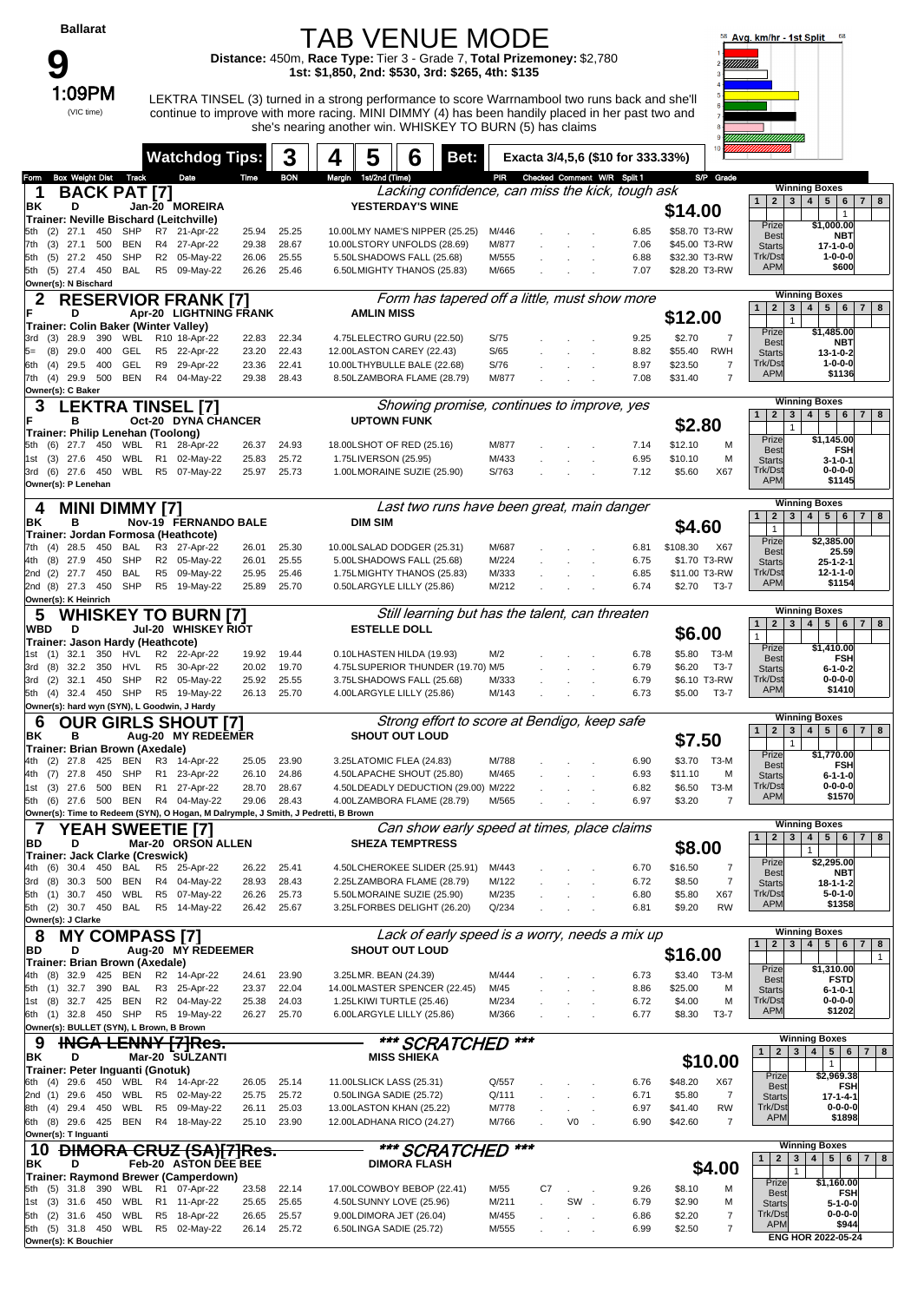| на<br>ш<br>п |
|--------------|
|--------------|

## **10** (VIC time)

# A1 SIGNAGE (1-2 WINS) **Distance:** 450m, **Race Type:** Tier 3 - Restricted Win, **Total Prizemoney:** \$2,780

**1st: \$1,850, 2nd: \$530, 3rd: \$265, 4th: \$135**

1:27PM APACHE SHOUT (4) has turned in some eye catching performances to date and with a clear run early, he should prove too strong late. MASTER LOGAN (7) has the speed to cross and lead and he will continue to get stronger. ON THE RUN (1) has claims



|                                                                                                 | <b>Watchdog Tips:</b>                       |                                  |                                    | 5<br>Bet:                                              |                |                                 | Quinella 4/1,5,7 (\$10 for 333.33%) |                    |                  |                                                              |                                                                                      |
|-------------------------------------------------------------------------------------------------|---------------------------------------------|----------------------------------|------------------------------------|--------------------------------------------------------|----------------|---------------------------------|-------------------------------------|--------------------|------------------|--------------------------------------------------------------|--------------------------------------------------------------------------------------|
| <b>Box Weight Dist Track</b><br>om                                                              | Date                                        | <b>BON</b><br>Time               | Margin 1st/2nd (Time)              |                                                        |                | PIR Checked Comment W/R Split 1 |                                     |                    | S/P Grade        |                                                              |                                                                                      |
| <b>ON THE RUN [7]</b><br>1                                                                      |                                             |                                  |                                    | Solid muster, has the good draw, major player          |                |                                 |                                     |                    |                  | 2 <sup>2</sup><br>$\mathbf{3}$<br>$\mathbf{1}$               | <b>Winning Boxes</b><br>5 <sub>5</sub><br>4 <br>$6\phantom{.}6$<br>$7 \mid 8$        |
| D<br>ΒK                                                                                         | Feb-20 MY REDEEMER                          |                                  |                                    | <b>EN COCKATOO</b>                                     |                |                                 |                                     | \$4.60             |                  |                                                              | $\mathbf{1}$                                                                         |
| Trainer: Kim Erenshaw (Junction Village)<br>(6)<br>32.4<br>450<br>BAL                           | R3 19-Jan-22                                |                                  |                                    |                                                        | S/666          | C <sub>1</sub>                  |                                     |                    | <b>RW</b>        | Prize                                                        | \$2,600.00                                                                           |
| 5th<br>(2)<br>32.5<br>500<br>BEN<br>3rd                                                         | R5 26-Jan-22                                | 25.73<br>24.77<br>27.99<br>28.58 |                                    | 4.50LQUAMBY BALE (25.42)<br>3.5LLET IT RAIN (28.35)    | M/544          | C <sub>4</sub>                  | 6.76<br>7.00                        | \$4.50<br>\$3.10   | <b>RW</b>        | Best<br><b>Starts</b>                                        | NBT<br>$7 - 1 - 1 - 2$                                                               |
| (6)<br>32.3<br>450<br>SHP<br>7th                                                                | R4 31-Jan-22                                | 26.00                            | 25.09                              | 12.00LCOME ON PICKLES (25.21)                          | M/888          | C <sub>4</sub>                  | 7.35                                | \$9.20             | X67              | Trk/Dst                                                      | $1 - 0 - 0 - 0$                                                                      |
| 32.5 515 SAP<br>(7)<br>6th                                                                      | R2 06-Feb-22                                | 29.59<br>30.42                   |                                    | 10.00LEXTREME JEWEL (29.73)                            | M/1445         | C <sub>1</sub>                  | 5.26                                | \$28.30            | $\overline{7}$   | <b>APM</b>                                                   | \$1102                                                                               |
| Owner(s): T Erenshaw                                                                            |                                             |                                  |                                    |                                                        |                |                                 |                                     |                    |                  |                                                              |                                                                                      |
| <b>FORBES DELIGHT (SA)[6]</b>                                                                   |                                             |                                  |                                    | Improving type but this is harder, place best          |                |                                 |                                     |                    |                  |                                                              | <b>Winning Boxes</b>                                                                 |
| ΒK<br>в                                                                                         | Jan-20 MOGAMBO                              |                                  |                                    | <b>AZALEA MONELLI</b>                                  |                |                                 |                                     | \$12.00            |                  | $\mathbf{2}$<br>$\mathbf{3}$<br>$\mathbf{1}$<br>$\mathbf{1}$ | 4<br>$5\overline{ }$<br>$6\phantom{1}$<br>8<br>7 <sup>1</sup><br>$\mathbf{1}$        |
| Trainer: Scott Forbes (Hopetoun Park)                                                           |                                             |                                  |                                    |                                                        |                |                                 |                                     |                    |                  | Prize                                                        | \$2,900.00                                                                           |
| 390<br>(4)<br>25.3<br>BAL<br>3rd                                                                | R4 31-Jan-22                                | 22.83                            | 22.36                              | 4.00LSILVER HARP (22.56)                               | M/63           | C <sub>5</sub>                  | 8.87                                | \$6.90             | T3-7             | Best                                                         | 26.20                                                                                |
| 450<br><b>BAL</b><br>4th (8)<br>25.6                                                            | R4 07-Feb-22                                | 25.36<br>26.12                   |                                    | 6.50LARCH SEE ALL (25.70)                              | M/665          | C <sub>2</sub>                  | 6.95                                | \$6.50             | T3-7             | <b>Starts</b>                                                | $14 - 2 - 2 - 3$                                                                     |
| 450<br>1st (7)<br>26.8<br>BAL<br>460<br>GEL<br>2nd (4)<br>26.7                                  | R5 14-May-22<br>R5 21-May-22                | 26.20<br>26.01<br>26.55          | 25.67                              | 1.25LFORBES DEBUT (26.29)<br>0.50LATTICUS BALE (26.52) | Q/322<br>M/321 | SW.                             | 6.85<br>6.84                        | \$31.10<br>\$23.50 | <b>RW</b><br>X67 | Trk/Dst<br><b>APM</b>                                        | $2 - 1 - 0 - 0$<br>\$1702                                                            |
| Owner(s): S Forbes                                                                              |                                             |                                  |                                    |                                                        |                |                                 |                                     |                    |                  |                                                              |                                                                                      |
| 3<br><b>IDA NANCY [7]</b>                                                                       |                                             |                                  |                                    | Tends to push wide early, may find bother              |                |                                 |                                     |                    |                  |                                                              | <b>Winning Boxes</b>                                                                 |
| в<br>ΒK                                                                                         | Sep-19 COSMIC RUMBLE                        |                                  |                                    | <b>MEPUNGA GAL</b>                                     |                |                                 |                                     |                    |                  | $\mathbf{1}$<br>2 <sup>2</sup><br>$\mathbf{3}$               | 5 <sup>1</sup><br>4 <br>$6\phantom{.}$<br>$7 \mid 8$                                 |
| Trainer: Jessica Lyons (Longlea)                                                                |                                             |                                  |                                    |                                                        |                |                                 |                                     | \$14.00            |                  |                                                              | $\mathbf{1}$                                                                         |
| 425<br>BEN<br>29.1<br>5th<br>(4)                                                                | R2 25-Mar-22                                | 24.42                            | 23.78                              | 9.50LGOOD CHAT WISPY (23.78)                           | M/346          | C <sub>4</sub>                  | 6.70                                | \$40.10            | X67              | Prize<br>Best                                                | \$1,825.00<br><b>FSTD</b>                                                            |
| 390<br>(6)<br>28.4<br>BAL<br>8th                                                                | R2 09-May-22                                | 23.14                            | 22.25                              | 13.00LHOSEY SIDEKICK (22.25)                           | S/88           |                                 | 8.96                                | \$16.30            | $T3-7$           | <b>Starts</b>                                                | $5 - 1 - 0 - 1$                                                                      |
| 390<br>3rd (7) 28.6<br>BAL                                                                      | R1 14-May-22                                | 22.97                            | 22.28                              | 10.00LMR. BLUE SKY (22.28)                             | M/44           |                                 | 8.85                                | \$11.50            | $\overline{7}$   | Trk/Dst<br><b>APM</b>                                        | $0 - 0 - 0 - 0$<br>\$1105                                                            |
| 28.4 450 SHP<br>4th (7)<br>Owner(s): R Lyons                                                    | R5 19-May-22                                | 25.70<br>26.04                   |                                    | 2.75LARGYLE LILLY (25.86)                              | S/635          |                                 | 6.95                                | \$16.20            | T3-7             |                                                              |                                                                                      |
| <b>APACHE SHOUT [7]</b>                                                                         |                                             |                                  |                                    | Armed with a big finish, hard to hold out              |                |                                 |                                     |                    |                  |                                                              | <b>Winning Boxes</b>                                                                 |
| <b>WBD</b><br>D                                                                                 | Aug-20 MY REDEEMER                          |                                  |                                    | <b>SHOUT OUT LOUD</b>                                  |                |                                 |                                     |                    |                  | $\mathbf{2}$<br>3<br>$\mathbf{1}$                            | $5\overline{ }$<br>$\overline{\mathbf{4}}$<br>6<br>7 <sup>1</sup><br>8               |
| Trainer: Brian Brown (Axedale)                                                                  |                                             |                                  |                                    |                                                        |                |                                 | $\mathcal{Q}_\text{eff}$            | \$2.80             |                  | $\mathbf{1}$                                                 |                                                                                      |
| 450<br>SHP<br>(3)<br>36.0<br>1st                                                                | R1 23-Apr-22                                | 25.80                            | 24.86                              | 2.00LEARTHQUAKE JORGE (25.92) S/742                    |                |                                 | 7.00                                | \$1.50             | M                | Prize<br><b>Best</b>                                         | \$1,940.00<br><b>FSH</b>                                                             |
| 35.6<br>450<br>SHP<br>6th (4)                                                                   | R5 28-Apr-22                                | 25.50<br>26.53                   |                                    | 13.00LSHAGGY RUFUS (25.66)                             | S/777          |                                 | 7.03                                | \$4.20             | X67              | <b>Starts</b>                                                | $6 - 1 - 0 - 3$                                                                      |
| 500<br>BEN<br>(8)<br>35.3<br>3rd                                                                | R5 04-May-22                                | 28.52                            | 28.43                              | 1.5LFABRIOLA YANIS (28.43)                             | S/633          |                                 | 6.96                                | \$5.30             | <b>RW</b>        | Trk/Dst                                                      | $0 - 0 - 0 - 0$                                                                      |
| (2)<br>500<br><b>BEN</b><br>35.3<br>3rd                                                         | R5 18-May-22                                | 28.79<br>28.20                   |                                    | 8.50LBAROOGA BOY (28.20)                               | M/544          |                                 | 6.92                                | \$6.10             | $\overline{7}$   | <b>APM</b>                                                   | \$1816                                                                               |
| Owner(s): BRINDLE (SYN), O Hogan, J Wee hee, I Harrington, M Leunig, L Brown, B Brown, E Bowles |                                             |                                  |                                    |                                                        |                |                                 |                                     |                    |                  |                                                              | <b>Winning Boxes</b>                                                                 |
| 5<br><b>NIMBLE SAMMI [6]</b>                                                                    |                                             |                                  |                                    | Can come out running, getting stronger, respect        |                |                                 |                                     |                    |                  | $\mathbf{1}$<br>$\mathbf{2}$<br>3                            | 5 <sup>5</sup><br>6<br>$7 \mid 8$<br>$\overline{4}$                                  |
| <b>WBK</b><br>в<br>Trainer: Debbie Goudge (Panmure)                                             | Feb-20 COSMIC RUMBLE                        |                                  |                                    | <b>MEPUNGA DASHA</b>                                   |                |                                 |                                     | \$4.20             |                  | $\mathbf{1}$                                                 | $\mathbf{1}$                                                                         |
| $(4)$ 27.7<br>450 WBL R7 07-Apr-22<br>7th                                                       |                                             | 26.56                            | 25.37                              | 16.00LSHOW ME ZIWAY (25.45)                            | M/667          | C8                              | 6.94<br>w                           | \$21.20            | <b>RW</b>        | Prize                                                        | \$3,445.00                                                                           |
| (5)<br>28.0<br>450<br>WBL<br>1st                                                                | R5 11-Apr-22                                | 25.79                            | 25.65                              | 3.00LSOLAR ROCK (25.98)                                | Q/211          |                                 | 6.69                                | \$2.00             | 7                | Best<br><b>Starts</b>                                        | FSH<br>$10 - 2 - 1 - 3$                                                              |
| WBL<br>28.2<br>450<br>3rd<br>(4)                                                                | R7 18-Apr-22                                | 25.81                            | 25.57                              | 3.5LAH MY LEG (25.57)                                  | Q/111          |                                 | 6.64                                | \$4.20             | 6G               | Trk/Dst                                                      | $0 - 0 - 0 - 0$                                                                      |
| 2nd (3) 28.0 450 WBL                                                                            | R5 07-May-22                                | 25.94<br>25.73                   |                                    | 0.75LMORAINE SUZIE (25.90)                             | M/111          |                                 | 6.75                                | \$3.50             | X67              | <b>APM</b>                                                   | \$2441                                                                               |
| Owner(s): M Bloom                                                                               |                                             |                                  |                                    |                                                        |                |                                 |                                     |                    |                  |                                                              |                                                                                      |
| 6<br><b>MAGIC TO BURN [6]</b>                                                                   |                                             |                                  |                                    | Never headed at Bendigo, include in exotics            |                |                                 |                                     |                    |                  | $\mathbf{2}$<br>$\mathbf{3}$<br>$\mathbf{1}$                 | <b>Winning Boxes</b><br>5 <sub>5</sub><br>4 <sup>1</sup><br>6<br>7 <sup>1</sup><br>8 |
| ΒK<br>D                                                                                         | Apr-20 MAGIC SPRITE                         |                                  | <b>SLEW LEFT</b>                   |                                                        |                |                                 |                                     | \$7.00             |                  | $\overline{2}$<br>$\mathbf{1}$                               |                                                                                      |
| Trainer: Jason Hardy (Heathcote)<br>390<br>(3)<br>29.5<br>WBL<br>2nd                            | R4 02-May-22                                | 22.22<br>22.44                   |                                    | 0.25LSHADOW JUMPER (22.42)                             | M/32           |                                 | 8.93                                | \$4.50             | 7                | Prize                                                        | \$4,452.50                                                                           |
| 450<br><b>SHP</b><br>2nd (4)<br>29.5                                                            | R2 05-May-22                                | 25.80<br>25.55                   |                                    | 2.00LSHADOWS FALL (25.68)                              | M/442          |                                 | 6.84                                | \$5.50 T3-RW       |                  | <b>Best</b><br><b>Starts</b>                                 | <b>FSH</b><br>$13 - 3 - 2 - 4$                                                       |
| 425<br><b>BEN</b><br>1st (1)<br>29.6                                                            | R9 11-May-22                                | 24.02<br>24.42                   |                                    | 2.75LEILEEN JAY (24.61)                                | M/111          |                                 | 6.76                                | \$1.90 T3-RW       |                  | Trk/Dst                                                      | $0 - 0 - 0 - 0$                                                                      |
| (2)<br>29.7<br>450<br>SHP<br>1st                                                                | R7 19-May-22                                | 25.70<br>25.70                   |                                    | 4.00LTZAR'S GHOST (25.97)                              | M/111          |                                 | 6.75                                | \$4.10             | T3-6             | <b>APM</b>                                                   | \$3320                                                                               |
| Owner(s): L Goodwin                                                                             |                                             |                                  |                                    |                                                        |                |                                 |                                     |                    |                  |                                                              | <b>Winning Boxes</b>                                                                 |
| 7<br><b>MASTER LOGAN [7]</b>                                                                    |                                             |                                  |                                    | Has the speed to cross and lead, main danger           |                |                                 |                                     |                    |                  |                                                              | 12345678                                                                             |
| ВE<br>D                                                                                         | May-20 ORSON ALLEN                          |                                  |                                    | LILLY AN' PAGE                                         |                |                                 |                                     | \$8.00             |                  | $\mathbf{1}$                                                 |                                                                                      |
| Trainer: Joshua Mcdonald (Murtoa)<br>2nd (2) 28.4<br>410<br>HOR                                 | R2 05-Apr-22                                | 22.91<br>23.61                   |                                    | 4.00LELITE BULLET (23.35)                              | M/12           |                                 | 10.35                               | \$3.20             | 7                | Prize                                                        | \$3,165.00                                                                           |
| 6th (5) 28.7<br>450 BAL                                                                         | R5 25-Apr-22                                | 26.26<br>25.41                   |                                    | 5.00LCHEROKEE SLIDER (25.91)                           | S/634          |                                 | 6.77                                | \$6.50             | $\overline{7}$   | <b>Best</b><br><b>Starts</b>                                 | NBT<br>$11 - 1 - 3 - 0$                                                              |
| (7)<br>28.8<br>512<br>MTG<br>4th                                                                | R3 01-Mav-22                                | 31.19                            | 29.74                              | 15.00LVELOCITY LOTUS (30.18)                           |                |                                 | 5.00                                | \$2.50             | XM <sub>6</sub>  | Trk/Dst                                                      | $3 - 0 - 0 - 0$                                                                      |
| 450<br>8th (7) 28.8<br>BAL                                                                      | R3 11-May-22                                | 26.06<br>25.10                   |                                    | 9.50LCOME ON PICKLES (25.42)                           | M/446          |                                 | 6.76                                | \$51.20            | X67              | <b>APM</b>                                                   | \$2417                                                                               |
| Owner(s): J Mcdonald                                                                            |                                             |                                  |                                    |                                                        |                |                                 |                                     |                    |                  |                                                              | <b>Winning Boxes</b>                                                                 |
| <b>KNIGHT'S CROSS [6]</b><br>8                                                                  |                                             |                                  |                                    | Likely to be wide the journey, prefer to watch         |                |                                 |                                     |                    |                  | 2 <sup>1</sup><br>3 <br>$\mathbf{1}$                         | 4 <br>5 <sup>5</sup><br>6<br>7 <sup>1</sup><br>8                                     |
| ΒK<br>D<br>Trainer: Paul Radstock (Burnbank)                                                    | Mar-20 RAW ABILITY                          |                                  | <b>RUBY RADS</b>                   |                                                        |                |                                 |                                     | \$16.00            |                  |                                                              | $\mathbf{1}$<br>$\mathbf{1}$                                                         |
| (5)<br>29.8<br>450<br>BAL<br>4th                                                                |                                             |                                  |                                    |                                                        |                |                                 | 6.79                                | \$69.20 T3-RW      |                  | Prize                                                        | \$5,040.00                                                                           |
|                                                                                                 |                                             |                                  |                                    |                                                        |                |                                 |                                     |                    |                  |                                                              | NBT<br>29-2-4-3                                                                      |
| $(2)$ 29.6<br>425<br>BEN<br>6th                                                                 | R10 18-Apr-22<br>R9 04-May-22               | 26.16<br>24.73<br>24.03          | 7.00LARCH SEE ALL (25.68)<br>25.68 | 7.50LBAROOGA BANJO (24.21)                             | M/554<br>S/856 |                                 | 6.85                                | \$33.80            | 6G               | <b>Best</b>                                                  | $4 - 0 - 2 - 0$                                                                      |
| 390<br><b>BAL</b><br>6th (7) 29.5                                                               | R10 09-May-22                               | 22.88                            | 22.25<br>5.00LI'M INDIGO (22.54)   |                                                        | M/76           |                                 | 8.86                                | \$63.10            | T3-6             | <b>Starts</b><br>Trk/Dst                                     |                                                                                      |
| 2nd (1) 29.1 450 BAL                                                                            | R5 16-May-22                                | 26.00<br>26.78                   | 7.00LCONFER (26.32)                |                                                        | M/632          |                                 | 6.96                                | \$33.90 T3-RW      |                  | <b>APM</b>                                                   | \$2560                                                                               |
| Owner(s): S Donlon                                                                              |                                             |                                  |                                    |                                                        |                |                                 |                                     |                    |                  |                                                              |                                                                                      |
| 9<br><del>NOT</del>                                                                             | <del>ARANDT [6]Res.</del>                   |                                  |                                    | *** SCRATCHED                                          | ***            |                                 |                                     |                    |                  |                                                              | <b>Winning Boxes</b>                                                                 |
| WBK<br>D                                                                                        | Apr-18 BANJO BOY                            |                                  |                                    | DYNA SHINKO                                            |                |                                 |                                     |                    |                  | 2 <sup>1</sup><br>$\mathbf{1}$<br>$\mathbf{1}$               | 3   4   5   6<br>7 <sup>1</sup><br>8<br>1                                            |
| Trainer: Jeanette Spruyt (Glenorchy)                                                            |                                             |                                  |                                    |                                                        |                |                                 |                                     |                    | \$21.00          | Prize                                                        | \$5,348.96                                                                           |
| 6th (7) 31.6<br>410                                                                             | HOR R3 26-Apr-22                            | 23.69<br>23.05                   | 7.00LDIOPTASE (23.23)              |                                                        | M/66           |                                 | 10.82                               | \$130.20           | X67<br><b>RW</b> | <b>Best</b>                                                  | NBT                                                                                  |
| 5th (2) 31.4<br>450<br>WBL<br>$(4)$ 31.6<br>390<br>WBL<br>5th                                   | R7 02-May-22<br>R2 09-May-22                | 26.11<br>22.74<br>21.67          | 25.72                              | 5.00LLEKTRA ASHA (25.78)<br>7.00LSHORT FUSE (22.28)    | M/223<br>S/66  | SW                              | 6.91<br>8.93                        | \$58.70<br>\$54.60 | X67              | <b>Starts</b><br>Trk/Dst                                     | 69-2-2-6<br>$8 - 0 - 1 - 1$                                                          |
| 6th (4) 32.0 425 BEN                                                                            | R12 15-May-22                               | 24.51<br>23.76                   |                                    | 6.50LBENCHESTER (24.08)                                | M/666          |                                 | 6.91                                | \$26.40            | <b>VET</b>       | <b>APM</b>                                                   | \$607                                                                                |
| Owner(s): J Spruyt                                                                              |                                             |                                  |                                    |                                                        |                |                                 |                                     |                    |                  |                                                              | <b>ENG HOR 2022-05-24</b>                                                            |
| <b>ARROW BAR TEDDY (SA)[7]Res.</b><br>10                                                        |                                             |                                  |                                    | *** SCRATCHED                                          | $***$          |                                 |                                     |                    |                  |                                                              | <b>Winning Boxes</b>                                                                 |
| D<br>ΒK                                                                                         | Jun-20 ZIPPING GARTH                        |                                  |                                    | <b>LIGHTNING LILLIE</b>                                |                |                                 |                                     |                    |                  | 2 <br>$\mathbf{1}$                                           | 3   4   5   6   7   8<br>$\mathbf{1}$                                                |
| Trainer: Trent Blacker (Mitchell Park)                                                          |                                             |                                  |                                    |                                                        |                |                                 |                                     |                    | \$8.00           | Prize                                                        | \$1,290.00                                                                           |
| 6th (8) 34.9<br>390<br>BAL<br>WBL                                                               | R3 25-Apr-22                                | 22.04<br>23.48                   |                                    | 15.00LMASTER SPENCER (22.45)                           | S/66           |                                 | 8.92                                | \$15.60            | M                | <b>Best</b>                                                  | NBT                                                                                  |
| 1st (4) 35.0<br>390<br>390<br><b>BAL</b><br>2nd (2)<br>35.7                                     | R2 02-May-22<br>R <sub>3</sub><br>09-May-22 | 22.67<br>22.22<br>22.76          | 22.25                              | 1.75LJEROME BALE (22.78)<br>0.50LSOLAR VICTORY (22.74) | M/32<br>M/32   |                                 | 8.96<br>8.73                        | \$7.50<br>\$4.10   | M<br>T3-7        | <b>Starts</b><br>Trk/Dst                                     | 4-1-1-0<br>$1 - 0 - 0 - 0$                                                           |
| 7th (2) 35.7 450<br>BAL                                                                         | R5 16-May-22                                | 26.00<br>27.49                   | 17.00LCONFER (26.32)               |                                                        | M/377          | V0                              | 6.84                                | \$7.40 T3-RW       |                  | <b>APM</b>                                                   | \$1290                                                                               |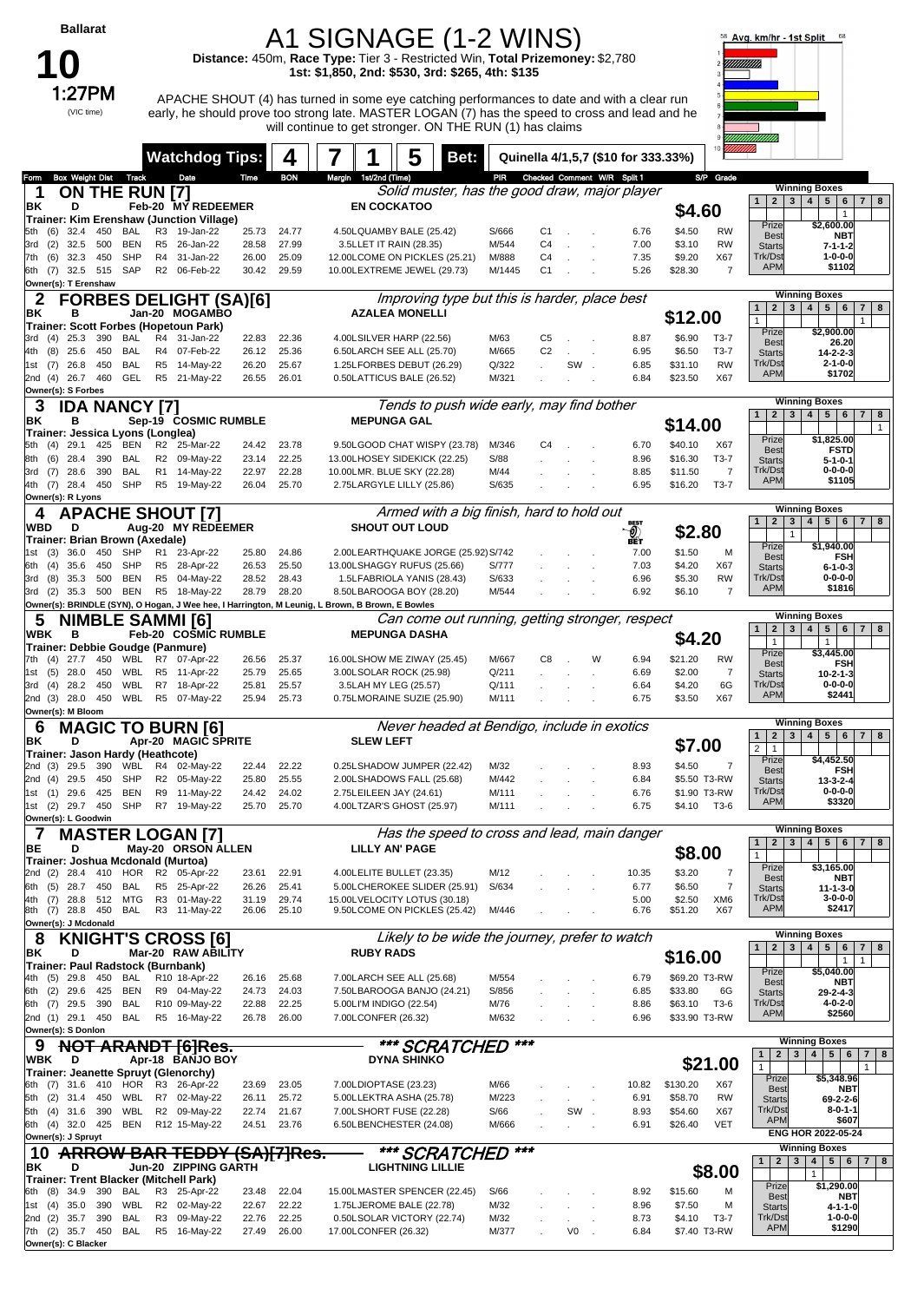|                | <b>Ballarat</b>                                               |                          |                                                |                        |                |                |   |                                                   | <b>HARD STYLE RICO AT STUD</b><br>Distance: 390m, Race Type: Tier 3 - Grade 6, Total Prizemoney: \$2,780                                                                                                                                                                                               |                 |                      |              |                                       |                                    |                              | ,,,,,,,,,,,,,,,,,,                          | 58 Avg. km/hr - 1st Split<br>68                                                    |                                          |
|----------------|---------------------------------------------------------------|--------------------------|------------------------------------------------|------------------------|----------------|----------------|---|---------------------------------------------------|--------------------------------------------------------------------------------------------------------------------------------------------------------------------------------------------------------------------------------------------------------------------------------------------------------|-----------------|----------------------|--------------|---------------------------------------|------------------------------------|------------------------------|---------------------------------------------|------------------------------------------------------------------------------------|------------------------------------------|
|                | 1:44PM<br>(VIC time)                                          |                          |                                                |                        |                |                |   |                                                   | 1st: \$1,850, 2nd: \$530, 3rd: \$265, 4th: \$135<br>TYSON'S TYPHOON (8) is better than his past few runs and he has the speed to cross and lead<br>throughout. JEBRYNAH UMIDA (6) has been solidly placed in her past three and she will be on the<br>pace from the outset. URANA WENDY (5) has claims |                 |                      |              |                                       |                                    |                              |                                             |                                                                                    |                                          |
|                |                                                               |                          |                                                | <b>Watchdog Tips:</b>  |                | 8              | 6 | 5                                                 | Bet:                                                                                                                                                                                                                                                                                                   |                 |                      |              | Exacta 6,8/1,5,6,8 (\$10 for 166.67%) |                                    |                              |                                             |                                                                                    |                                          |
| Form<br>1      | <b>Box Weight Dist</b>                                        | Track                    | Date<br><b>TIME TURNER [6]</b>                 |                        | Time           | <b>BON</b>     |   | Margin 1st/2nd (Time)                             | Strong type, drawn to get the breaks, respect                                                                                                                                                                                                                                                          | PIR             |                      |              | Checked Comment W/R Split 1           |                                    | S/P Grade                    |                                             | <b>Winning Boxes</b>                                                               |                                          |
| ΒK             | D                                                             |                          | Feb-19 FABREGAS                                |                        |                |                |   | <b>MINNESOTA</b>                                  |                                                                                                                                                                                                                                                                                                        |                 |                      |              |                                       |                                    | \$6.00                       | $\mathbf{1}$<br>$\mathbf{1}$                | 2 3 4 5 6 7 8<br>$\mathbf{1}$                                                      |                                          |
| 4th            | Trainer: Larry Franklin (Willaura)<br>(6)<br>30.3<br>410      | HOR                      | R3                                             | 05-Apr-22              | 23.72          | 22.91          |   | 5.00LLARKIN BALE (23.38)                          |                                                                                                                                                                                                                                                                                                        | M/44            |                      |              | 10.73                                 | \$41.40                            | <b>RW</b>                    | Prize<br><b>Best</b>                        | \$5,190.00<br>22.64                                                                |                                          |
| 4th            | 390<br>(1)<br>30.1<br>30.2<br>450                             | WBL<br><b>BAL</b>        | R <sub>9</sub><br>R8                           | 14-Apr-22<br>25-Apr-22 | 23.06<br>25.82 | 22.00<br>25.41 |   | 6.00LTOM KEEPING (25.41)                          | 5.50LFEND THEM OFF (22.70)                                                                                                                                                                                                                                                                             | M/56<br>M/665   |                      |              |                                       | 9.22<br>\$15.10<br>6.94<br>\$34.30 | X67                          | <b>Starts</b><br>6G<br>Trk/Dst              | $23 - 2 - 5 - 2$<br>4-1-1-0                                                        |                                          |
| 6th            | (8)<br>3rd (1) 30.0<br>400                                    | GEL                      | R12 03-May-22                                  |                        | 23.18          | 22.32          |   |                                                   | 2.00LBLUE ENTOURAGE (23.04)                                                                                                                                                                                                                                                                            | Q/44            |                      | SW           |                                       | 8.77                               | \$2.50                       | <b>APM</b><br>6G                            | \$1877                                                                             |                                          |
| 2              | Owner(s): L Franklin                                          |                          | <b>FRANKIE FOE (QLD)[6]</b>                    |                        |                |                |   |                                                   | Steady winner last time, this is harder, tested                                                                                                                                                                                                                                                        |                 |                      |              |                                       |                                    |                              |                                             | <b>Winning Boxes</b>                                                               |                                          |
| ΒK             | D<br><b>Trainer: Christian Roberts (Terang)</b>               |                          | May-20 HOT PRICE                               |                        |                |                |   | <b>INDIANA RUMBLE</b>                             |                                                                                                                                                                                                                                                                                                        |                 |                      |              |                                       |                                    | \$16.00                      | $\mathbf{1}$                                | 3   4   5   6<br>$\overline{2}$                                                    | $\overline{7}$<br>8<br>1<br>$\mathbf{1}$ |
| 6th            | 390<br>30.5<br>(1)                                            | WBL                      | R4 02-May-22                                   |                        | 22.96          | 22.22          |   |                                                   | 8.00LSHADOW JUMPER (22.42)                                                                                                                                                                                                                                                                             | M/66            |                      |              |                                       | 9.07                               | \$4.00                       | Prize<br>7<br><b>Best</b>                   | \$2,895.00<br>NBT                                                                  |                                          |
| 4th<br>5th     | (3)<br>30.5<br>400<br>390<br>(6)<br>31.0                      | MTG<br>BAL               | R <sub>5</sub><br>R <sub>3</sub>               | 05-May-22<br>09-May-22 | 24.37<br>23.10 | 23.03<br>22.25 |   | 14.00LASTON KNOX (23.40)                          | 5.50LSOLAR VICTORY (22.74)                                                                                                                                                                                                                                                                             | S/64            |                      |              |                                       | 11.33<br>\$14.50<br>8.98           | \$7.50<br><b>RWH</b><br>T3-7 | <b>Starts</b><br>Trk/Dst                    | $14 - 2 - 1 - 0$<br>$1 - 0 - 0 - 0$                                                |                                          |
| 1st (7)        | 30.8<br>400<br>Owner(s): C Roberts                            | MTG                      | R3                                             | 12-May-22              | 23.91          | 23.06          |   | 2.25LWEEONA EVIE (24.08)                          |                                                                                                                                                                                                                                                                                                        | 0               | SAMP                 |              | 11.29                                 |                                    | \$3.80<br><b>RW</b>          | <b>APM</b>                                  | \$1793                                                                             |                                          |
| 3<br>ΒK        | D                                                             |                          | <b>JACKIE BOY [6]</b><br>Nov-19 MEPUNGA BLAZER |                        |                |                |   | <b>KAYLEY'S COMET</b>                             | Lack of early speed is a worry, place best                                                                                                                                                                                                                                                             |                 |                      |              |                                       |                                    |                              | $\mathbf{1}$                                | <b>Winning Boxes</b><br>$3 \mid 4 \mid$<br>$5 \mid 6$<br>$\overline{2}$            | 7 <sup>1</sup><br>8                      |
|                | Trainer: Stan Bauer (Lovely Banks)                            |                          |                                                |                        |                |                |   |                                                   |                                                                                                                                                                                                                                                                                                        |                 |                      |              |                                       |                                    | \$9.00                       | $\mathbf{1}$<br>Prize                       | $\mathbf{1}$<br>\$6,197.50                                                         | $\mathbf{1}$                             |
| 6th<br>8th     | (5)<br>34.2<br>425<br>34.3<br>390<br>(6)                      | BEN<br><b>BAL</b>        | R <sub>2</sub><br>R10 09-May-22                | 29-Apr-22              | 24.87<br>23.00 | 23.75<br>22.25 |   | 7.00LI'M INDIGO (22.54)                           | 11.00LHAILEY LAINEY (24.11)                                                                                                                                                                                                                                                                            | M/667<br>S/88   |                      |              |                                       | 6.84<br>\$18.70<br>8.98            | <b>RW</b><br>\$3.70<br>T3-6  | <b>Best</b><br><b>Starts</b>                | NBT<br>$21 - 3 - 2 - 3$                                                            |                                          |
| 3rd            | 390<br>(3)<br>33.7                                            | <b>BAL</b>               | R9 16-May-22                                   |                        | 22.90          | 22.38          |   | 4.25LYIP YAP (22.61)                              |                                                                                                                                                                                                                                                                                                        | S/73            |                      | SW           |                                       | 8.87                               | \$10.30 T3-RW                | Trk/Dst<br><b>APM</b>                       | $3 - 0 - 0 - 1$<br>\$1128                                                          |                                          |
|                | 1st (7) 33.4 300<br>Owner(s): KANKO (SYN), S Bauer, K Bauer   | HVL                      | R11 20-May-22                                  |                        | 17.06          | 16.84          |   | 4.25LMY SHOUT (17.35)                             |                                                                                                                                                                                                                                                                                                        | M/6             |                      |              |                                       | 4.04                               | \$3.30<br>T3-6               |                                             |                                                                                    |                                          |
| 4              |                                                               |                          | <b>TEXICALI VELVET [6]</b>                     |                        |                |                |   |                                                   | Last three runs have been impressive, place                                                                                                                                                                                                                                                            |                 |                      |              |                                       |                                    |                              | $\mathbf{1}$                                | <b>Winning Boxes</b><br>3   4   5   6<br>$\overline{2}$                            | 7 <sup>1</sup><br>8                      |
| ΒK             | в<br>Trainer: Michael Davison (Talbot)                        |                          | Dec-19 MY REDEEMER                             |                        |                |                |   | <b>STARFACE</b>                                   |                                                                                                                                                                                                                                                                                                        |                 |                      |              |                                       |                                    | \$7.50                       |                                             | $\mathbf{1}$                                                                       | $\mathbf{1}$                             |
| 7th (2)        | 24.5<br>385                                                   | SHP                      | R3                                             | 21-Apr-22              | 23.28          | 21.99          |   |                                                   | 11.00LGLENORE LASS (22.51)                                                                                                                                                                                                                                                                             | M/67            |                      |              |                                       | 8.73<br>\$49.70                    | $T3-7$                       | Prize<br><b>Best</b>                        | \$3,659.38<br>NBT                                                                  |                                          |
| 3rd<br>1st (2) | 390<br>(5)<br>25.3<br>24.5<br>390                             | WBL<br>WBL               | R4<br>R <sub>3</sub>                           | 02-May-22<br>07-May-22 | 22.47<br>22.84 | 22.22<br>22.38 |   | 1.25LSPICY GIRL (22.93)                           | 1.00LSHADOW JUMPER (22.42)                                                                                                                                                                                                                                                                             | M/23<br>M/32    |                      |              |                                       | \$23.10<br>8.93<br>9.15            | \$4.70                       | 7<br><b>Starts</b><br>7<br>Trk/Dst          | $20 - 2 - 1 - 4$<br>$3 - 0 - 0 - 0$                                                |                                          |
|                | 2nd (1) 24.3 385<br>Owner(s): M Davison                       | <b>SHP</b>               | R4 19-May-22                                   |                        | 22.32          | 22.03          |   |                                                   | 0.05LRADIANT BETTY (22.31)                                                                                                                                                                                                                                                                             | M/11            |                      |              |                                       | 8.29                               | \$6.00<br>T3-6               | <b>APM</b>                                  | \$2483                                                                             |                                          |
| 5              |                                                               |                          | <b>URANA WENDY (NSW)[6]</b>                    |                        |                |                |   |                                                   | Needs room early but has the motor, big threat                                                                                                                                                                                                                                                         |                 |                      |              |                                       |                                    |                              |                                             | <b>Winning Boxes</b>                                                               |                                          |
| ΒK             | в<br>Trainer: Laurie Mallia (Anakie)                          |                          | Mar-19 COSMIC RUMBLE                           |                        |                |                |   | <b>LITTLE NANGAR</b>                              |                                                                                                                                                                                                                                                                                                        |                 |                      |              |                                       |                                    | \$4.60                       | $\mathbf{1}$                                | $\mathbf{2}$<br>3 <sup>1</sup><br>4 <br>$5 \mid 6$<br>$\mathbf{1}$<br>$\mathbf{1}$ | 7 8                                      |
| 3rd            | (2)<br>23.7<br>512                                            | MTG                      | R7                                             | 10-Mar-22              | 30.17          | 29.84          |   | 4.75LZIPPING IRIS (29.84)                         |                                                                                                                                                                                                                                                                                                        |                 |                      |              |                                       | 4.45                               | \$4.20                       | Prize<br><b>RW</b><br><b>Best</b>           | \$3,475.00<br>FSH                                                                  |                                          |
| 6th<br>5th     | (5)<br>24.0<br>525<br>460<br>(5)<br>24.1                      | MEP<br>GEL               | R2<br>R6                                       | 16-Mar-22<br>22-Mar-22 | 30.95<br>26.73 | 30.03<br>26.08 |   | 9.50LSNAKE IVY (26.08)                            | 9.50LFERNANDO BELLA (30.32)                                                                                                                                                                                                                                                                            | M/3356<br>M/454 | C1<br>C <sub>1</sub> |              |                                       | 5.21<br>\$22.30<br>\$13.00<br>6.87 | X67                          | 6G<br><b>Starts</b><br>Trk/Dst              | $13 - 2 - 1 - 3$<br>$0 - 0 - 0 - 0$                                                |                                          |
| 3rd            | 24.9<br>300<br>(1)                                            | HVL                      | R11 10-May-22                                  |                        | 17.39          | 16.57          |   | 0.50LSHORE LANKA (17.36)                          |                                                                                                                                                                                                                                                                                                        | S/7             |                      |              |                                       | \$12.20<br>4.01                    |                              | <b>APM</b><br>6G                            | \$1639                                                                             |                                          |
| 6              | Owner(s): S Mallia                                            |                          | <b>JEBRYNAH UMIDA [6]</b>                      |                        |                |                |   |                                                   | Has the speed to cross early on, main danger                                                                                                                                                                                                                                                           |                 |                      |              |                                       |                                    |                              |                                             | <b>Winning Boxes</b>                                                               |                                          |
| ΒK             | в<br>Trainer: Ivan Chircop (Haddon)                           |                          | Mar-19 ASTON DEE BEE                           |                        |                |                |   | <b>GOOD GIRL SANDY</b>                            |                                                                                                                                                                                                                                                                                                        |                 |                      |              |                                       |                                    | \$4.20                       | $\mathbf{1}$<br>$\mathbf{1}$                | $4 \mid 5 \mid 6$<br>$\overline{2}$<br>3 <sup>1</sup><br>$\mathbf{1}$              | 7 8                                      |
|                | 4th (7) 28.3 350                                              | TRA                      | R3                                             | 23-Feb-22              | 19.98          | 19.55          |   | 6.00LAFTERNOON (19.56)                            |                                                                                                                                                                                                                                                                                                        | M/33            |                      |              |                                       | \$22.50<br>6.28                    | X67                          | Prize<br><b>Best</b>                        | \$5,955.00<br><b>NBT</b>                                                           |                                          |
| 3rd            | 2nd (1) 27.1<br>390<br>$(2)$ 27.1 390                         | WBL<br><b>BAL</b>        | R <sub>5</sub><br>R10 09-May-22                | 25-Apr-22              | 22.70<br>22.63 | 22.18<br>22.25 |   | 3.25LREIKO CLEO (22.48)<br>1.5LI'M INDIGO (22.54) |                                                                                                                                                                                                                                                                                                        | Q/12<br>M/44    |                      |              |                                       | 8.60<br>8.61                       | \$6.60<br>\$6.50<br>T3-6     | <b>SH</b><br><b>Starts</b><br>Trk/Dst       | $22 - 2 - 5 - 3$<br>$2 - 0 - 1 - 1$                                                |                                          |
|                | 2nd (7) 27.1 390                                              | BAL                      | R9                                             | 16-May-22              | 22.74          | 22.38          |   | 2.00LYIP YAP (22.61)                              |                                                                                                                                                                                                                                                                                                        | M/22            |                      |              |                                       | 8.59                               | \$3.80 T3-RW                 | <b>APM</b>                                  | \$1500                                                                             |                                          |
| 7              | Owner(s): C Joyce                                             |                          | <b>SHADOW JUMPER [6]</b>                       |                        |                |                |   |                                                   | *** SCRATCHED                                                                                                                                                                                                                                                                                          | $***$           |                      |              |                                       |                                    |                              |                                             | <b>Winning Boxes</b>                                                               |                                          |
| ΒK             | в<br>Trainer: Jason Formosa (Heathcote)                       |                          | Apr-20 MEPUNGA BLAZER                          |                        |                |                |   | <b>ALL OVER</b>                                   |                                                                                                                                                                                                                                                                                                        |                 |                      |              |                                       |                                    | \$15.00                      | $\mathbf{1}$                                | $2^{\circ}$<br>3 <sup>1</sup><br>4   5   6<br>$\mathbf{1}$                         | $7 \mid 8$<br>1                          |
|                | 1st (6) 26.9 390                                              | WBL                      | R4 02-May-22                                   |                        | 22.42          | 22.22          |   |                                                   | 0.25LMAGIC TO BURN (22.44)                                                                                                                                                                                                                                                                             | M/11            |                      |              |                                       | 8.72                               | \$5.90                       | 7                                           | Prize<br>\$2,215.00<br><b>Best</b>                                                 | <b>FSH</b>                               |
| 6th (5)        | 27.2<br>385<br>5th (5) 27.5<br>385                            | <b>SHP</b><br><b>SHP</b> | R4 09-May-22<br>R12 12-May-22                  |                        | 22.51<br>22.80 | 21.60<br>21.95 |   | 11.00LBASALT (21.74)<br>11.00LHASTEN JET (22.07)  |                                                                                                                                                                                                                                                                                                        | M/56<br>M/45    |                      |              |                                       | 8.44<br>\$45.70<br>8.46            | X67<br>\$9.30                | Trk/Dst<br>6G                               | <b>Starts</b><br>$9 - 2 - 0 - 0$<br>$0 - 0 - 0 - 0$                                |                                          |
|                | 4th (8) 27.1 385 SHP                                          |                          | R1 16-May-22                                   |                        | 22.47          | 21.84          |   |                                                   | 4.00LMAN OF POWER (22.20)                                                                                                                                                                                                                                                                              | M/23            |                      |              |                                       | 8.40<br>\$19.90                    | X67                          |                                             | <b>APM</b><br>\$1999                                                               |                                          |
| 8              | Owner(s): WPP (SYN), L Christie, A Colosimo                   |                          | TYSON'S TYPHOON [6]                            |                        |                |                |   |                                                   | No luck of late, has the talent, can make amends                                                                                                                                                                                                                                                       |                 |                      |              |                                       |                                    |                              |                                             | <b>Winning Boxes</b>                                                               |                                          |
|                | DKBD D                                                        |                          | Mar-20 MY REDEEMER                             |                        |                |                |   | <b>NARRALEE</b>                                   |                                                                                                                                                                                                                                                                                                        |                 |                      |              |                                       |                                    | \$4.00                       | $\mathbf{1}$<br>1                           | 3   4   5   6   7   8<br>$2^{\circ}$<br>$\mathbf{1}$                               |                                          |
| 1st (5)        | Trainer: Debbie Bewley (Pentland Hills)<br>390<br>33.0        | BAL                      | R2 28-Mar-22                                   |                        | 22.33          | 22.14          |   | 8.50LBLAZE TO WIN (22.90)                         |                                                                                                                                                                                                                                                                                                        | M/11            |                      |              |                                       | 8.52                               | \$2.00<br>$T3-7$             | Prize<br><b>Best</b>                        | \$3,090.00<br>22.33                                                                |                                          |
| 5th (4)<br>8th | 33.0 390<br>32.7 400<br>(6)                                   | <b>BAL</b><br>GEL        | R11 04-Apr-22<br>R11 09-Apr-22                 |                        | 23.55<br>23.71 | 21.90<br>22.23 |   |                                                   | 14.00LBRANSON BALE (22.64)<br>17.00LTIGGERLONG ORSON (22.52) M/88                                                                                                                                                                                                                                      | M/65            | C8<br>C <sub>4</sub> |              |                                       | 8.83<br>8.93                       | \$3.40<br>\$7.20             | 6G<br><b>Starts</b><br><b>RW</b><br>Trk/Dst | $8 - 2 - 0 - 2$<br>$4 - 2 - 0 - 0$                                                 |                                          |
|                | 5th (1) 32.7 385                                              | SHP                      | R2 16-May-22                                   |                        | 22.79          | 21.84          |   | 14.00LELITE TOMMY (21.85)                         |                                                                                                                                                                                                                                                                                                        | M/65            |                      |              |                                       | 8.60<br>\$11.00                    |                              | <b>APM</b><br><b>RW</b>                     | \$2083                                                                             |                                          |
| 9              | Owner(s): J Bugg                                              |                          | <b>MAHOGANY FLAME [6](7)</b>                   |                        |                |                |   |                                                   | One paced and not racing well enough, tested                                                                                                                                                                                                                                                           |                 |                      |              |                                       |                                    |                              |                                             | <b>Winning Boxes</b>                                                               |                                          |
| LTF            | в                                                             |                          | Jun-18 FERNANDO BALE                           |                        |                |                |   |                                                   | <b>MAHOGANY SAPHIRE</b>                                                                                                                                                                                                                                                                                |                 |                      |              |                                       |                                    | \$21.00                      | $\mathbf{1}$<br>$\mathbf{1}$                | 2 3 4 5 6 7 8<br>$\mathbf{1}$                                                      |                                          |
|                | <b>Trainer: Alfred King (Sulky)</b><br>5th (8) 28.0<br>400    | GEL                      | R4 12-Apr-22                                   |                        | 23.38          | 22.50          |   | 13.00LINSIDE JOB (22.51)                          |                                                                                                                                                                                                                                                                                                        | M/55            |                      |              |                                       | \$25.30<br>8.88                    | X67                          | Prize<br><b>Best</b>                        | \$4,515.00<br>NBT                                                                  |                                          |
| 6th            | 27.8<br>(2)<br>400<br>6th (8) 27.7 450                        | GEL<br><b>BAL</b>        | R10 19-Apr-22<br>R6                            | 25-Apr-22              | 23.46<br>26.04 | 22.56<br>25.41 |   | 11.00LBLUE CANS (22.76)                           | 6.00LSHERIFF DEMON (25.62)                                                                                                                                                                                                                                                                             | M/66<br>S/566   |                      |              |                                       | 8.99<br>\$53.80<br>\$28.00<br>6.89 | X67<br>X67                   | <b>Starts</b><br>Trk/Dst                    | $62 - 2 - 5 - 5$<br>$13 - 0 - 1 - 1$                                               |                                          |
|                | 7th (4) 27.6<br>450                                           | BAL                      | R <sub>5</sub>                                 | 05-May-22              | 26.24          | 25.38          |   | 13.00LASTON MALLE (25.38)                         |                                                                                                                                                                                                                                                                                                        | S/777           |                      |              |                                       | 6.83<br>\$93.80                    | <b>RW</b>                    | <b>APM</b>                                  | \$687                                                                              |                                          |
| 10             | Owner(s): A King                                              |                          | <b>CHAMP CHEESE [6]Res.</b>                    |                        |                |                |   |                                                   | *** SCRATCHED                                                                                                                                                                                                                                                                                          | ***             |                      |              |                                       |                                    |                              |                                             | <b>Winning Boxes</b>                                                               |                                          |
|                | D                                                             |                          | Dec-19 SMOOTH FANCY                            |                        |                |                |   | <b>MICRO MOO</b>                                  |                                                                                                                                                                                                                                                                                                        |                 |                      |              |                                       |                                    | \$16.00                      | $\mathbf{1}$                                | $2^{\circ}$<br>3 <sup>1</sup><br>4<br>$\overline{2}$                               | $5 \mid 6 \mid 7 \mid 8$                 |
| 5th (1)        | Trainer: Jason Formosa (Heathcote)<br>30.5<br>400             | GEL                      | R9 04-Jan-22                                   |                        | 23.60          | 22.61          |   | 7.50LWHIZ OUT (23.07)                             |                                                                                                                                                                                                                                                                                                        | M/44            | C <sub>1</sub>       |              | $\mathbf{r}$                          | 8.91                               | X67<br>\$3.90                |                                             | Prize<br>\$3,030.00<br><b>Best</b>                                                 | NBT                                      |
| 7th (7)        | 30.5<br>390<br>(5)<br>30.9<br>385                             | BAL<br><b>SHP</b>        | R10 10-Jan-22<br>R7 13-Jan-22                  |                        | 22.96<br>0.00  | 22.18<br>21.63 |   |                                                   | 12.00LEXPLOSIVE YAALA (22.18)<br>.LADY BELLADONNA (22.09)                                                                                                                                                                                                                                              | M/78<br>M/8     | C <sub>4</sub>       | $V14$ .      |                                       | 8.70<br>\$33.90<br>8.96            | \$19.40 T3-RW                | Trk/Dst<br>6G                               | <b>Starts</b><br>$17 - 2 - 3 - 0$<br>2-0-1-0                                       |                                          |
| 7th (3)        | 29.9<br>385                                                   | <b>SHP</b>               | R4 19-May-22                                   |                        | 22.83          | 22.03          |   |                                                   | 7.50LRADIANT BETTY (22.31)                                                                                                                                                                                                                                                                             | M/67            | $\mathbf{r}$         | V7<br>$\sim$ |                                       | \$10.00<br>8.57                    | T3-6                         |                                             | <b>APM</b>                                                                         | \$1212                                   |
|                | Owner(s): Rijo (SYN), R Groom, J Formosa, M Larosa, J La rosa |                          |                                                |                        |                |                |   |                                                   |                                                                                                                                                                                                                                                                                                        |                 |                      |              |                                       |                                    |                              |                                             |                                                                                    |                                          |